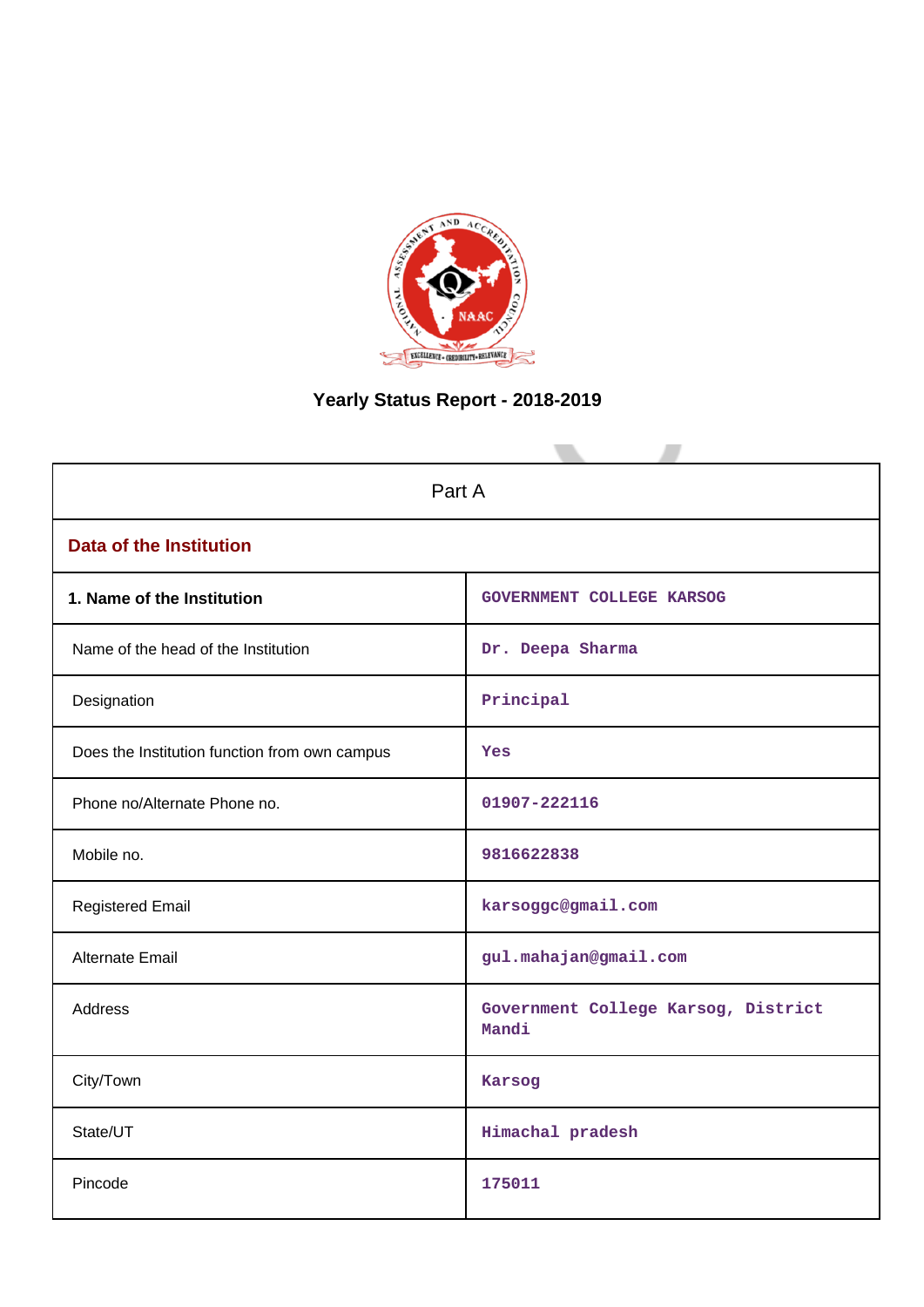| 2. Institutional Status                                  |                                                           |  |  |  |
|----------------------------------------------------------|-----------------------------------------------------------|--|--|--|
| Affiliated / Constituent                                 | Affiliated                                                |  |  |  |
| Type of Institution                                      | Co-education                                              |  |  |  |
| Location                                                 | Rural                                                     |  |  |  |
| <b>Financial Status</b>                                  | state                                                     |  |  |  |
| Name of the IQAC co-ordinator/Director                   | Dr. Gulshan Mahajan                                       |  |  |  |
| Phone no/Alternate Phone no.                             | 01907222116                                               |  |  |  |
| Mobile no.                                               | 9418033424                                                |  |  |  |
| <b>Registered Email</b>                                  | karsoggc@gmail.com                                        |  |  |  |
| Alternate Email                                          | gul.mahajan@gmail.com                                     |  |  |  |
| 3. Website Address                                       |                                                           |  |  |  |
| Web-link of the AQAR: (Previous Academic Year)           | http://www.gckarsog.edu.in/AOAR/AOAR<br>$-2017 - 18.$ pdf |  |  |  |
| 4. Whether Academic Calendar prepared during<br>the year | Yes                                                       |  |  |  |
|                                                          |                                                           |  |  |  |

 if yes,whether it is uploaded in the institutional website: [http://www.gckarsog.edu.in/College-](http://www.gckarsog.edu.in/College-Prospectus.pdf)

## **5. Accrediation Details**

| Cycle | Grade | <b>CGPA</b> | Year of<br>Accrediation | Validity          |                   |  |
|-------|-------|-------------|-------------------------|-------------------|-------------------|--|
|       |       |             |                         | Period From       | Period To         |  |
|       | в     | 2.49        | 2011                    | $16 - Sep-2011$   | $15 - Sep - 2016$ |  |
|       |       | 2.10        | 2018                    | $03 - Ju1 - 2018$ | $02 - Ju1 - 2023$ |  |

## **6. Date of Establishment of IQAC** 20-Jul-2010

[Prospectus.pdf](http://www.gckarsog.edu.in/College-Prospectus.pdf)

## **7. Internal Quality Assurance System**

| Quality initiatives by IQAC during the year for promoting quality culture |                 |                                       |  |  |
|---------------------------------------------------------------------------|-----------------|---------------------------------------|--|--|
| Item / Title of the quality initiative by<br>IQAC                         | Date & Duration | Number of participants/ beneficiaries |  |  |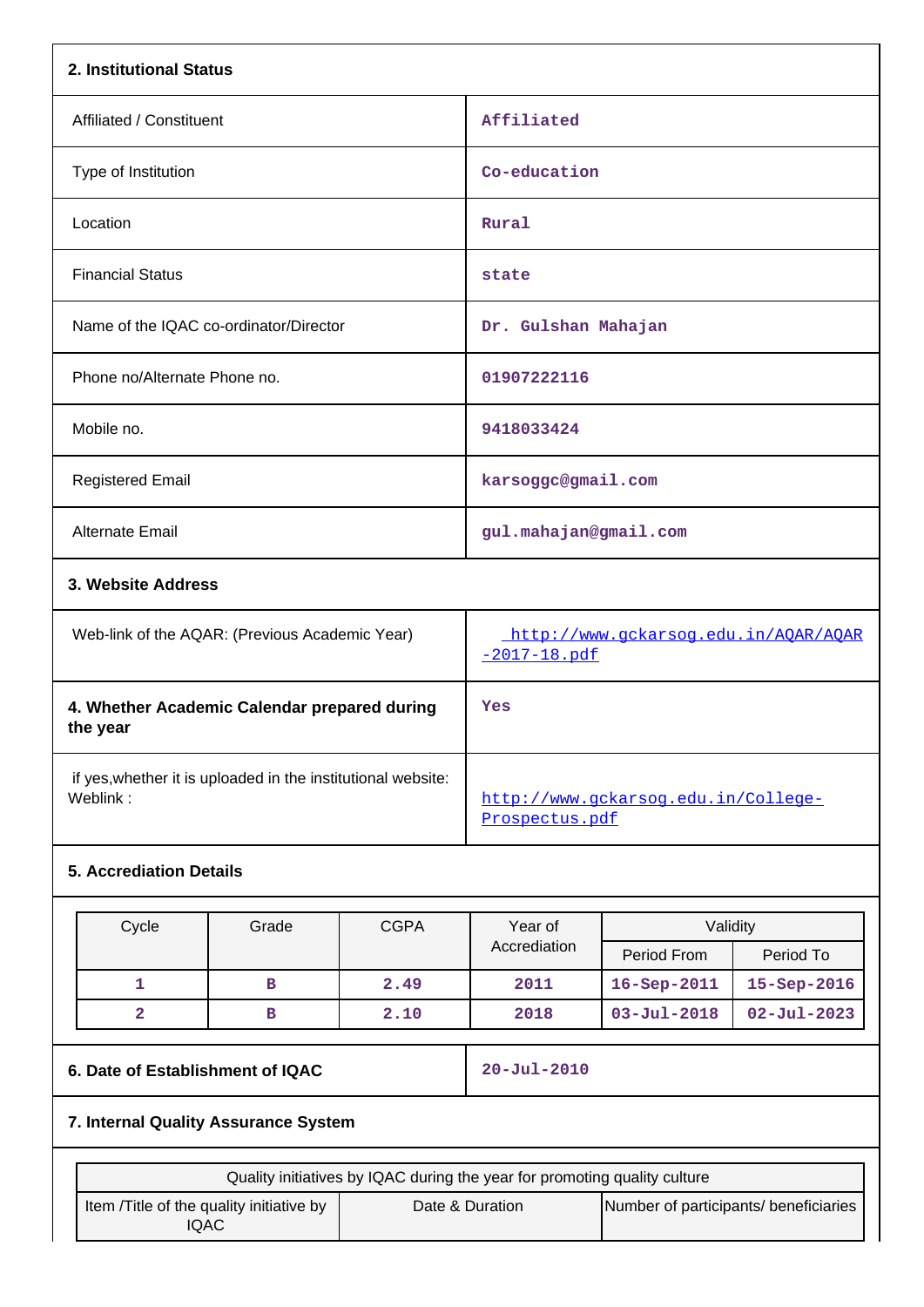| To inculcate the habit of<br>reading among the<br>students, the institution<br>organized a Book Fair                                                                                                                    | $24 - Ju1 - 2018$<br>1        | 558 |  |  |  |
|-------------------------------------------------------------------------------------------------------------------------------------------------------------------------------------------------------------------------|-------------------------------|-----|--|--|--|
| To train the students<br>with theatrical skills,<br>the college conducted One-<br>Month Theatre Workshop                                                                                                                | $05 - Sep - 2018$<br>30       | 35  |  |  |  |
| To keep abreast the<br>students with the latest<br>trends, Career Counseling<br>Cell started with the<br>lecture series                                                                                                 | $17 - \text{Feb} - 2019$<br>1 | 53  |  |  |  |
| Induction Programme is<br>organised for the new<br>entrants to familiarize<br>them with the norms,<br>facilities and learning<br>opportunities available<br>in the institution and<br>prospects in Higher<br>Education. | $02 - Aug - 2018$<br>1        | 680 |  |  |  |
| Providing coaching of<br>different sports<br>activities for all round<br>development of students.                                                                                                                       | $26 - Sep - 2018$<br>10       | 165 |  |  |  |
| To invite counselors from<br>various fields and<br>eminent teachers for<br>counseling/seminar<br>sessions of the students.                                                                                              | $15 - \text{Mar} - 2019$<br>7 | 542 |  |  |  |
| No Files Uploaded !!!                                                                                                                                                                                                   |                               |     |  |  |  |

**8. Provide the list of funds by Central/ State Government- UGC/CSIR/DST/DBT/ICMR/TEQIP/World Bank/CPE of UGC etc.**

| Institution/Departmen<br>t/Faculty                                      | Scheme                      |           | <b>Funding Agency</b>  | Year of award with<br>duration | Amount   |
|-------------------------------------------------------------------------|-----------------------------|-----------|------------------------|--------------------------------|----------|
| Institution                                                             | Under SCSP<br><b>Budget</b> |           | HP State<br>Government | 2018<br>1                      | 10000000 |
| Institution                                                             | <b>RUSA Grant</b>           |           | <b>RUSA</b>            | 2019<br>1                      | 5000000  |
|                                                                         |                             | View File |                        |                                |          |
| 9. Whether composition of IQAC as per latest<br><b>NAAC</b> guidelines: |                             |           | Yes                    |                                |          |
| Upload latest notification of formation of IQAC                         |                             | View File |                        |                                |          |
| 10. Number of IQAC meetings held during the<br>year :                   |                             | 2         |                        |                                |          |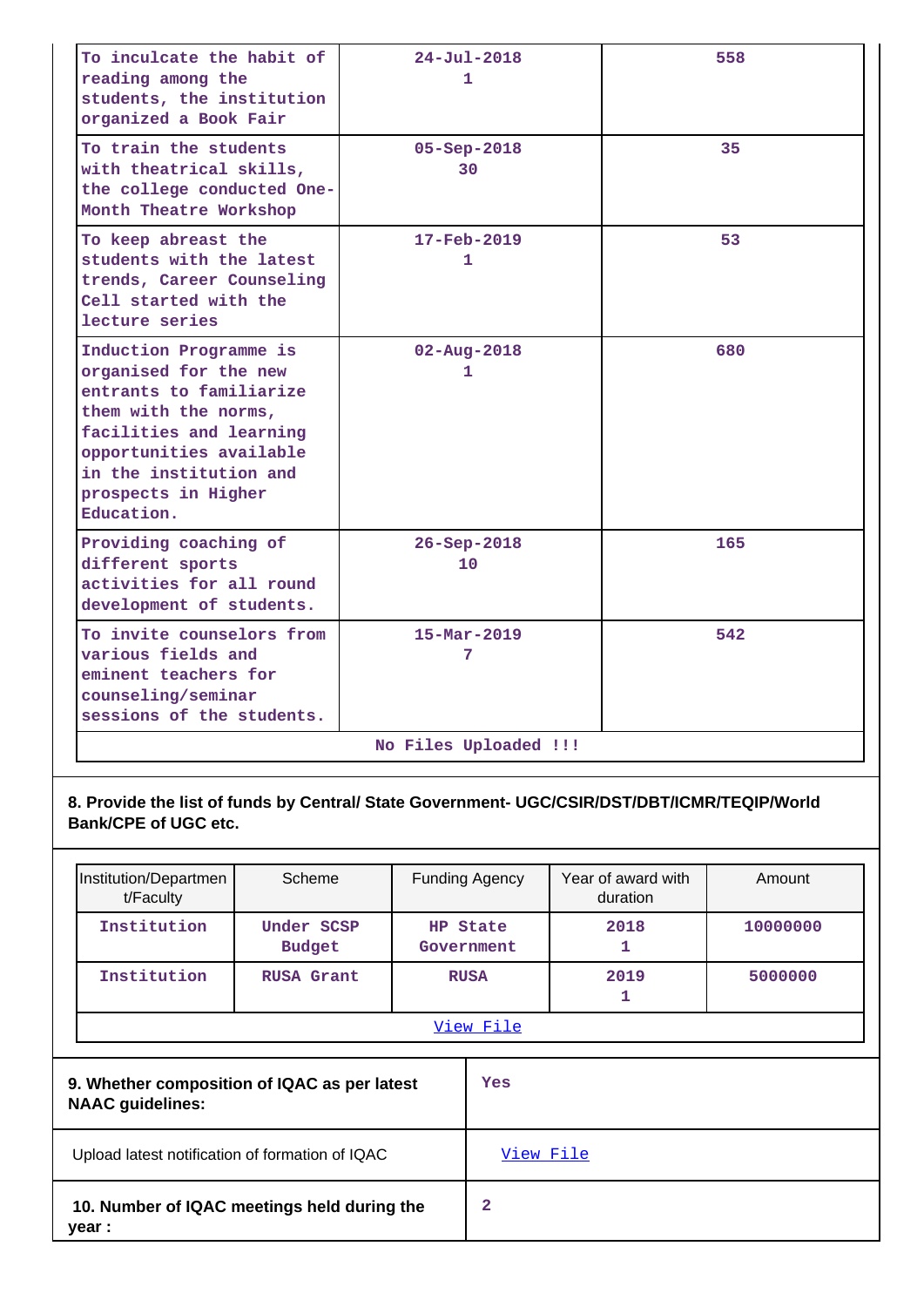| The minutes of IQAC meeting and compliances to the<br>decisions have been uploaded on the institutional<br>website | Yes       |
|--------------------------------------------------------------------------------------------------------------------|-----------|
| Upload the minutes of meeting and action taken report                                                              | View File |
| 11. Whether IQAC received funding from any of<br>the funding agency to support its activities<br>during the year?  | No        |

#### **12. Significant contributions made by IQAC during the current year(maximum five bullets)**

**To inculcate the habit of reading among the students, Book Fair was arranged in the college campus on July 24, 2018.**

**The World Theatre Day was celebrated by the Dramatic Club of the institution to hone the acting skills of young actors. In continuation to it, One-Month Theatre Workshop was conducted in the month September in the college.**

**A lecture series for career prospects in higher education, organic farming, civil services, defense, banking, etc. was organized with the assistance and expertise of respective fields.**

**For the overall development of the students, sports coaching camps for various games were organized in the month of October.**

**To invite eminent Professors for literary discourse with faculty and interaction PG students in the Seminar where their presentations would be reviewed critically.**

#### **No Files Uploaded !!!**

**13. Plan of action chalked out by the IQAC in the beginning of the academic year towards Quality Enhancement and outcome achieved by the end of the academic year**

| Plan of Action                                                                                             | Achivements/Outcomes                                                                                                                                                                                                       |  |
|------------------------------------------------------------------------------------------------------------|----------------------------------------------------------------------------------------------------------------------------------------------------------------------------------------------------------------------------|--|
| To utilize RUSAI grant for construction The structural design has been<br>of new academic block            | finalized with HPPWD and amount of<br>rupees seventy lakhs has been<br>transferred to the executing agency for<br>the work.                                                                                                |  |
| To put up the case for additional grant<br>from government of HP for construction<br>of new academic block | Administrative sanction has been given<br>by the government for an amount of<br>rupees three crores, seventeen lakhs<br>for completion of work out of which<br>first installment of rupees one crore<br>has been released. |  |
| To construct the stage for college<br>activities                                                           | An amount of rupees eight lakh fifty<br>five thousand has been spent for the                                                                                                                                               |  |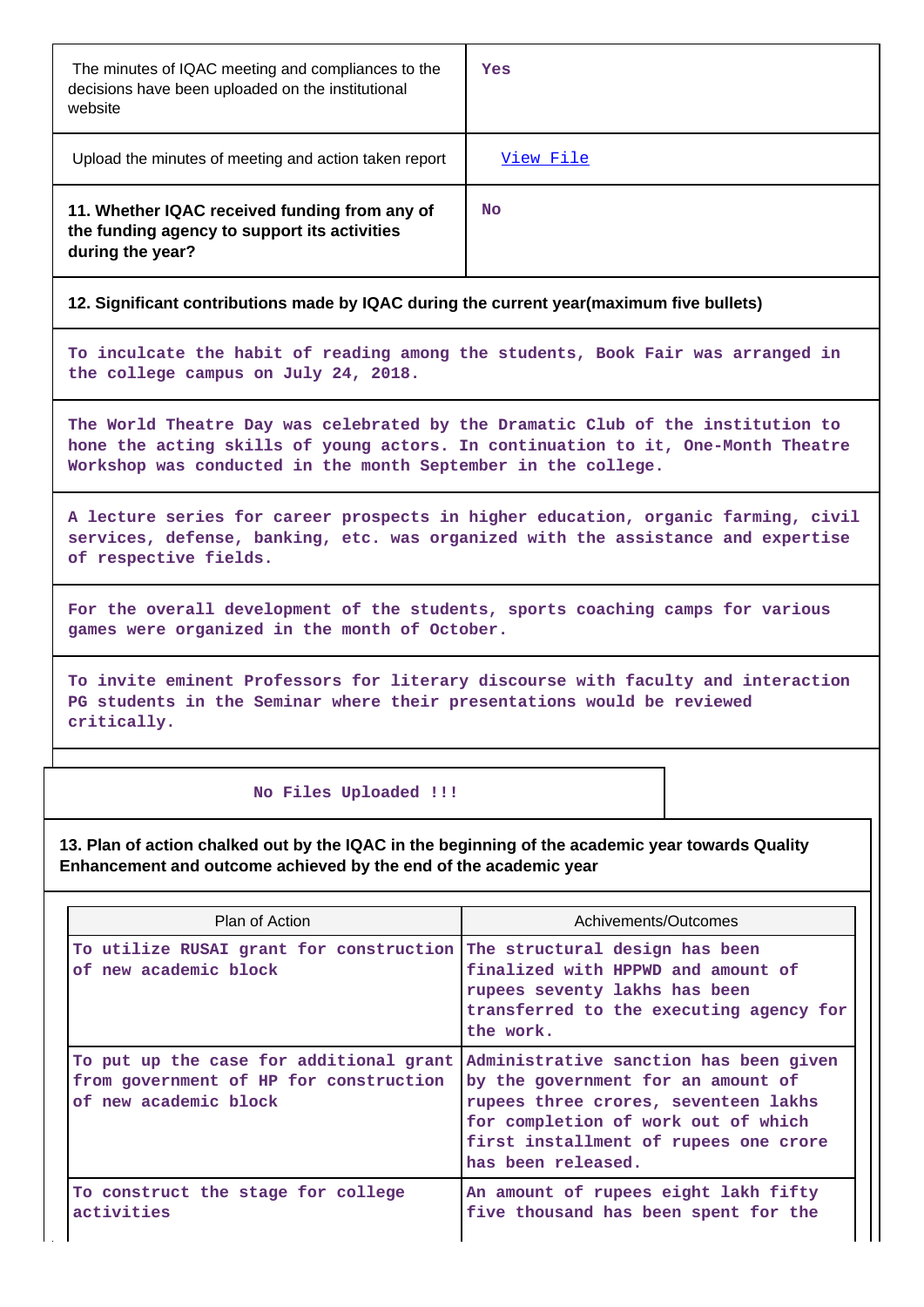|                                                                                                                      | construction of stage.                                                                                                                                                                                                                                                                                                                                                                                                                                |  |  |
|----------------------------------------------------------------------------------------------------------------------|-------------------------------------------------------------------------------------------------------------------------------------------------------------------------------------------------------------------------------------------------------------------------------------------------------------------------------------------------------------------------------------------------------------------------------------------------------|--|--|
| To upgrade the lab equipments in<br>various departments                                                              | An amount of rupees nine lakh forty<br>five thousand has been spent for lab<br>Upgradation.                                                                                                                                                                                                                                                                                                                                                           |  |  |
| To install CCTV and LED lighting<br>facilities in Girls' hostel                                                      | The work has been accomplished.                                                                                                                                                                                                                                                                                                                                                                                                                       |  |  |
| To start a course in Computer Science<br>for the students of B.Sc.                                                   | The matter was taken up with Government<br>and one post has been sanctioned and<br>faculty member has been appointed for<br>the same.                                                                                                                                                                                                                                                                                                                 |  |  |
| To augment outreach and extension<br>activities through community-interface                                          | In order to instill the spirit of<br>community service among the students,<br>the college organizes different camps<br>and awareness drives and marks the<br>celebration of important days like<br>National Youth Day, Women's Day,<br>Environment Day, Earth Day,<br>International Yoga Day, Water Day,<br>National Integration Day, National<br>Education Day, World AIDS Day, etc. in<br>collaboration with local administration<br>and community. |  |  |
|                                                                                                                      | View File                                                                                                                                                                                                                                                                                                                                                                                                                                             |  |  |
| 14. Whether AQAR was placed before statutory<br>body?                                                                | <b>No</b>                                                                                                                                                                                                                                                                                                                                                                                                                                             |  |  |
| 15. Whether NAAC/or any other accredited<br>body(s) visited IQAC or interacted with it to<br>assess the functioning? | No.                                                                                                                                                                                                                                                                                                                                                                                                                                                   |  |  |
| 16. Whether institutional data submitted to<br>AISHE:                                                                | Yes                                                                                                                                                                                                                                                                                                                                                                                                                                                   |  |  |
| Year of Submission                                                                                                   | 2019                                                                                                                                                                                                                                                                                                                                                                                                                                                  |  |  |
| Date of Submission                                                                                                   | $07 - \text{Feb} - 2019$                                                                                                                                                                                                                                                                                                                                                                                                                              |  |  |
| 17. Does the Institution have Management<br><b>Information System?</b>                                               | Yes                                                                                                                                                                                                                                                                                                                                                                                                                                                   |  |  |
| If yes, give a brief descripiton and a list of modules<br>currently operational (maximum 500 words)                  | Institution has its own student<br>management system which keeps record of<br>student details. The modules include<br>details about online admission, payment<br>of fee and funds, category and<br>genderwise status, their address,<br>parents' phone numbers, subjects,<br>students with special abilities, etc.<br>Since, this institution is a government<br>institution so data of the working<br>staff is centrally managed by the              |  |  |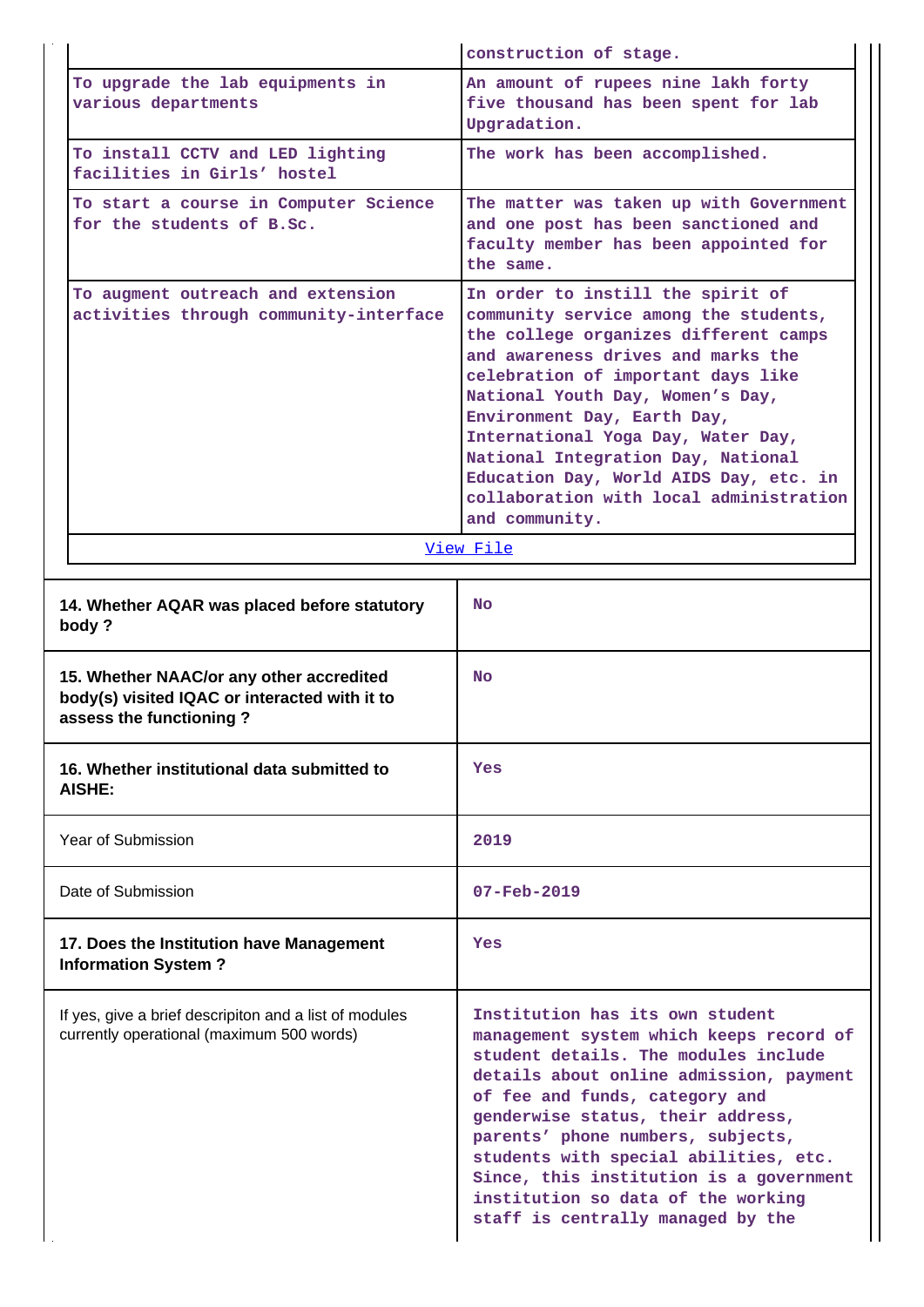| Directorate of Higher Education, which<br>keeps record of their service through<br>eservice book portal. The salary of the<br>staff is also generated by the esalary<br>software of Himachal Pradesh<br>government. All payments are<br>automatically made by the central<br>server of the Himachal Pradesh<br>Government through NEFT to the<br>respective account. There is also a<br>portal of Government for various<br>scholarships to students. The students<br>can apply online for scholarship to<br>students. The students can apply online<br>for scholarships, which is credited to<br>students' account through NEFT after<br>verification. |
|---------------------------------------------------------------------------------------------------------------------------------------------------------------------------------------------------------------------------------------------------------------------------------------------------------------------------------------------------------------------------------------------------------------------------------------------------------------------------------------------------------------------------------------------------------------------------------------------------------------------------------------------------------|
| Part B                                                                                                                                                                                                                                                                                                                                                                                                                                                                                                                                                                                                                                                  |

#### **CRITERION I – CURRICULAR ASPECTS**

#### **1.1 – Curriculum Planning and Implementation**

 1.1.1 – Institution has the mechanism for well planned curriculum delivery and documentation. Explain in 500 words

 **The academic calendar is prepared and published in the prospectus and the faculty ensures well-planned curriculum delivery as per the guidelines. For effective implementation of curriculum teachers use a variety of ICT enabled teaching techniques. The teachers also assess the students' growth and progress through assignment, class test, group discussion, quiz, presentations through class seminar and project. In order to access the progress of students, the Mid-Term Tests are conducted after the completion of 70% of syllabi. Based on the students' performance on the above activities, 30 marks are credited to their final awards. The answer sheets are checked and shown to the students for clarification and then teachers discuss the question papers in detail to them. The CCA is displayed on the notice board for objections, if any. Further, the CCA is uploaded on the University portal by the respective teachers. Seminars are conducted where invited speakers guide the students about the nuances of respective subjects. Institution has well-established labs of different subjects in which students understand practicality of these concepts.**

| 1.1.2 – Certificate/ Diploma Courses introduced during the academic year                                                                                                 |                                                                    |                          |                 |                                                 |                      |  |  |
|--------------------------------------------------------------------------------------------------------------------------------------------------------------------------|--------------------------------------------------------------------|--------------------------|-----------------|-------------------------------------------------|----------------------|--|--|
| Certificate                                                                                                                                                              | Diploma Courses                                                    | Dates of<br>Introduction | <b>Duration</b> | Focus on employ<br>ability/entreprene<br>urship | Skill<br>Development |  |  |
| <b>NIL</b>                                                                                                                                                               | NIL                                                                | Nil                      | 0               | <b>NIL</b>                                      | NIL                  |  |  |
|                                                                                                                                                                          | 1.2 - Academic Flexibility                                         |                          |                 |                                                 |                      |  |  |
|                                                                                                                                                                          | 1.2.1 – New programmes/courses introduced during the academic year |                          |                 |                                                 |                      |  |  |
| Dates of Introduction<br>Programme/Course<br>Programme Specialization                                                                                                    |                                                                    |                          |                 |                                                 |                      |  |  |
| <b>Nill</b><br>Nill<br>NIL                                                                                                                                               |                                                                    |                          |                 |                                                 |                      |  |  |
| No file uploaded.                                                                                                                                                        |                                                                    |                          |                 |                                                 |                      |  |  |
| 1.2.2 – Programmes in which Choice Based Credit System (CBCS)/Elective course system implemented at the<br>affiliated Colleges (if applicable) during the academic year. |                                                                    |                          |                 |                                                 |                      |  |  |

#### 1.1.2 – Certificate/ Diploma Courses introduced during the academic year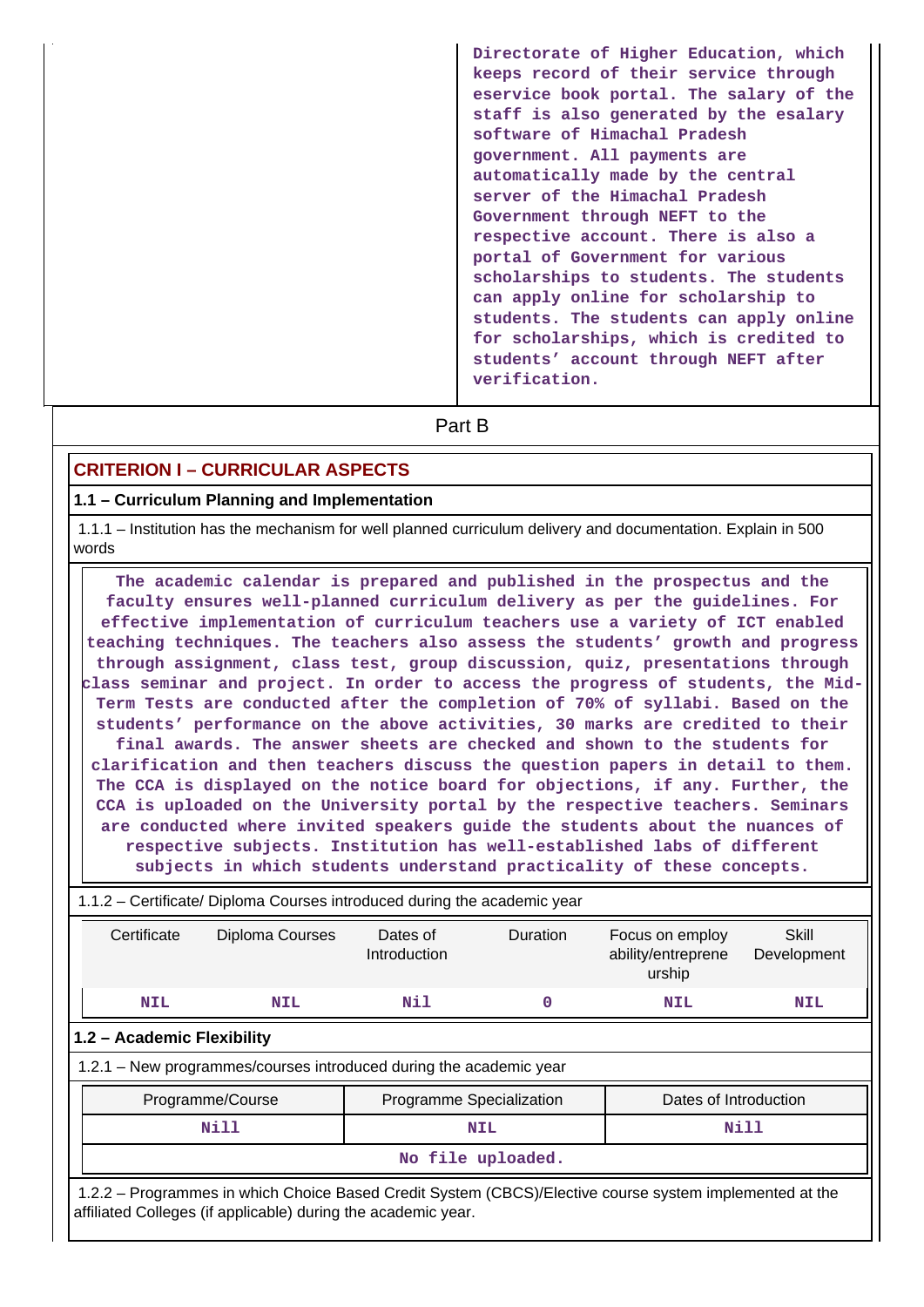| Name of programmes adopting<br><b>CBCS</b>                                                                                                          | Programme Specialization |                   | Date of implementation of<br><b>CBCS/Elective Course System</b> |  |  |  |
|-----------------------------------------------------------------------------------------------------------------------------------------------------|--------------------------|-------------------|-----------------------------------------------------------------|--|--|--|
| No Data Entered/Not Applicable !!!                                                                                                                  |                          |                   |                                                                 |  |  |  |
| 1.2.3 - Students enrolled in Certificate/ Diploma Courses introduced during the year                                                                |                          |                   |                                                                 |  |  |  |
|                                                                                                                                                     | Certificate              |                   | Diploma Course                                                  |  |  |  |
| Number of Students                                                                                                                                  |                          | <b>Nil</b>        | Nil                                                             |  |  |  |
| 1.3 - Curriculum Enrichment                                                                                                                         |                          |                   |                                                                 |  |  |  |
| 1.3.1 - Value-added courses imparting transferable and life skills offered during the year                                                          |                          |                   |                                                                 |  |  |  |
| <b>Value Added Courses</b>                                                                                                                          | Date of Introduction     |                   | Number of Students Enrolled                                     |  |  |  |
| TALLY ERP9.0 (Practical<br>included in Financial<br>Accounting) E- Filling of<br>Income Tax Returns<br>(Practical included in<br>Law and Practices) | 01/07/2018               |                   | 82                                                              |  |  |  |
| E- Filling of Income<br>Tax Returns (Practical<br>included in Law and<br>Practices)                                                                 | 01/07/2018               |                   | 88                                                              |  |  |  |
| Computer Applications<br>in Business                                                                                                                |                          | 01/07/2018        | 90                                                              |  |  |  |
| E-commerce (Web site<br>Designing)                                                                                                                  | 01/07/2018               |                   | 88                                                              |  |  |  |
| Karalayi Hindi                                                                                                                                      |                          | 01/07/2018        | 85                                                              |  |  |  |
| Hindi Vyakarn aur<br>Sampreshan                                                                                                                     | 01/07/2018               |                   | 427                                                             |  |  |  |
| Writing Skills (AECC-1)                                                                                                                             |                          | 01/07/2018        | 198                                                             |  |  |  |
| Creative Writings                                                                                                                                   |                          | 01/07/2018        | 37                                                              |  |  |  |
| Soft Skills                                                                                                                                         |                          | 01/07/2018        | 36                                                              |  |  |  |
| Apiculture                                                                                                                                          |                          | 01/07/2018        | 26                                                              |  |  |  |
|                                                                                                                                                     |                          | View File         |                                                                 |  |  |  |
| 1.3.2 - Field Projects / Internships under taken during the year                                                                                    |                          |                   |                                                                 |  |  |  |
| Project/Programme Title                                                                                                                             | Programme Specialization |                   | No. of students enrolled for Field<br>Projects / Internships    |  |  |  |
| <b>Nill</b>                                                                                                                                         |                          | Nil               | <b>Nill</b>                                                     |  |  |  |
|                                                                                                                                                     |                          | No file uploaded. |                                                                 |  |  |  |
| 1.4 - Feedback System                                                                                                                               |                          |                   |                                                                 |  |  |  |
| 1.4.1 - Whether structured feedback received from all the stakeholders.                                                                             |                          |                   |                                                                 |  |  |  |
| <b>Students</b>                                                                                                                                     |                          |                   | Yes                                                             |  |  |  |
| <b>Teachers</b>                                                                                                                                     |                          |                   | Yes                                                             |  |  |  |
| Employers                                                                                                                                           |                          | No                |                                                                 |  |  |  |
| Alumni                                                                                                                                              |                          | Yes               |                                                                 |  |  |  |
| Parents                                                                                                                                             |                          |                   | No                                                              |  |  |  |
|                                                                                                                                                     |                          |                   |                                                                 |  |  |  |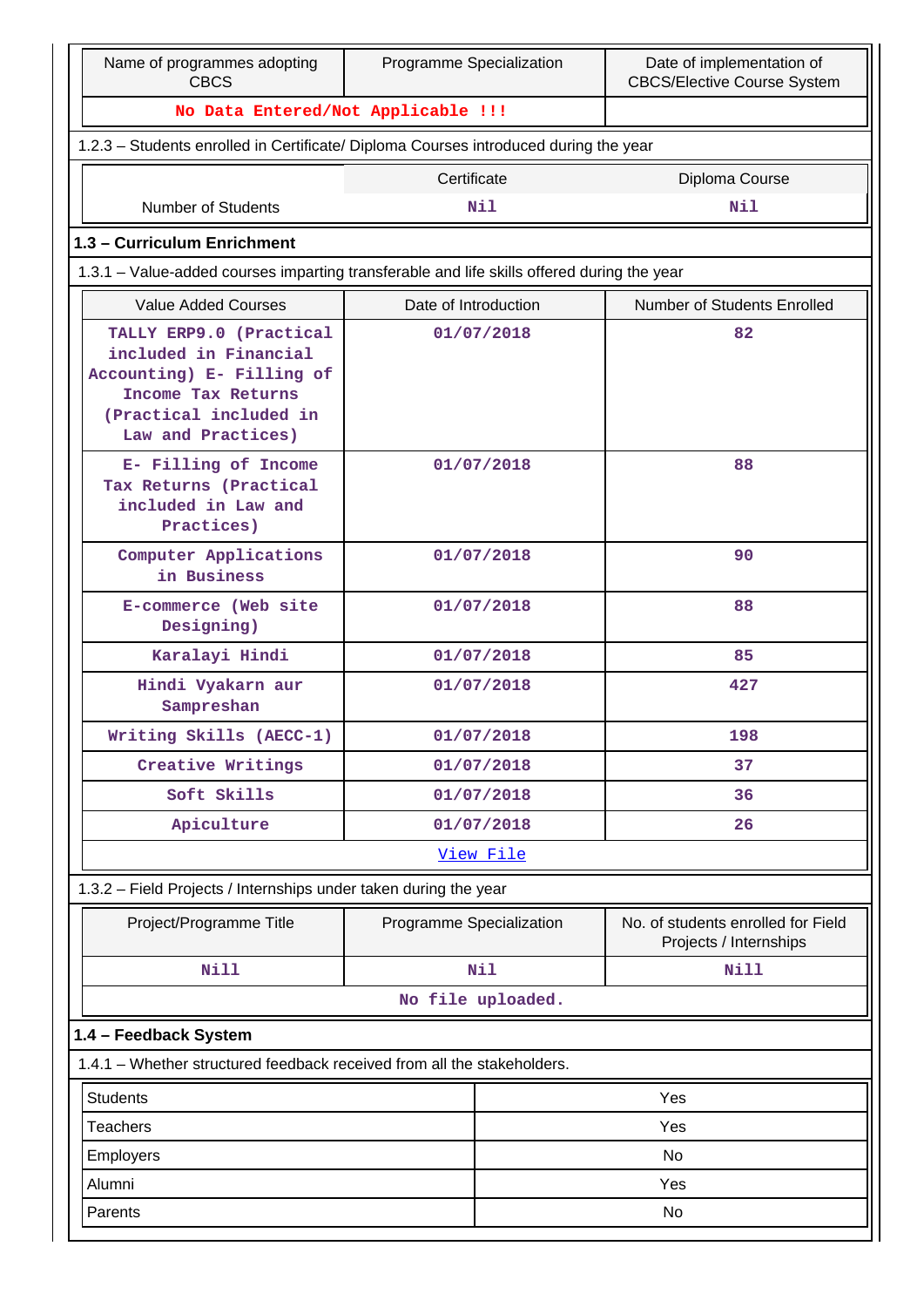1.4.2 – How the feedback obtained is being analyzed and utilized for overall development of the institution? (maximum 500 words)

#### Feedback Obtained

**The institution follows a healthy practice of obtaining the feedback from students and teachers, which is analyzed and utilized for overall development of the institution. In order to compile the feedback, a questionnaire is being designed by keeping in view all the criterions. The valuable information is analyzed by the committee members and the outcomes are communicated to the respective teachers for further improvement of teaching-learning and to the college administration for implementation in the interest of students.**

## **CRITERION II – TEACHING- LEARNING AND EVALUATION**

#### **2.1 – Student Enrolment and Profile**

2.1.1 – Demand Ratio during the year

| Name of the<br>Programme | Programme<br>Specialization | Number of seats<br>available | Number of<br>Application received | <b>Students Enrolled</b> |
|--------------------------|-----------------------------|------------------------------|-----------------------------------|--------------------------|
| <b>BSC</b>               | Life Science                | 60                           | 56                                | 56                       |
| <b>BA</b>                | English                     | 50                           | 45                                | 45                       |
| <b>BA</b>                | Hindi                       | 120                          | 116                               | 116                      |
| <b>BA</b>                | Economics                   | 40                           | 39                                | 39                       |
| <b>BA</b>                | History                     | 120                          | 111                               | 111                      |
| <b>BA</b>                | Sociology                   | 60                           | 21                                | 21                       |
| <b>BCom</b>              | Commerce                    | 120                          | 86                                | 86                       |
| <b>BA</b>                | Political<br>Science        | 160                          | 182                               | 159                      |
| <b>BSC</b>               | Physical<br>Science         | 80                           | 74                                | 74                       |
| <b>BA</b>                | Music                       | 10                           | $6\phantom{1}6$                   | 6                        |
|                          |                             | View File                    |                                   |                          |

## **2.2 – Catering to Student Diversity**

2.2.1 – Student - Full time teacher ratio (current year data)

| Year | Number of          | Number of          | Number of                          | Number of         | Number of        |
|------|--------------------|--------------------|------------------------------------|-------------------|------------------|
|      | students enrolled  | students enrolled  | fulltime teachers                  | fulltime teachers | teachers         |
|      | in the institution | in the institution | available in the                   | available in the  | teaching both UG |
|      | (UG)               | (PG)               | institution                        | institution       | and PG courses   |
|      |                    |                    | teaching only UG Iteaching only PG |                   |                  |
|      |                    |                    | courses                            | courses           |                  |
| 2018 | 1871               | 100                | 22                                 | Nill              |                  |

## **2.3 – Teaching - Learning Process**

 2.3.1 – Percentage of teachers using ICT for effective teaching with Learning Management Systems (LMS), Elearning resources etc. (current year data)

| Number of<br>Teachers on Roll | Number of<br>teachers using<br>ICT (LMS, e-<br>Resources) | <b>ICT Tools and</b><br>resources<br>available | Number of ICT<br>enabled<br><b>Classrooms</b> | Numberof smart<br>classrooms | E-resources and<br>techniques used |
|-------------------------------|-----------------------------------------------------------|------------------------------------------------|-----------------------------------------------|------------------------------|------------------------------------|
| 29                            | 21                                                        | 12                                             |                                               |                              |                                    |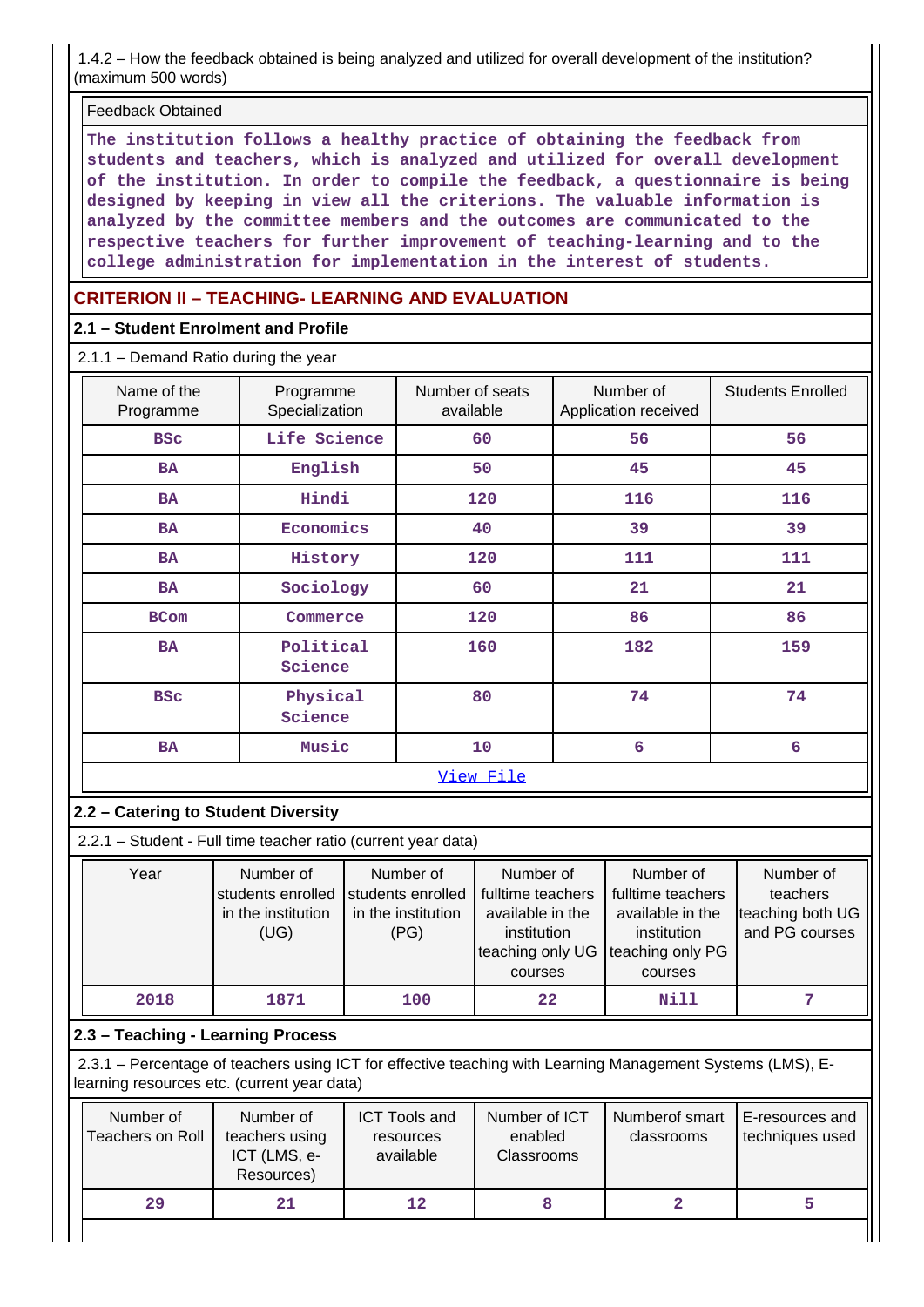|                                                                                                                                                                                                                                                                                                                                                                                                                                                                                                                                                                                                                                                                                                                                                                                                                                                                                                                                                                                                                                                                                                                                                                                                                                             |                                                                                                                                                                                                |              |                     | View File of ICT Tools and resources                                                |    |             |            |  |                                                                                       |  |  |
|---------------------------------------------------------------------------------------------------------------------------------------------------------------------------------------------------------------------------------------------------------------------------------------------------------------------------------------------------------------------------------------------------------------------------------------------------------------------------------------------------------------------------------------------------------------------------------------------------------------------------------------------------------------------------------------------------------------------------------------------------------------------------------------------------------------------------------------------------------------------------------------------------------------------------------------------------------------------------------------------------------------------------------------------------------------------------------------------------------------------------------------------------------------------------------------------------------------------------------------------|------------------------------------------------------------------------------------------------------------------------------------------------------------------------------------------------|--------------|---------------------|-------------------------------------------------------------------------------------|----|-------------|------------|--|---------------------------------------------------------------------------------------|--|--|
|                                                                                                                                                                                                                                                                                                                                                                                                                                                                                                                                                                                                                                                                                                                                                                                                                                                                                                                                                                                                                                                                                                                                                                                                                                             | View File of E-resources and techniques used                                                                                                                                                   |              |                     |                                                                                     |    |             |            |  |                                                                                       |  |  |
|                                                                                                                                                                                                                                                                                                                                                                                                                                                                                                                                                                                                                                                                                                                                                                                                                                                                                                                                                                                                                                                                                                                                                                                                                                             | 2.3.2 - Students mentoring system available in the institution? Give details. (maximum 500 words)                                                                                              |              |                     |                                                                                     |    |             |            |  |                                                                                       |  |  |
| The institution has a well-organized mentoring system that operates from the beginning of the session. The<br>college admission committees guide the students to help them in choosing the subject of their interest for the<br>degree courses and also make them aware about the prospects. The Induction Programme focuses on<br>presenting the students a wide range of opportunities to grow in the institution and make the learning a<br>knowledgeable and enjoyable exercise. The students are guided by Career Counselling Cell to locate their fields<br>and subjects of higher education in various institutes/universities. Special classes for preparation for the entrance<br>exams of various universities are also taken by faculty members. The students are also guided through forming<br>groups for seminars and the students are encouraged to participate in presenting the topics assigned to them.<br>Such activities help in enhancing the speaking skills, confidence in students and provide them a platform for<br>better learning. For the wholesome growth of mentees, various functions under the guidance of their mentors<br>provide ample opportunities to sharpen their skills and showcase their talent. |                                                                                                                                                                                                |              |                     |                                                                                     |    |             |            |  |                                                                                       |  |  |
| Number of students enrolled in the<br>Number of fulltime teachers<br>Mentor: Mentee Ratio<br>institution                                                                                                                                                                                                                                                                                                                                                                                                                                                                                                                                                                                                                                                                                                                                                                                                                                                                                                                                                                                                                                                                                                                                    |                                                                                                                                                                                                |              |                     |                                                                                     |    |             |            |  |                                                                                       |  |  |
| 1871<br>29<br>1:65                                                                                                                                                                                                                                                                                                                                                                                                                                                                                                                                                                                                                                                                                                                                                                                                                                                                                                                                                                                                                                                                                                                                                                                                                          |                                                                                                                                                                                                |              |                     |                                                                                     |    |             |            |  |                                                                                       |  |  |
|                                                                                                                                                                                                                                                                                                                                                                                                                                                                                                                                                                                                                                                                                                                                                                                                                                                                                                                                                                                                                                                                                                                                                                                                                                             | 2.4 - Teacher Profile and Quality                                                                                                                                                              |              |                     |                                                                                     |    |             |            |  |                                                                                       |  |  |
| 2.4.1 - Number of full time teachers appointed during the year                                                                                                                                                                                                                                                                                                                                                                                                                                                                                                                                                                                                                                                                                                                                                                                                                                                                                                                                                                                                                                                                                                                                                                              |                                                                                                                                                                                                |              |                     |                                                                                     |    |             |            |  |                                                                                       |  |  |
| No. of sanctioned<br>No. of filled positions<br>Positions filled during<br>No. of faculty with<br>Vacant positions<br>Ph.D<br>positions<br>the current year                                                                                                                                                                                                                                                                                                                                                                                                                                                                                                                                                                                                                                                                                                                                                                                                                                                                                                                                                                                                                                                                                 |                                                                                                                                                                                                |              |                     |                                                                                     |    |             |            |  |                                                                                       |  |  |
| 7<br>7<br>36<br>29<br>15                                                                                                                                                                                                                                                                                                                                                                                                                                                                                                                                                                                                                                                                                                                                                                                                                                                                                                                                                                                                                                                                                                                                                                                                                    |                                                                                                                                                                                                |              |                     |                                                                                     |    |             |            |  |                                                                                       |  |  |
|                                                                                                                                                                                                                                                                                                                                                                                                                                                                                                                                                                                                                                                                                                                                                                                                                                                                                                                                                                                                                                                                                                                                                                                                                                             | 2.4.2 - Honours and recognition received by teachers (received awards, recognition, fellowships at State, National,<br>International level from Government, recognised bodies during the year) |              |                     |                                                                                     |    |             |            |  |                                                                                       |  |  |
|                                                                                                                                                                                                                                                                                                                                                                                                                                                                                                                                                                                                                                                                                                                                                                                                                                                                                                                                                                                                                                                                                                                                                                                                                                             | Year of Award                                                                                                                                                                                  |              | international level | Name of full time teachers<br>receiving awards from<br>state level, national level, |    | Designation |            |  | Name of the award,<br>fellowship, received from<br>Government or recognized<br>bodies |  |  |
|                                                                                                                                                                                                                                                                                                                                                                                                                                                                                                                                                                                                                                                                                                                                                                                                                                                                                                                                                                                                                                                                                                                                                                                                                                             | 2018                                                                                                                                                                                           |              | <b>NIL</b>          |                                                                                     |    | <b>Nill</b> |            |  | <b>NIL</b>                                                                            |  |  |
|                                                                                                                                                                                                                                                                                                                                                                                                                                                                                                                                                                                                                                                                                                                                                                                                                                                                                                                                                                                                                                                                                                                                                                                                                                             |                                                                                                                                                                                                |              |                     | No file uploaded.                                                                   |    |             |            |  |                                                                                       |  |  |
|                                                                                                                                                                                                                                                                                                                                                                                                                                                                                                                                                                                                                                                                                                                                                                                                                                                                                                                                                                                                                                                                                                                                                                                                                                             | 2.5 - Evaluation Process and Reforms                                                                                                                                                           |              |                     |                                                                                     |    |             |            |  |                                                                                       |  |  |
|                                                                                                                                                                                                                                                                                                                                                                                                                                                                                                                                                                                                                                                                                                                                                                                                                                                                                                                                                                                                                                                                                                                                                                                                                                             | 2.5.1 – Number of days from the date of semester-end/ year- end examination till the declaration of results during<br>the year                                                                 |              |                     |                                                                                     |    |             |            |  |                                                                                       |  |  |
| Semester/year<br>Last date of the last<br>Date of declaration of<br>Programme Name<br>Programme Code<br>results of semester-<br>semester-end/year-<br>end examination<br>end/ year- end<br>examination                                                                                                                                                                                                                                                                                                                                                                                                                                                                                                                                                                                                                                                                                                                                                                                                                                                                                                                                                                                                                                      |                                                                                                                                                                                                |              |                     |                                                                                     |    |             |            |  |                                                                                       |  |  |
| 28/06/2021<br>VI<br>02/05/2019<br><b>BA</b><br><b>BA</b>                                                                                                                                                                                                                                                                                                                                                                                                                                                                                                                                                                                                                                                                                                                                                                                                                                                                                                                                                                                                                                                                                                                                                                                    |                                                                                                                                                                                                |              |                     |                                                                                     |    |             |            |  |                                                                                       |  |  |
| <b>BSC</b><br>B Sc<br>02/05/2019<br>20/06/2019<br>VI                                                                                                                                                                                                                                                                                                                                                                                                                                                                                                                                                                                                                                                                                                                                                                                                                                                                                                                                                                                                                                                                                                                                                                                        |                                                                                                                                                                                                |              |                     |                                                                                     |    |             |            |  |                                                                                       |  |  |
|                                                                                                                                                                                                                                                                                                                                                                                                                                                                                                                                                                                                                                                                                                                                                                                                                                                                                                                                                                                                                                                                                                                                                                                                                                             | <b>BCom</b>                                                                                                                                                                                    | <b>B</b> Com |                     |                                                                                     | VI |             | 02/05/2019 |  | 24/06/2019                                                                            |  |  |
|                                                                                                                                                                                                                                                                                                                                                                                                                                                                                                                                                                                                                                                                                                                                                                                                                                                                                                                                                                                                                                                                                                                                                                                                                                             |                                                                                                                                                                                                |              |                     | No file uploaded.                                                                   |    |             |            |  |                                                                                       |  |  |
|                                                                                                                                                                                                                                                                                                                                                                                                                                                                                                                                                                                                                                                                                                                                                                                                                                                                                                                                                                                                                                                                                                                                                                                                                                             | 2.5.2 - Reforms initiated on Continuous Internal Evaluation(CIE) system at the institutional level (250 words)                                                                                 |              |                     |                                                                                     |    |             |            |  |                                                                                       |  |  |
|                                                                                                                                                                                                                                                                                                                                                                                                                                                                                                                                                                                                                                                                                                                                                                                                                                                                                                                                                                                                                                                                                                                                                                                                                                             |                                                                                                                                                                                                |              |                     |                                                                                     |    |             |            |  |                                                                                       |  |  |

**Assessment which is of thirty marks (15105). The internal examinations are conducted before the end of every semester which includes theory paper of fifteen marks. The class assignments, class tests, presentations are also taken by teachers carrying ten marks. Depending upon the percentage of attendance**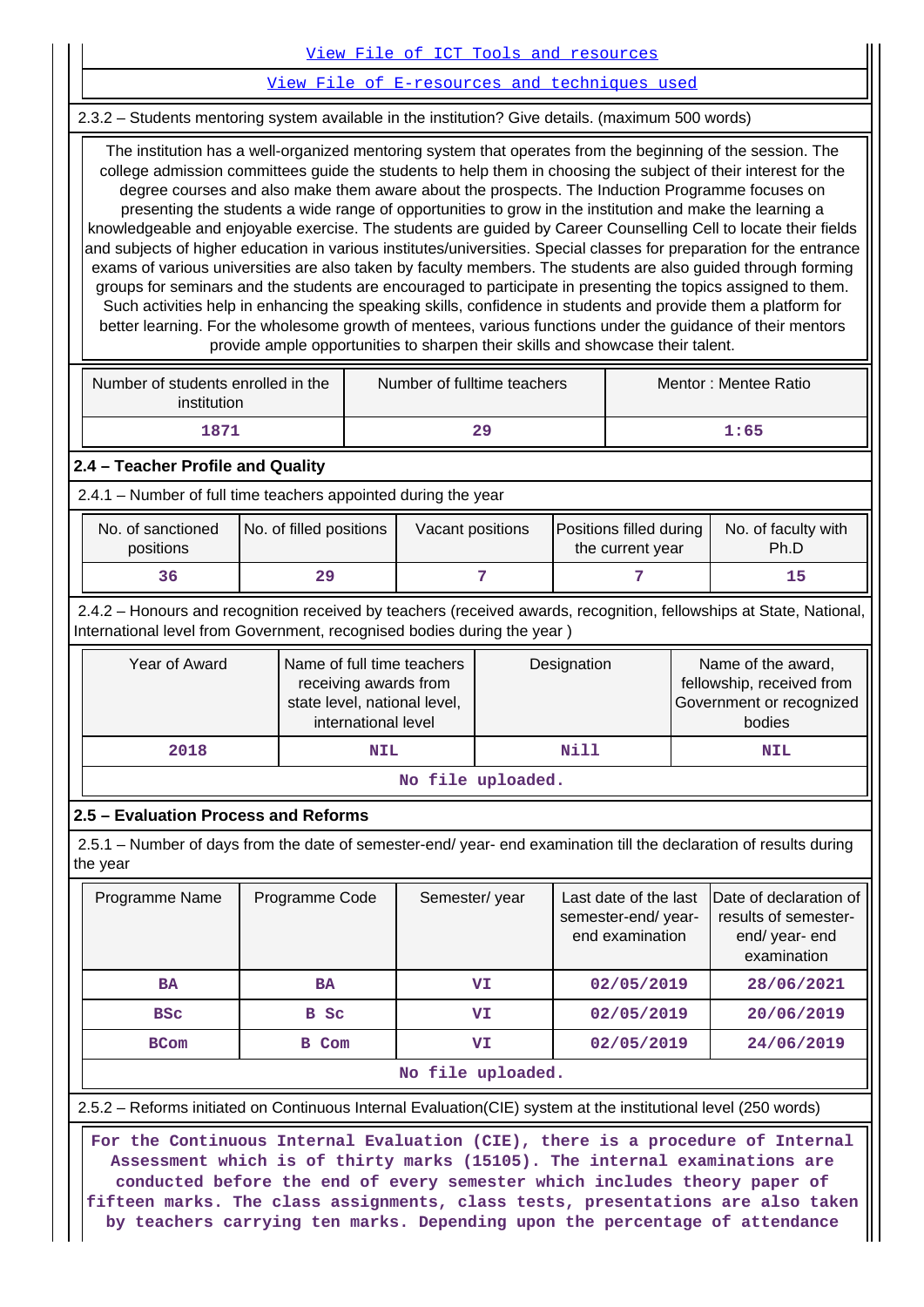**above the minimum 75 criteria, up to five marks are allotted to the student. The internal assessments are then displayed for the students' objections, if any. Once all the objections are resolved the final CIE is uploaded in the university portal by teachers of their respective subjects and finally, verified by the Principal of the college.**

 2.5.3 – Academic calendar prepared and adhered for conduct of Examination and other related matters (250 words)

 **The academic calendar is prepared every year and published in the college prospectus for the information of students. The calendar includes the information about the Mid-Term Tests to be conducted by the college and the End-Term Examination (As per the Academic calendar of HP University). The academic calendar is also linked on the college website for wider publicity.**

#### **2.6 – Student Performance and Learning Outcomes**

 2.6.1 – Program outcomes, program specific outcomes and course outcomes for all programs offered by the institution are stated and displayed in website of the institution (to provide the weblink)

<http://www.gckarsog.edu.in/Learning-Outcomes.pdf>

#### 2.6.2 – Pass percentage of students

| Programme<br>Code | Programme<br>Name | Programme<br>Specialization                | Number of<br>students<br>appeared in the<br>final year<br>examination | Number of<br>students passed<br>in final year<br>examination | Pass Percentage |
|-------------------|-------------------|--------------------------------------------|-----------------------------------------------------------------------|--------------------------------------------------------------|-----------------|
| M.A.              | <b>MA</b>         | English,<br>Hindi,<br>Political<br>Science | 88                                                                    | 88                                                           | 100             |
| B.Com.            | <b>BCom</b>       | Commerce                                   | 61                                                                    | 58                                                           | 95.08           |
| B.Sc.             | <b>BSC</b>        | Science                                    | 81                                                                    | 79                                                           | 97.53           |
| <b>BA</b>         | <b>BA</b>         | Humanities                                 | 290                                                                   | 264                                                          | 91.03           |
|                   |                   |                                            | No file uploaded.                                                     |                                                              |                 |

## **2.7 – Student Satisfaction Survey**

 2.7.1 – Student Satisfaction Survey (SSS) on overall institutional performance (Institution may design the questionnaire) (results and details be provided as weblink)

<http://www.gckarsog.edu.in/Feedback.html>

## **CRITERION III – RESEARCH, INNOVATIONS AND EXTENSION**

## **3.1 – Resource Mobilization for Research**

3.1.1 – Research funds sanctioned and received from various agencies, industry and other organisations

| Nature of the Project | <b>Duration</b> | Name of the funding<br>agency | Total grant<br>sanctioned | Amount received<br>during the year |  |  |  |  |
|-----------------------|-----------------|-------------------------------|---------------------------|------------------------------------|--|--|--|--|
| Nill                  | NIL             |                               |                           |                                    |  |  |  |  |
| No file uploaded.     |                 |                               |                           |                                    |  |  |  |  |

**3.2 – Innovation Ecosystem**

 3.2.1 – Workshops/Seminars Conducted on Intellectual Property Rights (IPR) and Industry-Academia Innovative practices during the year

Title of workshop/seminar The Name of the Dept. Name of the U.S. Name of the New York of the Dept.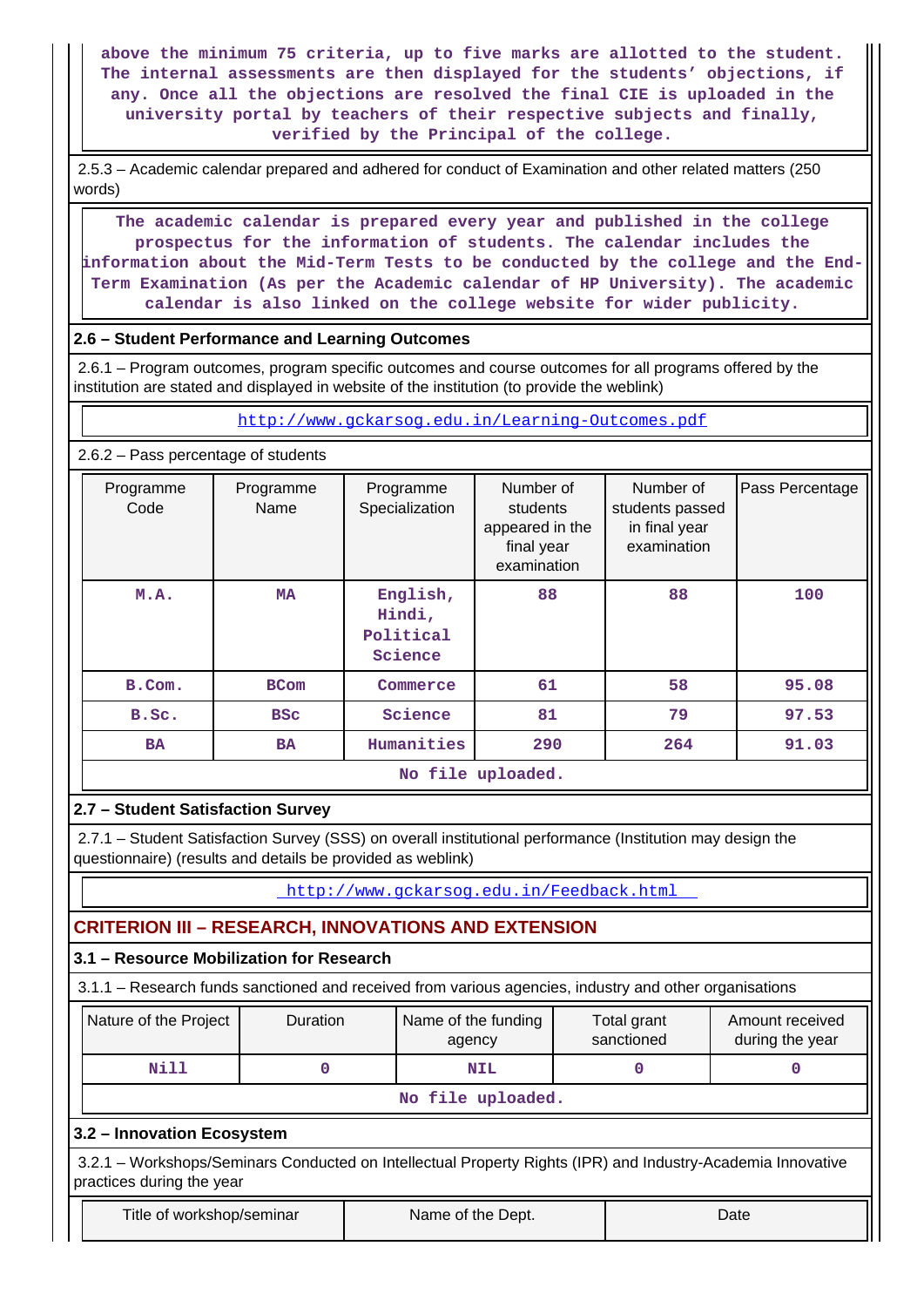|                                                                                                                                                                       | <b>NIL</b><br><b>NIL</b> |                 |                                               |                        |                   |                         |               |                                                                    |               |                                                      |
|-----------------------------------------------------------------------------------------------------------------------------------------------------------------------|--------------------------|-----------------|-----------------------------------------------|------------------------|-------------------|-------------------------|---------------|--------------------------------------------------------------------|---------------|------------------------------------------------------|
| 3.2.2 - Awards for Innovation won by Institution/Teachers/Research scholars/Students during the year                                                                  |                          |                 |                                               |                        |                   |                         |               |                                                                    |               |                                                      |
| Title of the innovation                                                                                                                                               |                          | Name of Awardee |                                               | Awarding Agency        |                   |                         | Date of award |                                                                    |               | Category                                             |
| <b>NIL</b>                                                                                                                                                            |                          | <b>NIL</b>      |                                               |                        | <b>NIL</b>        |                         | <b>Nill</b>   |                                                                    |               | <b>NIL</b>                                           |
|                                                                                                                                                                       |                          |                 |                                               |                        |                   | No file uploaded.       |               |                                                                    |               |                                                      |
| 3.2.3 – No. of Incubation centre created, start-ups incubated on campus during the year                                                                               |                          |                 |                                               |                        |                   |                         |               |                                                                    |               |                                                      |
| Incubation<br>Center                                                                                                                                                  | Name                     |                 | Sponsered By                                  |                        |                   | Name of the<br>Start-up |               | Nature of Start-<br><b>up</b>                                      |               | Date of<br>Commencement                              |
| <b>NIL</b>                                                                                                                                                            |                          | <b>NIL</b>      | <b>NIL</b>                                    |                        |                   | <b>NIL</b>              |               | <b>NIL</b>                                                         |               | <b>Nill</b>                                          |
|                                                                                                                                                                       |                          |                 |                                               | No file uploaded.      |                   |                         |               |                                                                    |               |                                                      |
| 3.3 - Research Publications and Awards                                                                                                                                |                          |                 |                                               |                        |                   |                         |               |                                                                    |               |                                                      |
| 3.3.1 - Incentive to the teachers who receive recognition/awards                                                                                                      |                          |                 |                                               |                        |                   |                         |               |                                                                    |               |                                                      |
| <b>State</b>                                                                                                                                                          |                          |                 |                                               | National               |                   |                         |               |                                                                    | International |                                                      |
| 0                                                                                                                                                                     |                          |                 |                                               | 0                      |                   |                         |               |                                                                    | 0             |                                                      |
| 3.3.2 - Ph. Ds awarded during the year (applicable for PG College, Research Center)                                                                                   |                          |                 |                                               |                        |                   |                         |               |                                                                    |               |                                                      |
|                                                                                                                                                                       | Name of the Department   |                 |                                               |                        |                   |                         |               | Number of PhD's Awarded                                            |               |                                                      |
| <b>NIL</b>                                                                                                                                                            |                          |                 |                                               |                        | Nill              |                         |               |                                                                    |               |                                                      |
| 3.3.3 - Research Publications in the Journals notified on UGC website during the year                                                                                 |                          |                 |                                               |                        |                   |                         |               |                                                                    |               |                                                      |
| <b>Type</b>                                                                                                                                                           |                          |                 | Department                                    |                        |                   | Number of Publication   |               |                                                                    |               | Average Impact Factor (if<br>any)                    |
| <b>Nill</b>                                                                                                                                                           |                          |                 | <b>NIL</b>                                    |                        |                   | Nill                    |               |                                                                    |               | 0                                                    |
|                                                                                                                                                                       |                          |                 |                                               |                        | No file uploaded. |                         |               |                                                                    |               |                                                      |
| 3.3.4 - Books and Chapters in edited Volumes / Books published, and papers in National/International Conference<br>Proceedings per Teacher during the year            |                          |                 |                                               |                        |                   |                         |               |                                                                    |               |                                                      |
|                                                                                                                                                                       | Department               |                 |                                               |                        |                   |                         |               | Number of Publication                                              |               |                                                      |
|                                                                                                                                                                       |                          | Botany          |                                               |                        |                   |                         |               | $\overline{a}$                                                     |               |                                                      |
|                                                                                                                                                                       |                          | English         |                                               |                        |                   |                         |               | $\overline{2}$                                                     |               |                                                      |
|                                                                                                                                                                       |                          | Economics       |                                               |                        |                   |                         |               | 1                                                                  |               |                                                      |
|                                                                                                                                                                       |                          | Physics         |                                               |                        |                   |                         |               | $\mathbf{1}$                                                       |               |                                                      |
|                                                                                                                                                                       | Mathematics              |                 |                                               |                        |                   |                         |               | 1                                                                  |               |                                                      |
|                                                                                                                                                                       |                          |                 |                                               | No file uploaded.      |                   |                         |               |                                                                    |               |                                                      |
| 3.3.5 - Bibliometrics of the publications during the last Academic year based on average citation index in Scopus/<br>Web of Science or PubMed/ Indian Citation Index |                          |                 |                                               |                        |                   |                         |               |                                                                    |               |                                                      |
| Title of the<br>Paper                                                                                                                                                 | Name of<br>Author        |                 | Title of journal                              | Year of<br>publication |                   | <b>Citation Index</b>   |               | Institutional<br>affiliation as<br>mentioned in<br>the publication |               | Number of<br>citations<br>excluding self<br>citation |
| Plant<br>growth<br>promoting<br>traits of<br>a novel ps                                                                                                               | Pankaj<br>Sharma         |                 | Academia<br>Journal of<br>Medicinal<br>Plants |                        | 2018              | $\mathbf{1}$            |               | Himachal<br>Pradesh<br>Council<br>for<br>Science,                  |               | Nill                                                 |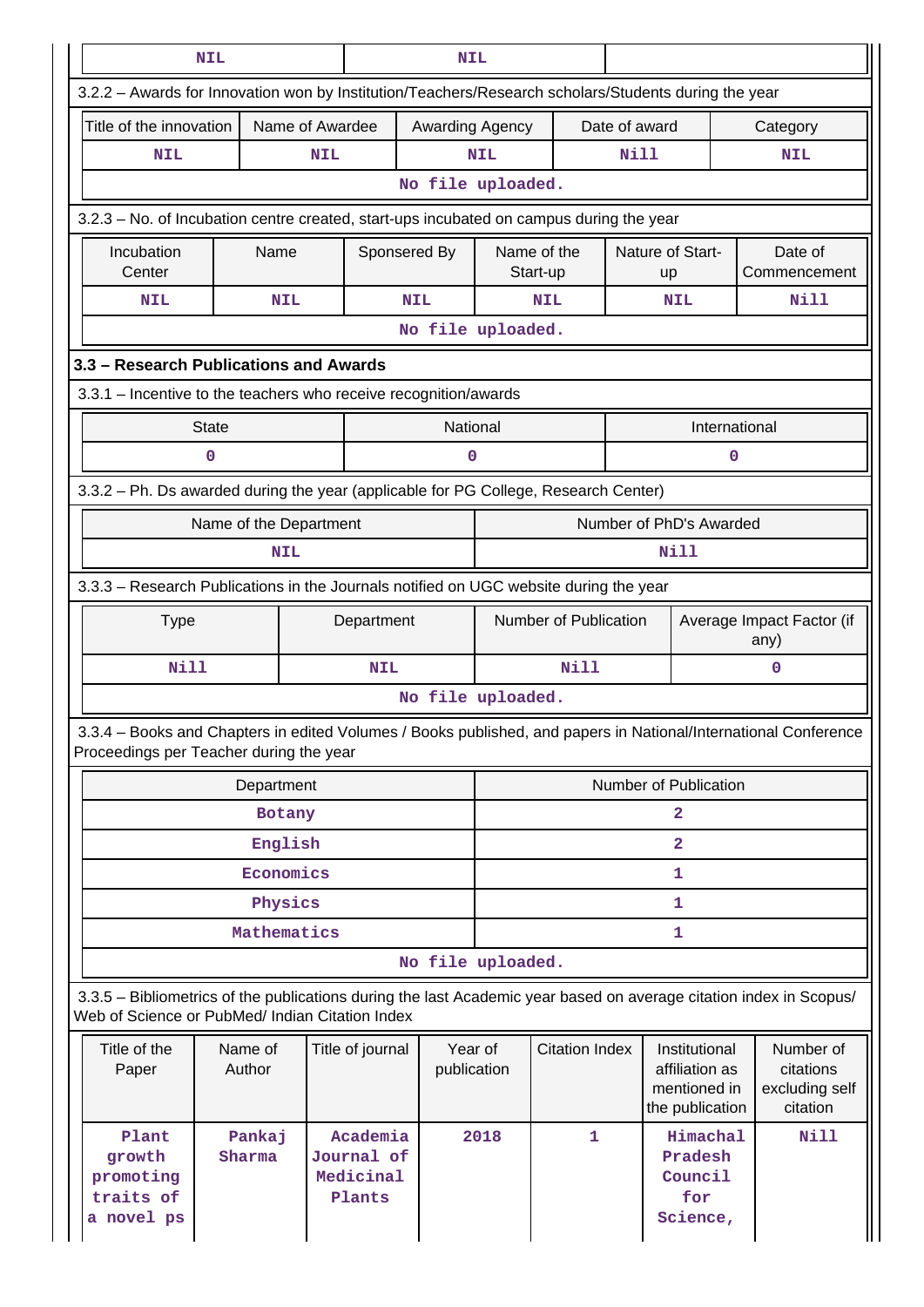| ychrotroph<br>$i$ c<br>bacterium<br>Virdibacil<br>$_{\text{lus}}$<br>arenosi<br><b>PH15</b><br>isolated<br>from rhizo<br>sphere of<br>Podophyllu<br>m<br>hexandrum<br>Royle                           |                    |                                             |      |              | Technology<br>and Enviro<br>nment,<br>Shimla |              |
|-------------------------------------------------------------------------------------------------------------------------------------------------------------------------------------------------------|--------------------|---------------------------------------------|------|--------------|----------------------------------------------|--------------|
| Properties<br>of static<br>limit and<br>rotating e<br>quilibrium<br>sequences<br>of compact<br>stars:<br>Systematic<br>correlatio<br>ns and con<br>straints                                           | Gulshan<br>Mahajan | Nuclear<br>Physics A                        | 2018 | $\mathbf{1}$ | HP<br>University                             | $\mathbf{1}$ |
| Temperat<br>ure and<br>density<br>dependence<br>of<br>asymmetric<br>nuclear<br>matter and<br>protoneutr<br>on star<br>properties<br>within an<br>extended r<br>elativisti<br>c mean<br>field<br>model | Gulshan<br>Mahajan | Physical<br>Review C                        | 2018 | $\mathbf{1}$ | HP<br>University                             | 1            |
| Emerging<br>Trends of<br>NPAs in<br>Priority<br>and Non-<br>Priority<br>Sector in<br>India: A<br>Study of<br>Public and<br>Private<br>Sector<br><b>Banks</b>                                          | Prem<br>Prakash    | Pragati:<br>Journal of<br>Indian<br>Economy | 2018 | $\mathbf 0$  | HP<br>University                             | <b>Nill</b>  |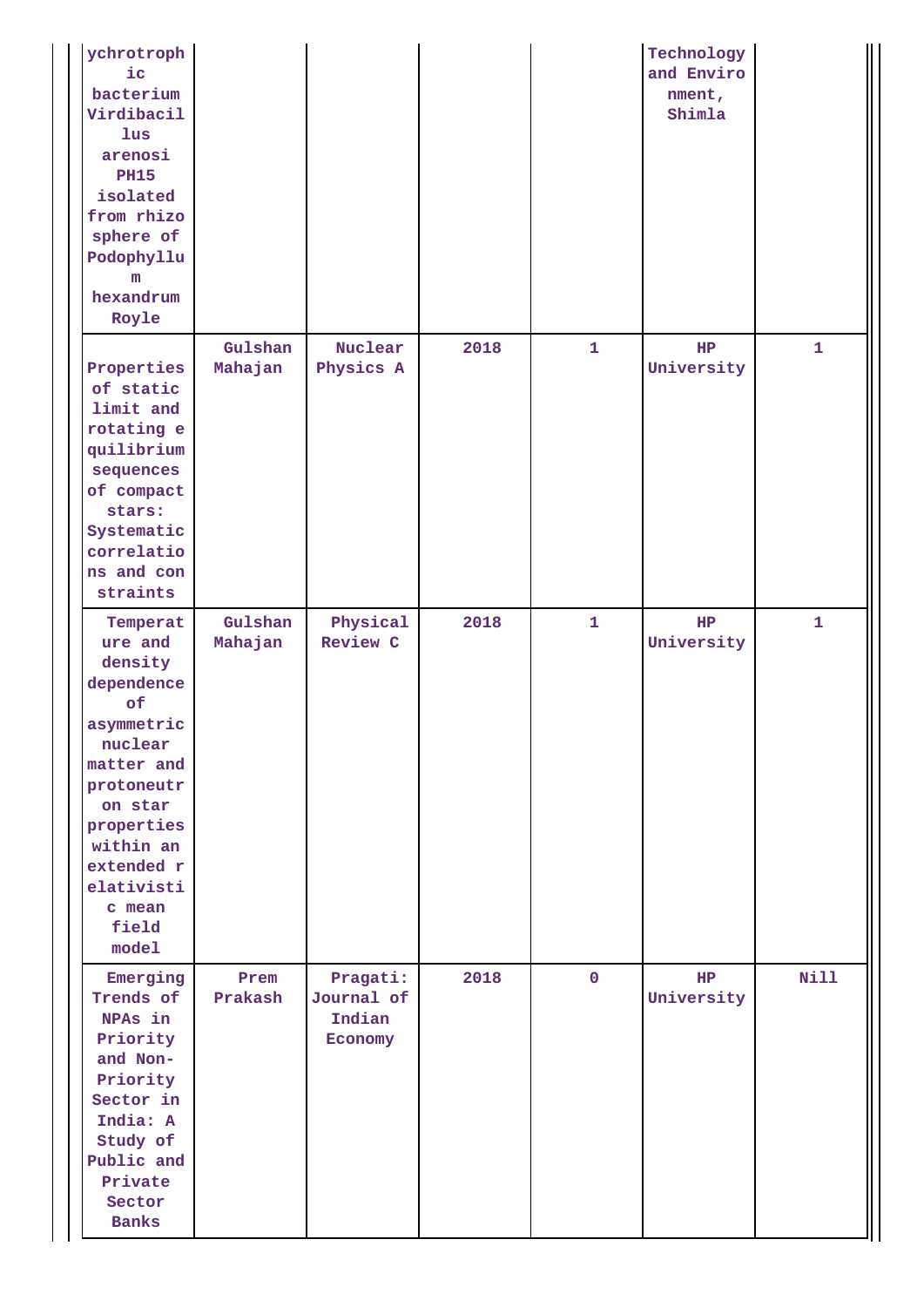|                            |                                                                                                                                                                                                                    |                   |                   |                                                          | No file uploaded. |                        |   |                                                          |                                                      |   |                                                                    |  |
|----------------------------|--------------------------------------------------------------------------------------------------------------------------------------------------------------------------------------------------------------------|-------------------|-------------------|----------------------------------------------------------|-------------------|------------------------|---|----------------------------------------------------------|------------------------------------------------------|---|--------------------------------------------------------------------|--|
|                            | 3.3.6 - h-Index of the Institutional Publications during the year. (based on Scopus/ Web of science)                                                                                                               |                   |                   |                                                          |                   |                        |   |                                                          |                                                      |   |                                                                    |  |
|                            | Title of the<br>Paper                                                                                                                                                                                              |                   | Name of<br>Author | Title of journal                                         |                   | Year of<br>publication |   | h-index                                                  | Number of<br>citations<br>excluding self<br>citation |   | Institutional<br>affiliation as<br>mentioned in<br>the publication |  |
|                            | <b>NIL</b>                                                                                                                                                                                                         |                   | <b>NIL</b>        | <b>NIL</b>                                               |                   | <b>Nill</b>            |   | Nill                                                     | Nill                                                 |   | <b>NIL</b>                                                         |  |
|                            |                                                                                                                                                                                                                    |                   |                   |                                                          | No file uploaded. |                        |   |                                                          |                                                      |   |                                                                    |  |
|                            | 3.3.7 - Faculty participation in Seminars/Conferences and Symposia during the year:                                                                                                                                |                   |                   |                                                          |                   |                        |   |                                                          |                                                      |   |                                                                    |  |
|                            | Number of Faculty                                                                                                                                                                                                  |                   |                   | International                                            |                   | National               |   | <b>State</b>                                             |                                                      |   | Local                                                              |  |
|                            | Attended/Semi<br>nars/Workshops                                                                                                                                                                                    |                   |                   | <b>Nill</b>                                              |                   | 1                      |   | 1                                                        |                                                      |   | Nill                                                               |  |
|                            | Presented<br>papers                                                                                                                                                                                                |                   |                   | 1                                                        |                   | 3                      |   | <b>Nill</b>                                              |                                                      |   | <b>Nill</b>                                                        |  |
|                            |                                                                                                                                                                                                                    | No file uploaded. |                   |                                                          |                   |                        |   |                                                          |                                                      |   |                                                                    |  |
| 3.4 – Extension Activities |                                                                                                                                                                                                                    |                   |                   |                                                          |                   |                        |   |                                                          |                                                      |   |                                                                    |  |
|                            | 3.4.1 – Number of extension and outreach programmes conducted in collaboration with industry, community and<br>Non- Government Organisations through NSS/NCC/Red cross/Youth Red Cross (YRC) etc., during the year |                   |                   |                                                          |                   |                        |   |                                                          |                                                      |   |                                                                    |  |
|                            | Title of the activities<br>Organising unit/agency/<br>collaborating agency                                                                                                                                         |                   |                   | Number of teachers<br>participated in such<br>activities |                   |                        |   | Number of students<br>participated in such<br>activities |                                                      |   |                                                                    |  |
|                            | Cleaning of Water<br>Resource                                                                                                                                                                                      |                   |                   | Rover and Ranger                                         |                   |                        |   | 2                                                        |                                                      |   | 30                                                                 |  |
|                            | Plantation Drive<br>at Kanhi Mandlah                                                                                                                                                                               |                   |                   | Rover and Ranger                                         |                   |                        |   | $\overline{a}$                                           |                                                      |   | 30                                                                 |  |
|                            | Awareness Rally<br>on the theme Water<br>Conservation                                                                                                                                                              |                   |                   | Rover and Ranger                                         |                   | $\overline{a}$         |   |                                                          |                                                      |   | 30                                                                 |  |
|                            | Representation of<br>National level<br>Kumbh Mela Service<br>Camp                                                                                                                                                  |                   |                   | Bharat Scouts and<br>Guides India                        |                   |                        | 1 |                                                          |                                                      | 3 |                                                                    |  |
|                            | Blood Donation<br>Camp                                                                                                                                                                                             |                   |                   | <b>Red Cross</b>                                         |                   |                        |   | $\overline{2}$                                           |                                                      |   | 5                                                                  |  |
|                            | Community service<br>renderer at local<br>feast                                                                                                                                                                    |                   |                   | Rover and Ranger                                         |                   |                        |   | $\overline{a}$                                           |                                                      |   | $\overline{\mathbf{2}}$                                            |  |
|                            | Plantation Drive                                                                                                                                                                                                   |                   |                   | Rover and Ranger                                         |                   |                        |   | $\overline{a}$                                           |                                                      |   | 26                                                                 |  |
|                            | Shramdaan                                                                                                                                                                                                          |                   |                   | <b>NSS</b>                                               |                   |                        |   | 1                                                        |                                                      |   | 56                                                                 |  |
|                            | Plantation Drive                                                                                                                                                                                                   |                   |                   | NSS                                                      |                   |                        |   | 1                                                        |                                                      |   | 56                                                                 |  |
|                            | Swachhata Abhiyan                                                                                                                                                                                                  |                   |                   | <b>NSS</b>                                               |                   |                        |   | 1                                                        |                                                      |   | 56                                                                 |  |
| View File                  |                                                                                                                                                                                                                    |                   |                   |                                                          |                   |                        |   |                                                          |                                                      |   |                                                                    |  |
|                            | 3.4.2 - Awards and recognition received for extension activities from Government and other recognized bodies<br>during the year                                                                                    |                   |                   |                                                          |                   |                        |   |                                                          |                                                      |   |                                                                    |  |
|                            | Name of the activity                                                                                                                                                                                               |                   |                   | Award/Recognition                                        |                   |                        |   | <b>Awarding Bodies</b>                                   |                                                      |   | Number of students<br><b>Benefited</b>                             |  |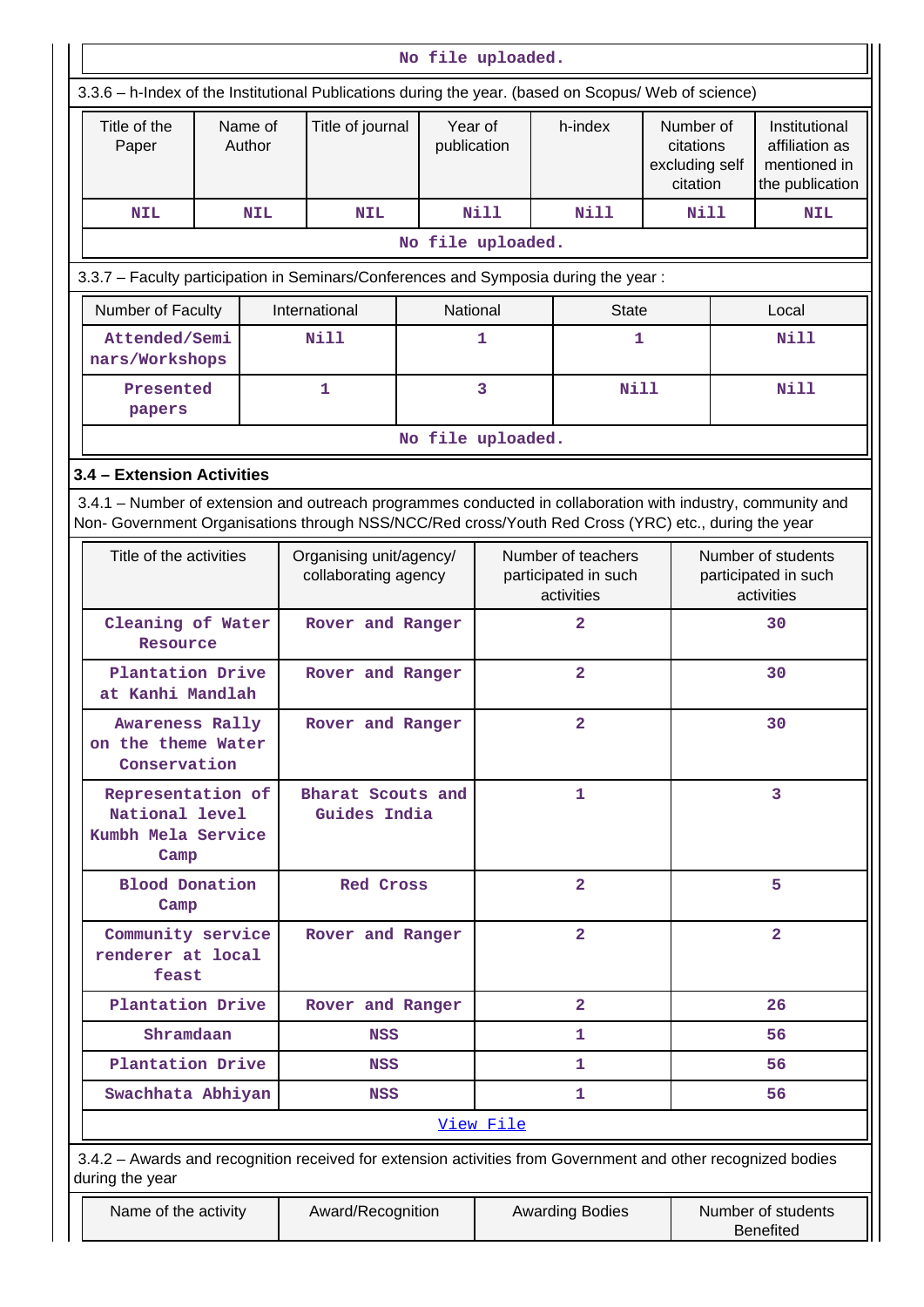| <b>NIL</b>                                                                                                                                                                                                     |                                                                                                                              |                   | <b>NIL</b>         |            |                                            | <b>NIL</b> |                                                         |                                                         | <b>Nill</b>                                               |  |
|----------------------------------------------------------------------------------------------------------------------------------------------------------------------------------------------------------------|------------------------------------------------------------------------------------------------------------------------------|-------------------|--------------------|------------|--------------------------------------------|------------|---------------------------------------------------------|---------------------------------------------------------|-----------------------------------------------------------|--|
|                                                                                                                                                                                                                |                                                                                                                              |                   |                    |            | No file uploaded.                          |            |                                                         |                                                         |                                                           |  |
| 3.4.3 - Students participating in extension activities with Government Organisations, Non-Government<br>Organisations and programmes such as Swachh Bharat, Aids Awareness, Gender Issue, etc. during the year |                                                                                                                              |                   |                    |            |                                            |            |                                                         |                                                         |                                                           |  |
|                                                                                                                                                                                                                | Name of the scheme<br>Name of the activity<br>Organising unit/Agen<br>cy/collaborating<br>agency                             |                   |                    |            |                                            |            | Number of teachers<br>participated in such<br>activites | Number of students<br>participated in such<br>activites |                                                           |  |
| Swachh Bharat                                                                                                                                                                                                  |                                                                                                                              | <b>NCC</b>        |                    |            | Swachh Bharat                              |            | 1                                                       |                                                         | 1                                                         |  |
|                                                                                                                                                                                                                |                                                                                                                              |                   |                    |            | No file uploaded.                          |            |                                                         |                                                         |                                                           |  |
| 3.5 - Collaborations                                                                                                                                                                                           |                                                                                                                              |                   |                    |            |                                            |            |                                                         |                                                         |                                                           |  |
| 3.5.1 – Number of Collaborative activities for research, faculty exchange, student exchange during the year                                                                                                    |                                                                                                                              |                   |                    |            |                                            |            |                                                         |                                                         |                                                           |  |
| Nature of activity                                                                                                                                                                                             |                                                                                                                              |                   | Participant        |            | Source of financial support                |            |                                                         |                                                         | Duration                                                  |  |
| <b>NIL</b>                                                                                                                                                                                                     | NIL                                                                                                                          |                   |                    |            |                                            | <b>NIL</b> |                                                         |                                                         | 0                                                         |  |
|                                                                                                                                                                                                                |                                                                                                                              | No file uploaded. |                    |            |                                            |            |                                                         |                                                         |                                                           |  |
| 3.5.2 - Linkages with institutions/industries for internship, on-the- job training, project work, sharing of research<br>facilities etc. during the year                                                       |                                                                                                                              |                   |                    |            |                                            |            |                                                         |                                                         |                                                           |  |
| Nature of linkage                                                                                                                                                                                              | Title of the<br>Name of the<br>linkage<br>partnering<br>institution/<br>industry<br>/research lab<br>with contact<br>details |                   |                    |            | <b>Duration From</b><br><b>Duration To</b> |            |                                                         | Participant                                             |                                                           |  |
| <b>NIL</b>                                                                                                                                                                                                     |                                                                                                                              | <b>NIL</b>        |                    | <b>NIL</b> | <b>Nill</b>                                |            |                                                         | <b>Nill</b>                                             | <b>NIL</b>                                                |  |
|                                                                                                                                                                                                                |                                                                                                                              |                   |                    |            | No file uploaded.                          |            |                                                         |                                                         |                                                           |  |
| 3.5.3 - MoUs signed with institutions of national, international importance, other universities, industries, corporate<br>houses etc. during the year                                                          |                                                                                                                              |                   |                    |            |                                            |            |                                                         |                                                         |                                                           |  |
| Organisation                                                                                                                                                                                                   |                                                                                                                              |                   | Date of MoU signed |            | Purpose/Activities                         |            |                                                         |                                                         | Number of<br>students/teachers<br>participated under MoUs |  |
| <b>NIL</b>                                                                                                                                                                                                     |                                                                                                                              |                   | Nill               |            | <b>Nill</b><br><b>NIL</b>                  |            |                                                         |                                                         |                                                           |  |
|                                                                                                                                                                                                                |                                                                                                                              |                   |                    |            | No file uploaded.                          |            |                                                         |                                                         |                                                           |  |
| <b>CRITERION IV - INFRASTRUCTURE AND LEARNING RESOURCES</b>                                                                                                                                                    |                                                                                                                              |                   |                    |            |                                            |            |                                                         |                                                         |                                                           |  |
| 4.1 - Physical Facilities                                                                                                                                                                                      |                                                                                                                              |                   |                    |            |                                            |            |                                                         |                                                         |                                                           |  |
| 4.1.1 - Budget allocation, excluding salary for infrastructure augmentation during the year                                                                                                                    |                                                                                                                              |                   |                    |            |                                            |            |                                                         |                                                         |                                                           |  |
| Budget allocated for infrastructure augmentation                                                                                                                                                               |                                                                                                                              |                   |                    |            |                                            |            |                                                         |                                                         | Budget utilized for infrastructure development            |  |
|                                                                                                                                                                                                                |                                                                                                                              |                   |                    |            | 44.97                                      |            |                                                         |                                                         |                                                           |  |
|                                                                                                                                                                                                                |                                                                                                                              |                   |                    |            | 9.2                                        |            |                                                         |                                                         |                                                           |  |
|                                                                                                                                                                                                                | 100                                                                                                                          |                   |                    |            |                                            |            |                                                         | 30.5                                                    |                                                           |  |
| 4.1.2 - Details of augmentation in infrastructure facilities during the year                                                                                                                                   |                                                                                                                              |                   |                    |            |                                            |            |                                                         |                                                         |                                                           |  |
|                                                                                                                                                                                                                | <b>Facilities</b>                                                                                                            |                   |                    |            | Existing or Newly Added                    |            |                                                         |                                                         |                                                           |  |
|                                                                                                                                                                                                                |                                                                                                                              | Others            |                    |            |                                            |            |                                                         | Newly Added                                             |                                                           |  |
|                                                                                                                                                                                                                |                                                                                                                              | Others            |                    |            |                                            |            |                                                         | Existing                                                |                                                           |  |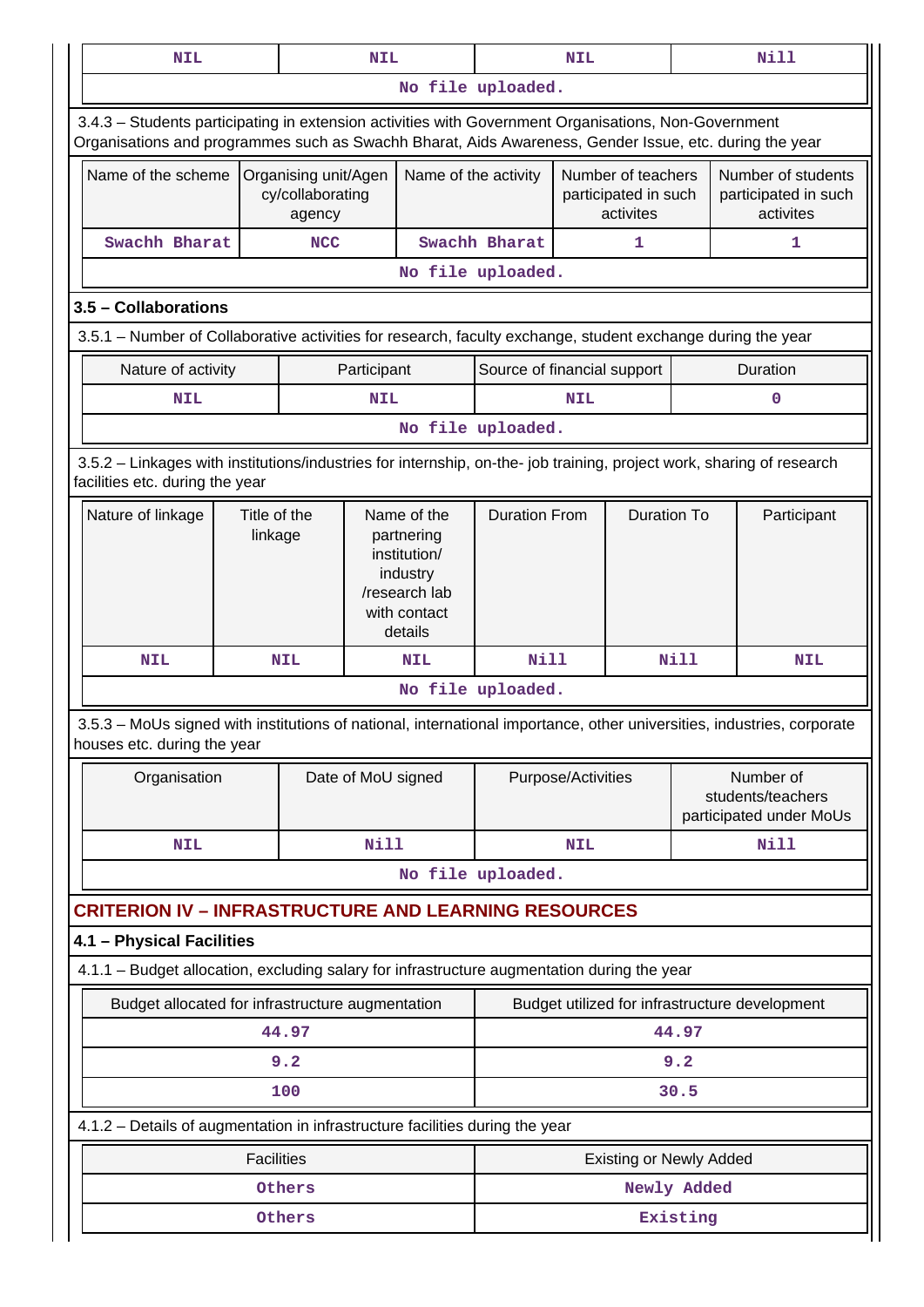|                                                                                                                                              |                                            |                   |            |                                                                  |                            | View File           |                                                                                                                      |                    |      |                                                   |         |                                                   |
|----------------------------------------------------------------------------------------------------------------------------------------------|--------------------------------------------|-------------------|------------|------------------------------------------------------------------|----------------------------|---------------------|----------------------------------------------------------------------------------------------------------------------|--------------------|------|---------------------------------------------------|---------|---------------------------------------------------|
| 4.2 - Library as a Learning Resource                                                                                                         |                                            |                   |            |                                                                  |                            |                     |                                                                                                                      |                    |      |                                                   |         |                                                   |
| 4.2.1 - Library is automated {Integrated Library Management System (ILMS)}                                                                   |                                            |                   |            |                                                                  |                            |                     |                                                                                                                      |                    |      |                                                   |         |                                                   |
|                                                                                                                                              | Name of the ILMS<br>software               |                   |            | Nature of automation (fully<br>or patially)                      |                            |                     | Version                                                                                                              |                    |      | Year of automation                                |         |                                                   |
|                                                                                                                                              | <b>SOUL</b>                                |                   |            | Partially                                                        |                            |                     | 2.0                                                                                                                  |                    |      |                                                   | 2011    |                                                   |
| 4.2.2 - Library Services                                                                                                                     |                                            |                   |            |                                                                  |                            |                     |                                                                                                                      |                    |      |                                                   |         |                                                   |
|                                                                                                                                              | Library<br>Existing<br>Service Type        |                   |            |                                                                  |                            |                     | Newly Added                                                                                                          |                    |      | Total                                             |         |                                                   |
| Text<br><b>Books</b>                                                                                                                         |                                            | 3903              |            | 466883                                                           |                            | <b>Nill</b>         | Nill                                                                                                                 |                    | 3903 |                                                   |         | 466883                                            |
| Reference<br><b>Books</b>                                                                                                                    |                                            | 9823              |            | 2216494                                                          |                            | <b>Nill</b>         | <b>Nill</b>                                                                                                          | 9823               |      |                                                   | 2216494 |                                                   |
|                                                                                                                                              |                                            |                   |            |                                                                  |                            | View File           |                                                                                                                      |                    |      |                                                   |         |                                                   |
| Graduate) SWAYAM other MOOCs platform NPTEL/NMEICT/any other Government initiatives & institutional<br>(Learning Management System (LMS) etc |                                            |                   |            |                                                                  |                            |                     | 4.2.3 - E-content developed by teachers such as: e-PG- Pathshala, CEC (under e-PG- Pathshala CEC (Under              |                    |      |                                                   |         |                                                   |
|                                                                                                                                              | Name of the Teacher                        |                   |            | Name of the Module                                               |                            |                     | Platform on which module<br>is developed                                                                             |                    |      | Date of launching e-<br>content                   |         |                                                   |
| <b>NIL</b>                                                                                                                                   |                                            |                   | <b>NIL</b> |                                                                  |                            | <b>NIL</b>          |                                                                                                                      |                    |      | <b>Nill</b>                                       |         |                                                   |
|                                                                                                                                              |                                            |                   |            |                                                                  | No file uploaded.          |                     |                                                                                                                      |                    |      |                                                   |         |                                                   |
| 4.3 - IT Infrastructure                                                                                                                      |                                            |                   |            |                                                                  |                            |                     |                                                                                                                      |                    |      |                                                   |         |                                                   |
| 4.3.1 - Technology Upgradation (overall)                                                                                                     |                                            |                   |            |                                                                  |                            |                     |                                                                                                                      |                    |      |                                                   |         |                                                   |
| Type                                                                                                                                         | <b>Total Co</b><br>mputers                 | Computer  <br>Lab |            | Internet                                                         | <b>Browsing</b><br>centers | Computer<br>Centers | Office                                                                                                               | Departme<br>nts    |      | Available<br><b>Bandwidt</b><br>h (MBPS/<br>GBPS) |         | <b>Others</b>                                     |
| Existin<br>g                                                                                                                                 | 107                                        | 48                |            | $\overline{\mathbf{2}}$                                          | 6                          | $\overline{2}$      | 5                                                                                                                    | 11                 |      | $\mathbf{2}$                                      |         | 43                                                |
| Added                                                                                                                                        | $\mathbf 0$                                | $\mathbf 0$       |            | $\mathbf 0$                                                      | $\mathbf 0$                | $\mathbf 0$         | $\mathbf 0$                                                                                                          | $\mathbf 0$        |      | $\mathbf{0}$                                      |         | $\mathbf 0$                                       |
| Total                                                                                                                                        | 107                                        | 48                |            | $\overline{\mathbf{2}}$                                          | 6                          | 2                   | 5                                                                                                                    | 11                 |      | $\overline{\mathbf{2}}$                           |         | 43                                                |
|                                                                                                                                              |                                            |                   |            |                                                                  |                            |                     | 4.3.2 – Bandwidth available of internet connection in the Institution (Leased line)                                  |                    |      |                                                   |         |                                                   |
|                                                                                                                                              |                                            |                   |            |                                                                  |                            | 10 MBPS/ GBPS       |                                                                                                                      |                    |      |                                                   |         |                                                   |
| 4.3.3 - Facility for e-content                                                                                                               |                                            |                   |            |                                                                  |                            |                     |                                                                                                                      |                    |      |                                                   |         |                                                   |
|                                                                                                                                              | Name of the e-content development facility |                   |            |                                                                  |                            |                     | Provide the link of the videos and media centre and                                                                  | recording facility |      |                                                   |         |                                                   |
|                                                                                                                                              |                                            |                   | <b>NIL</b> |                                                                  |                            |                     |                                                                                                                      |                    | NIL  |                                                   |         |                                                   |
| 4.4 - Maintenance of Campus Infrastructure                                                                                                   |                                            |                   |            |                                                                  |                            |                     |                                                                                                                      |                    |      |                                                   |         |                                                   |
| component, during the year                                                                                                                   |                                            |                   |            |                                                                  |                            |                     | 4.4.1 – Expenditure incurred on maintenance of physical facilities and academic support facilities, excluding salary |                    |      |                                                   |         |                                                   |
|                                                                                                                                              | Assigned Budget on<br>academic facilities  |                   |            | Expenditure incurred on<br>maintenance of academic<br>facilities |                            |                     | Assigned budget on<br>physical facilities                                                                            |                    |      | facilites                                         |         | Expenditure incurredon<br>maintenance of physical |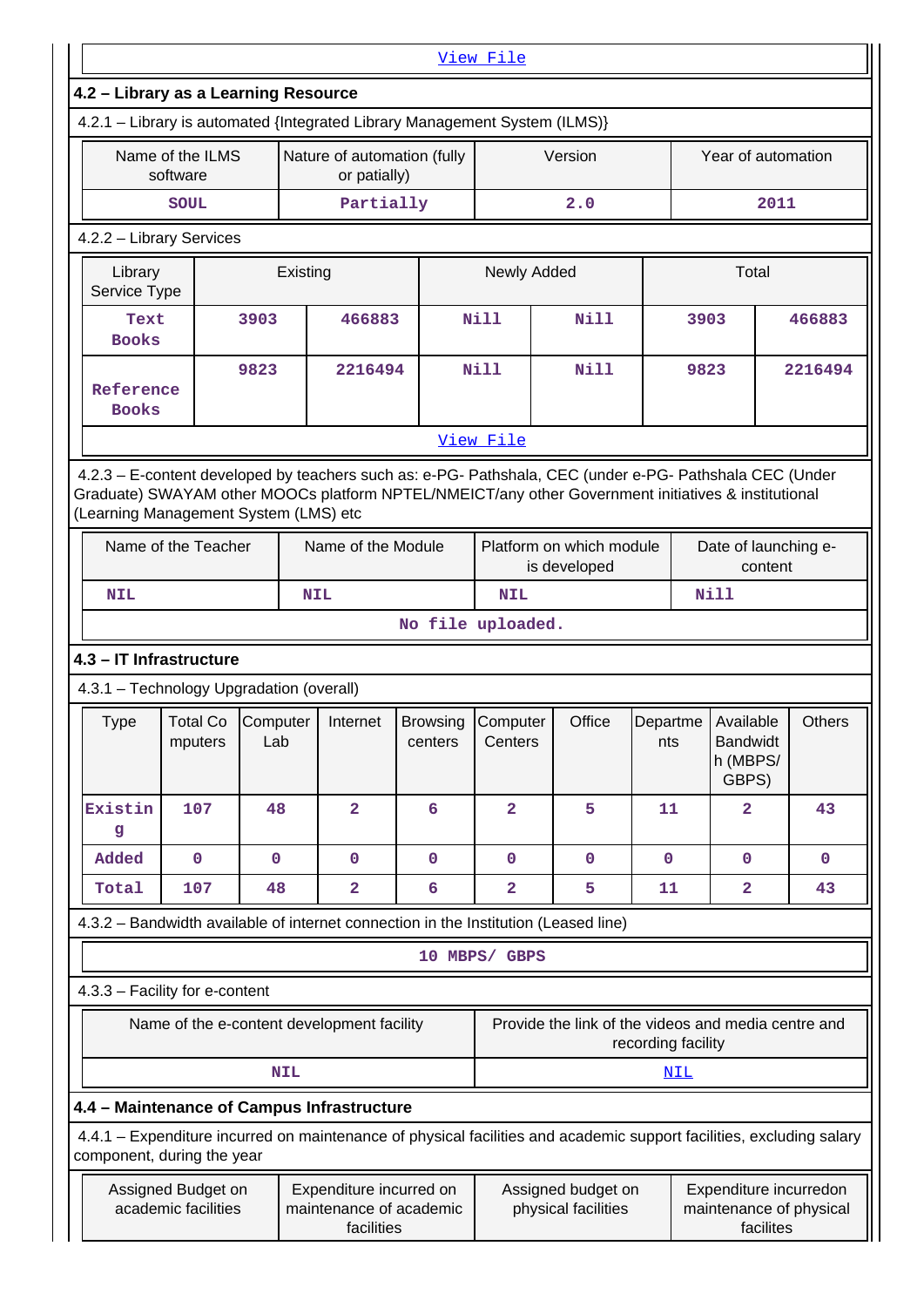| $\sim$<br>-- | ---- |  |
|--------------|------|--|
|              |      |  |

 4.4.2 – Procedures and policies for maintaining and utilizing physical, academic and support facilities - laboratory, library, sports complex, computers, classrooms etc. (maximum 500 words) (information to be available in institutional Website, provide link)

 **The grant received by the college from government and other agencies and the funds available with the college are utilized for new construction, renovation and for up keeping of all the infrastructure of the college. The New Sports Block is under construction just adjacent to the present college building. The construction and major maintenance is carried out by the Himachal Pradesh Public Work Departments (HPPWD) whereas, the minor maintenance is done by the building fund committee from time to time. To ensure the safety of the students, CCTV cameras are fixed at certain points and the control of these cameras is monitored at the Principal Room. The Laboratories of the Faculty of Science, Department of Geography, IT Lab, and Language-cum-Career Lab are wellmaintained with state-of-the-art and latest techniques. The equipments required to update the facilities in various laboratories are purchased by the Purchase Committee as per requirement of the respective departments. There is a proper stock register in which all the purchases are entered and the articles are handed over to the custodians of respective departments. The library of the college has reference books, text-books, magazines and a regular supply of newspapers to supplement the reading habit of the students and provide them access for wider knowledge. The library also provides the internet access to the students and teachers and they have an easy access to e-journals and ebooks through INFLIBNET. The library maintains register of students and the staff visiting the library. To make the students equipped with basic knowledge of computers, the students are given preference to learn computers in the IT Lab. Ensuring the safety of the students, the fire extinguishers are installed and checked every year. There are various facilities to engage all students through gym and sports activities in college. The participation of the students in Inter-College Championships is promoted by providing special coaching camps to the students before the commencement of such events.**

<http://www.gckarsog.edu.in/Facilities-and-Infrastructure.html>

## **CRITERION V – STUDENT SUPPORT AND PROGRESSION**

## **5.1 – Student Support**

5.1.1 – Scholarships and Financial Support

|                                         | Name/Title of the scheme | Number of students | Amount in Rupees |  |
|-----------------------------------------|--------------------------|--------------------|------------------|--|
| Financial Support<br>from institution   | <b>NIL</b>               |                    |                  |  |
| Financial Support<br>from Other Sources |                          |                    |                  |  |
| a) National                             | Scholarships             | 230                | 1745678          |  |
| b) International                        | <b>NIL</b>               | Nill               |                  |  |
| View File                               |                          |                    |                  |  |

 5.1.2 – Number of capability enhancement and development schemes such as Soft skill development, Remedial coaching, Language lab, Bridge courses, Yoga, Meditation, Personal Counselling and Mentoring etc.,

| Name of the capability<br>enhancement scheme | Date of implemetation | Number of students<br>enrolled | Agencies involved        |
|----------------------------------------------|-----------------------|--------------------------------|--------------------------|
| Personal<br>Counselling                      | 27/03/2019            | 106                            | Bright Academy<br>Shimla |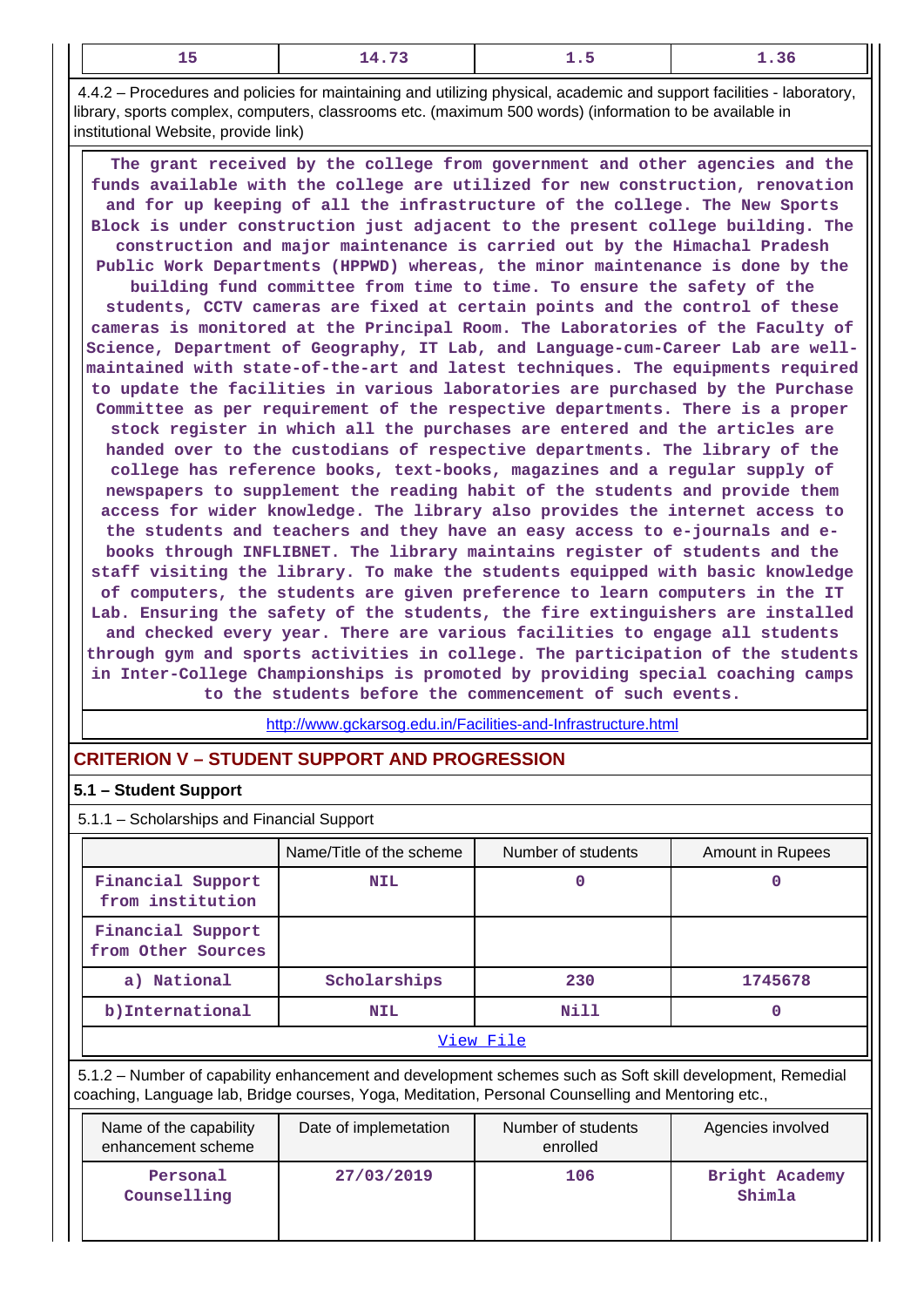| Personal<br>Counselling     |                            |            | 22/02/2019                                                           | 70                                                                                                        |                                                              |                        | College<br>Administration     |
|-----------------------------|----------------------------|------------|----------------------------------------------------------------------|-----------------------------------------------------------------------------------------------------------|--------------------------------------------------------------|------------------------|-------------------------------|
|                             | Personal<br>Counselling    |            | 26/03/2019                                                           | 59                                                                                                        |                                                              | State Bank of<br>India |                               |
| Personal<br>Counsellling    |                            |            | 15/03/2019                                                           | 89                                                                                                        |                                                              |                        | Indian Army                   |
| Personal<br>Counselling     |                            | 24/02/2019 |                                                                      | 49                                                                                                        |                                                              | HP Police              |                               |
| Personal<br>Counselling     |                            | 17/02/2019 | 53                                                                   |                                                                                                           | HP Police                                                    |                        |                               |
|                             |                            |            |                                                                      | No file uploaded.                                                                                         |                                                              |                        |                               |
| institution during the year |                            |            |                                                                      | 5.1.3 – Students benefited by guidance for competitive examinations and career counselling offered by the |                                                              |                        |                               |
| Year                        | Name of the<br>scheme      |            | Number of<br>benefited<br>students for<br>competitive<br>examination | Number of<br>benefited<br>students by<br>career<br>counseling<br>activities                               | Number of<br>students who<br>have passedin<br>the comp. exam |                        | Number of<br>studentsp placed |
| 2019                        | Interactive<br>Sessions by |            | 421                                                                  | 421                                                                                                       | 12                                                           |                        | 12                            |

|  | No file uploaded |
|--|------------------|

 5.1.4 – Institutional mechanism for transparency, timely redressal of student grievances, Prevention of sexual harassment and ragging cases during the year

| Total grievances received | Number of grievances redressed | Avg. number of days for grievance<br>redressal |
|---------------------------|--------------------------------|------------------------------------------------|
| Nill                      | Nill                           | Nill                                           |

#### **5.2 – Student Progression**

5.2.1 – Details of campus placement during the year

**Career Counseling Cell**

| On campus                          |                                       |                              |                                    | Off campus                            |                              |
|------------------------------------|---------------------------------------|------------------------------|------------------------------------|---------------------------------------|------------------------------|
| Nameof<br>organizations<br>visited | Number of<br>students<br>participated | Number of<br>stduents placed | Nameof<br>organizations<br>visited | Number of<br>students<br>participated | Number of<br>stduents placed |
| <b>NIL</b>                         | Nill                                  | Nill                         | <b>NIL</b>                         | Nill                                  | Nill                         |
| ara 1947 a cuata a Sad             |                                       |                              |                                    |                                       |                              |

#### **No file uploaded.**

5.2.2 – Student progression to higher education in percentage during the year

| Year | Number of<br>students<br>enrolling into<br>higher education | Programme<br>graduated from | Depratment<br>graduated from | Name of<br>institution joined | Name of<br>programme<br>admitted to |
|------|-------------------------------------------------------------|-----------------------------|------------------------------|-------------------------------|-------------------------------------|
| 2019 | 5                                                           | <b>BA</b>                   | Hindi                        | H.P.U<br>Shimla               | MA                                  |
| 2019 | 4                                                           | <b>BCom</b>                 | Commerce                     | H.P.U                         | <b>MCom</b>                         |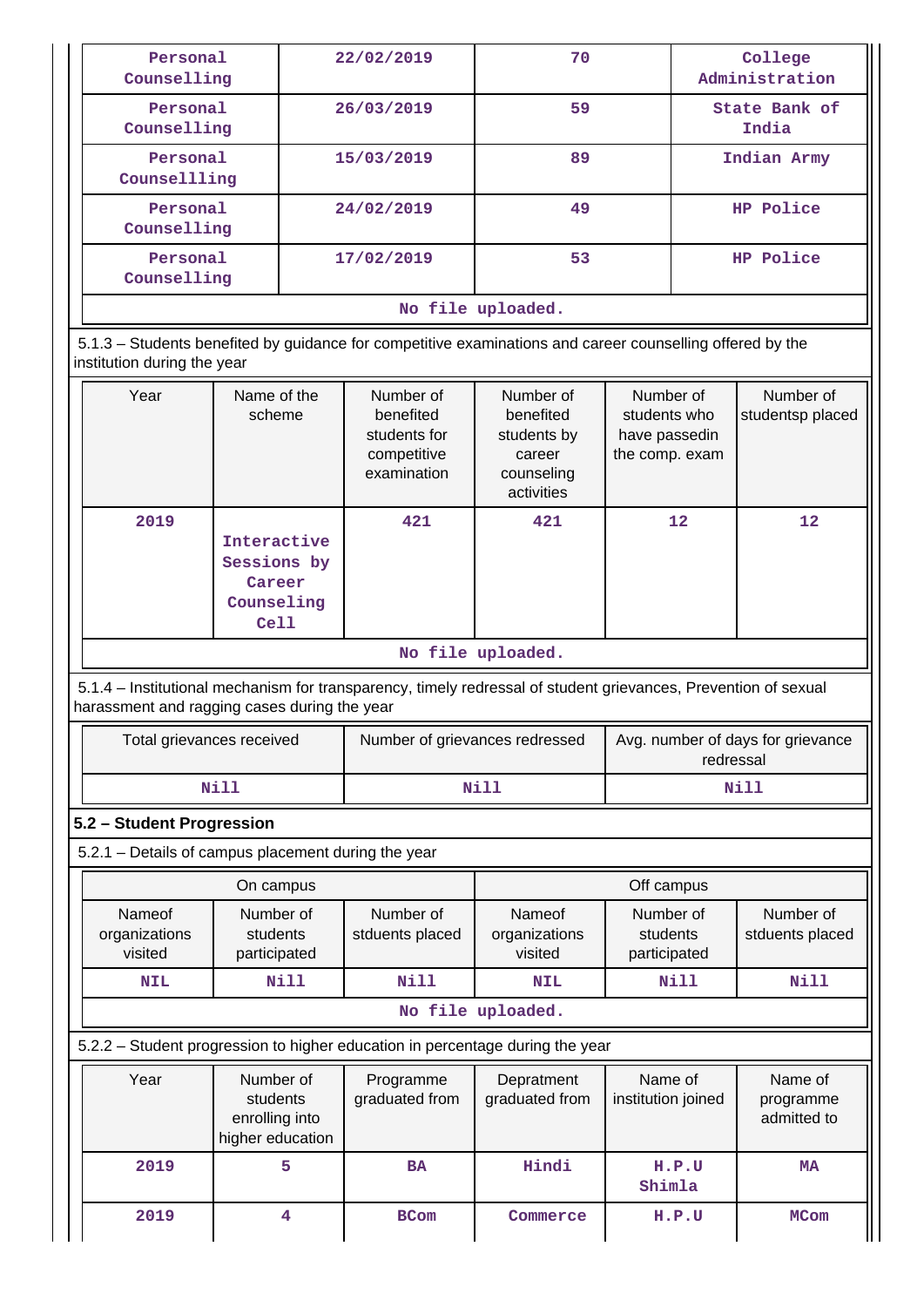|                                                                                                          |                                                                                                                                                                                        |                   |                           | Shimla                                       |            |  |  |
|----------------------------------------------------------------------------------------------------------|----------------------------------------------------------------------------------------------------------------------------------------------------------------------------------------|-------------------|---------------------------|----------------------------------------------|------------|--|--|
| 2019                                                                                                     | 3                                                                                                                                                                                      | <b>BA</b>         | English                   | C.U.<br>Dharmshala                           | MA         |  |  |
| 2019                                                                                                     | $\overline{2}$                                                                                                                                                                         | <b>BA</b>         | English                   | H.P.U<br>Shimla                              | MA         |  |  |
| 2019                                                                                                     | 3                                                                                                                                                                                      | <b>BA</b>         | Political<br>Science      | H.P.U<br>Shimla                              | <b>MA</b>  |  |  |
| 2019                                                                                                     | 3                                                                                                                                                                                      | <b>BA</b>         | History                   | H.P.U<br>Shimla                              | <b>MA</b>  |  |  |
| 2019                                                                                                     | 1                                                                                                                                                                                      | <b>BA</b>         | Public Adm<br>inistration | H.P.U<br>Shimla                              | MA         |  |  |
| 2019                                                                                                     | $\overline{a}$                                                                                                                                                                         | <b>BA</b>         | Economics                 | C.U.<br>Dharmshala                           | <b>MA</b>  |  |  |
| 2019                                                                                                     | 3                                                                                                                                                                                      | <b>BSC</b>        | Mathematics               | H.P.U<br>Shimla                              | <b>MSC</b> |  |  |
| 2019                                                                                                     | $\overline{a}$                                                                                                                                                                         | <b>BSC</b>        | Zoology                   | Career<br>Point<br>University<br>Hamirpur HP | <b>MSC</b> |  |  |
|                                                                                                          |                                                                                                                                                                                        |                   | View File                 |                                              |            |  |  |
|                                                                                                          | 5.2.3 - Students qualifying in state/ national/ international level examinations during the year<br>(eg:NET/SET/SLET/GATE/GMAT/CAT/GRE/TOFEL/Civil Services/State Government Services) |                   |                           |                                              |            |  |  |
|                                                                                                          | Items                                                                                                                                                                                  |                   |                           | Number of students selected/ qualifying      |            |  |  |
|                                                                                                          | <b>NET</b>                                                                                                                                                                             |                   | 3                         |                                              |            |  |  |
|                                                                                                          |                                                                                                                                                                                        |                   | No file uploaded.         |                                              |            |  |  |
| 5.2.4 - Sports and cultural activities / competitions organised at the institution level during the year |                                                                                                                                                                                        |                   |                           |                                              |            |  |  |
| Activity                                                                                                 |                                                                                                                                                                                        |                   | Level                     | Number of Participants                       |            |  |  |
| Camp                                                                                                     | NSS Special Activity                                                                                                                                                                   | Institution level |                           |                                              | 56         |  |  |
| Day                                                                                                      | International Womens                                                                                                                                                                   | Institution level |                           |                                              | 307        |  |  |
|                                                                                                          | Sports Day                                                                                                                                                                             | Institution level |                           | 356                                          |            |  |  |
|                                                                                                          | Anti Drug Campaign                                                                                                                                                                     |                   | Institution level         |                                              | 45         |  |  |
|                                                                                                          | Science day                                                                                                                                                                            |                   | Institution level         |                                              | 287        |  |  |
|                                                                                                          | Sanskrit Bhasha<br>Sangoshti                                                                                                                                                           |                   | Institution level         |                                              | 42         |  |  |
|                                                                                                          | Dramatic (Rangmanch)<br>Workshop                                                                                                                                                       |                   | Institution level         |                                              | 35         |  |  |
|                                                                                                          | Quiz Competition<br>(Commerce Society)                                                                                                                                                 |                   | Institution level         |                                              | 71         |  |  |
|                                                                                                          | Hindi Diwas                                                                                                                                                                            |                   | Institution level         |                                              | 257        |  |  |
|                                                                                                          | International Yoga<br>Divas                                                                                                                                                            |                   | Institution level         |                                              | 160        |  |  |
| View File                                                                                                |                                                                                                                                                                                        |                   |                           |                                              |            |  |  |
|                                                                                                          |                                                                                                                                                                                        |                   |                           |                                              |            |  |  |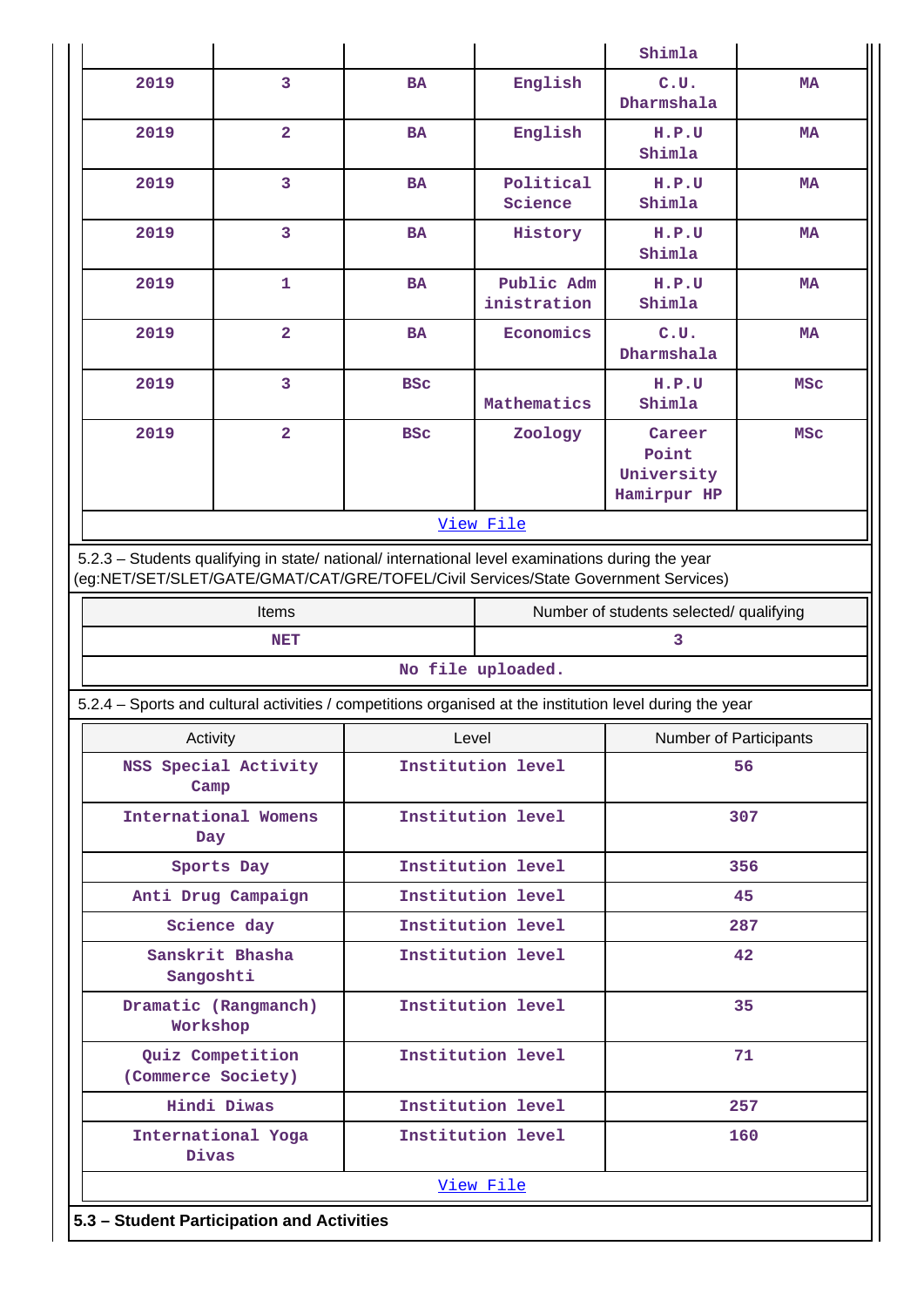5.3.1 – Number of awards/medals for outstanding performance in sports/cultural activities at national/international level (award for a team event should be counted as one)

| Year              | Name of the<br>award/medal | National/<br>Internaional | Number of<br>awards for<br>Sports | Number of<br>awards for<br>Cultural | Student ID<br>number | Name of the<br>student |
|-------------------|----------------------------|---------------------------|-----------------------------------|-------------------------------------|----------------------|------------------------|
| Nill              | <b>NIL</b>                 | Nill                      | Nill                              | Nill                                | Nill                 | Nill                   |
| No file uploaded. |                            |                           |                                   |                                     |                      |                        |

 5.3.2 – Activity of Student Council & representation of students on academic & administrative bodies/committees of the institution (maximum 500 words)

 **Following the ideals of Democracy, there is a provision of election in Universities and Colleges. However, Himachal Pradesh University has not been conducting students' election on account of certain reasons. So, the University has decided to form CSCA on merit basis. In this process, President, Vice President, Secretary and Joint Secretary were nominated on the basis of merit in their academic fields. During the current session, the following students represented the CSCA: 1. Sujata President 2. Yeshpal Vice- President 3. Pooja Devi Secretary 4. Raman Kishor Joint Secretary Different committees of CSCA executive members are formed and a mentor is assigned to the committee. These committees recommend various activities to be organized, facilities to be provided to the students, amendments in sports and academic infrastructure, etc. On the recommendation of these committees, the college administration makes their prospective plans for the session. Besides, CSCA organizes the CSCA Cultural Function where the students get a platform to showcase their latent talent and the college awards the best performances who get a chance to represent the institution in various Inter-College Youth Festivals and Inter-College Sports Championships.**

#### **5.4 – Alumni Engagement**

5.4.1 – Whether the institution has registered Alumni Association?

 **No**

5.4.2 – No. of enrolled Alumni:

**0**

5.4.3 – Alumni contribution during the year (in Rupees) :

**0**

5.4.4 – Meetings/activities organized by Alumni Association :

## **NIL**

#### **CRITERION VI – GOVERNANCE, LEADERSHIP AND MANAGEMENT**

#### **6.1 – Institutional Vision and Leadership**

 6.1.1 – Mention two practices of decentralization and participative management during the last year (maximum 500 words)

 **Various committees like College governance (RUSA), Admission, IQAC, House Examination, Discipline, Library, Canteen, Hostel, CSCA advisory, Campus Beautification, Scholarship, Purchase, University Examination Forms and Bus Pass Attestation, Committee against Sexual Harassment, Women Cell, Subject societies, Anti Ragging Committee, Career Counselling Cell, College website, Sports, Time-Table Committee, College Magazine committee, etc. are constituted at the beginning of each academic session for smooth working all round the**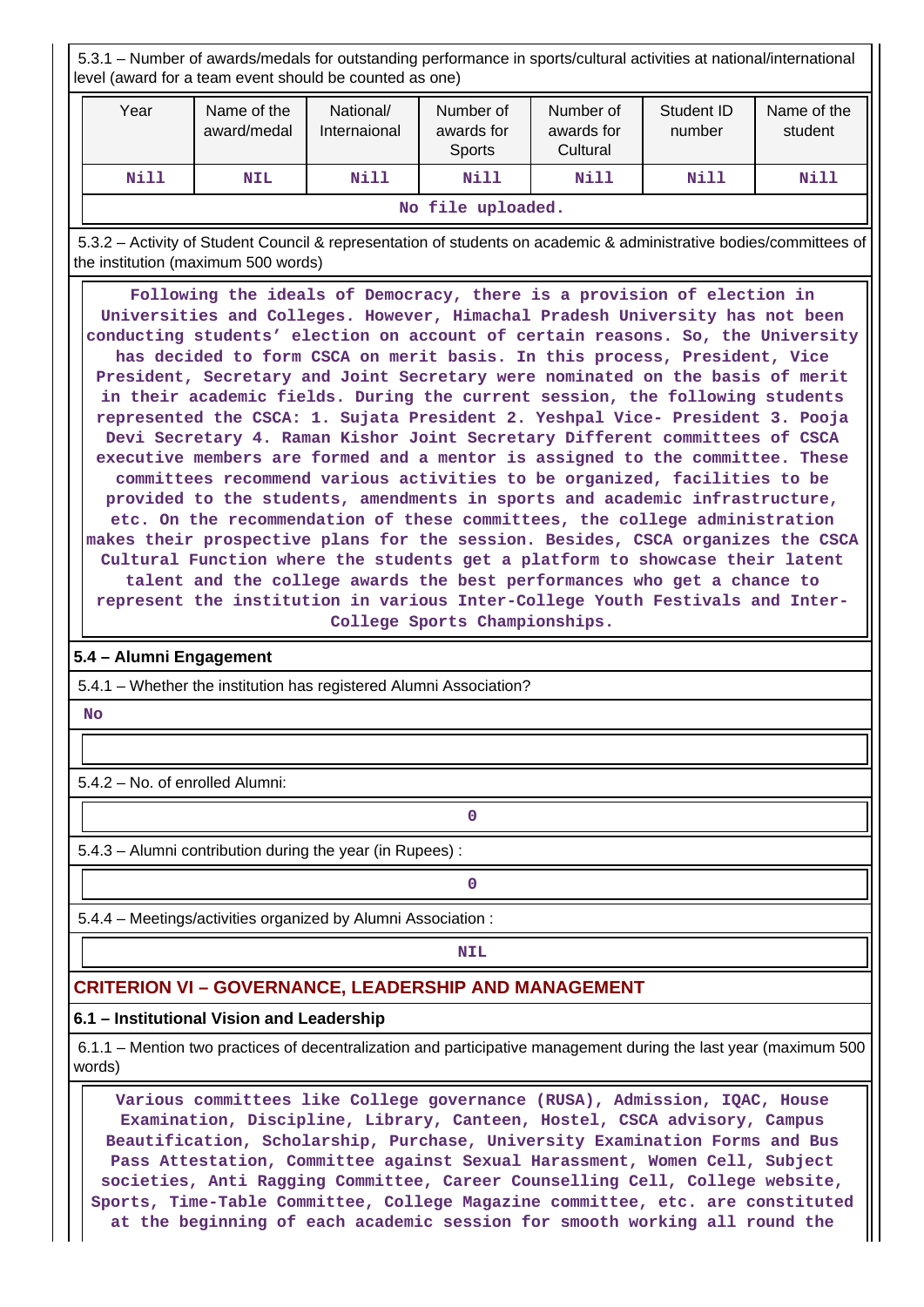**year. These committees are fully empowered to take necessary financial approval from the Principal and execute the plan chalked out by the IQAC. At the same time, decentralization is seen as a means of improving the efficiency of education system and the quality of educational services. In order to carry out different activities? academic and co-curricular to enhance the knowledge of the students there are different facilities like IQAC, Computer lab/UGC Resource Centre, Conference Hall, Smart Class, Language Lab, etc. in this institution. The college administration is participative and regular meetings are convened amongst the Principal, staff members and students in implementing efficient plans. The matters at the department level are discussed by the senior most faculty member of the concerned department with the Principal. This gives the faculty an enormous sense of belonging and pride in the institution and this brings out the best in them. At various levels the college grooms the Governance council, Principal, teaching staff, non-teaching staff, supporting staff, student representatives (CSCA), PTA and various committees jointly empowered to propose, design, formulate and execute their plans within the frame work of governance. The Academic, Administrative, IQAC all are working together for the smooth running and over all functioning of this college.**

6.1.2 – Does the institution have a Management Information System (MIS)?

#### **Partial**

#### **6.2 – Strategy Development and Deployment**

6.2.1 – Quality improvement strategies adopted by the institution for each of the following (with in 100 words each):

| <b>Strategy Type</b>       | Details                                                                                                                                                                                                                                                                                                                                                                                                                                                                                                                                                                                                                                                                                                                                                                                                                                                    |
|----------------------------|------------------------------------------------------------------------------------------------------------------------------------------------------------------------------------------------------------------------------------------------------------------------------------------------------------------------------------------------------------------------------------------------------------------------------------------------------------------------------------------------------------------------------------------------------------------------------------------------------------------------------------------------------------------------------------------------------------------------------------------------------------------------------------------------------------------------------------------------------------|
| Examination and Evaluation | Being an affiliated college under<br>Himachal Pradesh University, Shimla, we<br>follow the University rules and norms.<br>The examination consists of two<br>components?Term-End Examination and<br>CCA. The Term-End Exams are conducted<br>by the HP University and the CCA is<br>prepared by the respective faculty of<br>various departments. The CCA consists<br>of 30 percent of the final marks<br>wherein class performance, assignments,<br>attendance, house tests, class tests<br>are a part of Internal Assessment. The<br>college evaluates the students by<br>conducting house tests, class tests and<br>oral tests. The examination process and<br>Internal Assessment system is totally<br>transparent and impartial. The results<br>are displayed on the notice board for a<br>stipulated period for students to raise<br>doubts, if any. |
| Teaching and Learning      | To impart quality education to<br>students, the faculty members use<br>Information and Communication<br>Technology (ICT) tools as modern<br>techniques for teaching. The faculty<br>members also conduct the seminars in<br>their department regularly. The<br>seminars are conducted in the IT lab<br>and the Conference Hall. Faculty<br>members regularly go for sessions                                                                                                                                                                                                                                                                                                                                                                                                                                                                               |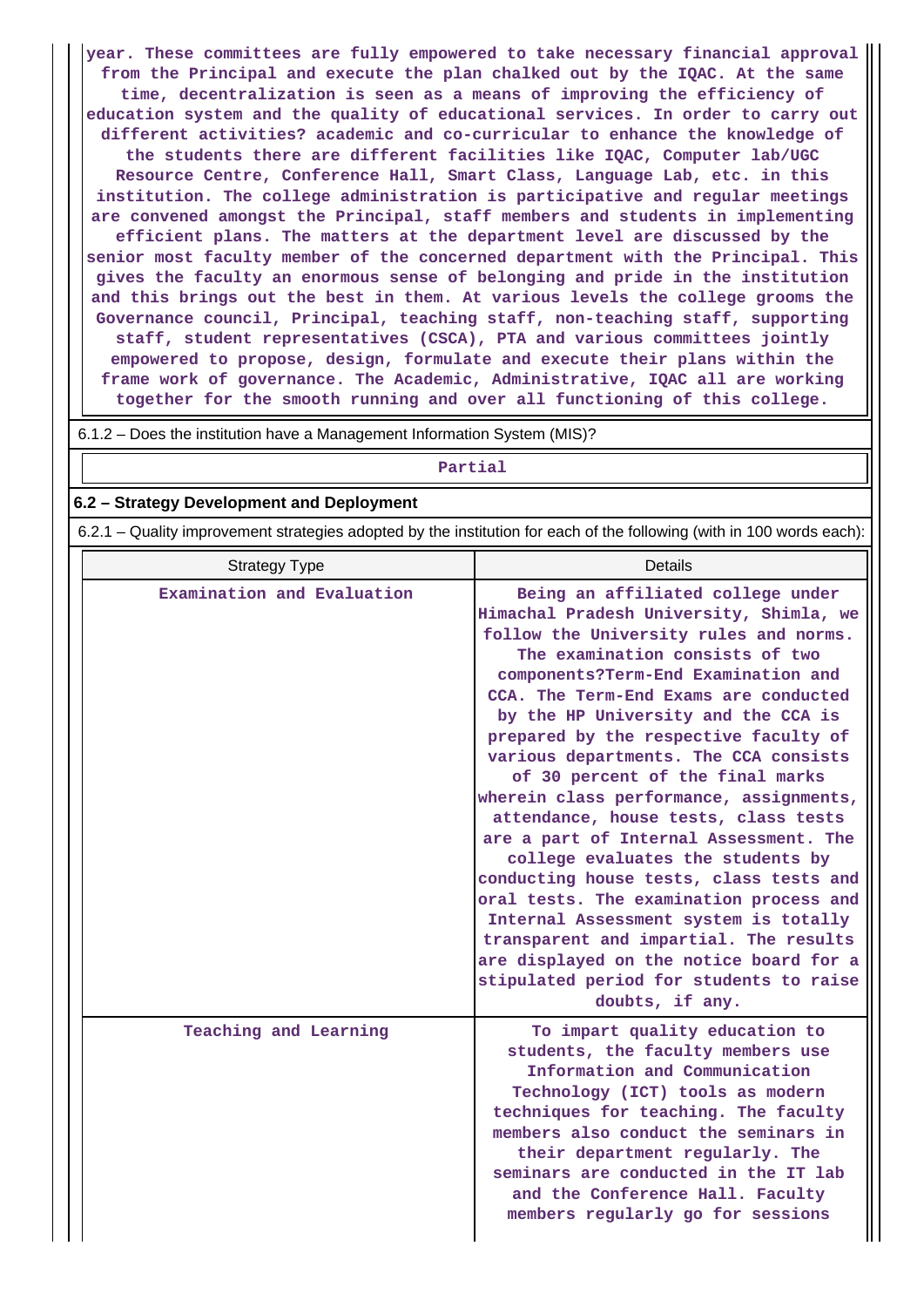|                                                               | conducted at State Council of Education<br>Research and Training (SCERT), Solan<br>and Dharamshala (HP) to enhance their<br>teaching skills. Apart from classroom<br>interaction, the different tools used<br>are LCD Projectors, Smart Classrooms,<br>OHP Projectors, etc. Meaningful<br>learning is done through guided<br>teaching and guided library<br>assignments, group discussion,<br>seminars, debates, quiz, class tests,<br>viva, etc. Regular feedback is taken<br>from students to improve teaching and<br>learning methods.                                                                                                                                                                                                                                                                                                                                                                                                                                                                                                  |
|---------------------------------------------------------------|--------------------------------------------------------------------------------------------------------------------------------------------------------------------------------------------------------------------------------------------------------------------------------------------------------------------------------------------------------------------------------------------------------------------------------------------------------------------------------------------------------------------------------------------------------------------------------------------------------------------------------------------------------------------------------------------------------------------------------------------------------------------------------------------------------------------------------------------------------------------------------------------------------------------------------------------------------------------------------------------------------------------------------------------|
| Curriculum Development                                        | The College is affiliated to Himachal<br>Pradesh University, Shimla and hence we<br>follow the curriculum designed by the<br>Board of Studies of the affiliating<br>University. It is pertinent to mention<br>here that some of the members of the<br>said board are also engaged from<br>college cadre in order to formulate and<br>design the curriculum of the UG<br>Classes.                                                                                                                                                                                                                                                                                                                                                                                                                                                                                                                                                                                                                                                           |
| Research and Development                                      | The faculty members along with their<br>teaching duties also devote time for<br>research and present papers in various<br>national/international conferences.<br>Though there is no financial support<br>for such works but a fourteen days<br>special leaves are granted to the<br>faculty to attend conferences/seminars.                                                                                                                                                                                                                                                                                                                                                                                                                                                                                                                                                                                                                                                                                                                |
| Library, ICT and Physical<br>Infrastructure / Instrumentation | The library has pleasant reading<br>atmosphere with ample seating capacity.<br>It has a separate section of books<br>meant for preparation of competitive<br>examinations requisition forms are also<br>available for students for<br>requisitioning books of their choice.<br>The library has about 13,731 books in<br>different subjects. Internet service<br>has been made available to the library<br>users. Latest books magazines are<br>constantly purchased from time to time.<br>To keep the students updated, Hindi and<br>English newspapers are made available.<br>Open access is provided to all staff<br>members and students to the ICT<br>resources available in the college to<br>hone their IT skills. The College is in<br>the process of expanding its campus by<br>constructing a new building adjacent to<br>the older as the new courses are being<br>introduced. Classrooms/laboratories are<br>being equipped with the projectors for<br>facilitating the teaching and learning.<br>New instruments/apparatus are |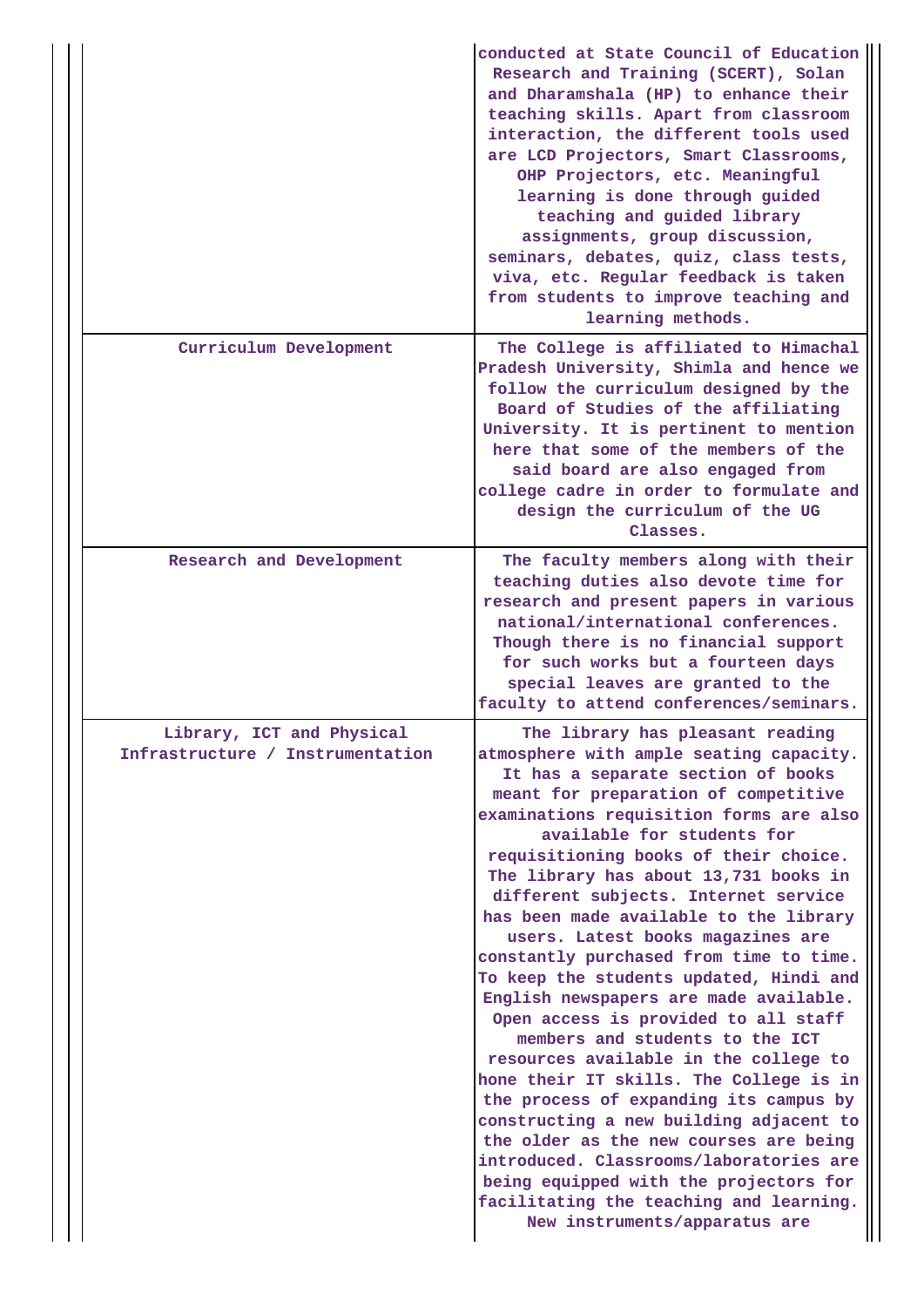|                                                                                         | constantly procured for different<br>laboratories.                                                                                                                                                                                                                                                                                                                                                                                                                                                                                                                                                                                                                                                                                                                                                                                                                                                                                             |
|-----------------------------------------------------------------------------------------|------------------------------------------------------------------------------------------------------------------------------------------------------------------------------------------------------------------------------------------------------------------------------------------------------------------------------------------------------------------------------------------------------------------------------------------------------------------------------------------------------------------------------------------------------------------------------------------------------------------------------------------------------------------------------------------------------------------------------------------------------------------------------------------------------------------------------------------------------------------------------------------------------------------------------------------------|
| Human Resource Management                                                               | On the outset of new academic session<br>the college, the Principal constitutes<br>various committees and clubs comprising<br>of the staff to coordinate different<br>activities throughout the year to<br>ensure smooth functioning of the<br>college. Human resources are<br>effectively and efficiently utilized<br>for strengthening the departments and<br>for community extension activities.<br>College send the new recruits for<br>induction, orientation and training<br>programmes periodically to the various<br>training centres in order to enhance<br>capacities of staff.                                                                                                                                                                                                                                                                                                                                                      |
| Industry Interaction / Collaboration                                                    | NIL                                                                                                                                                                                                                                                                                                                                                                                                                                                                                                                                                                                                                                                                                                                                                                                                                                                                                                                                            |
| Admission of Students<br>6.2.2 - Implementation of e-governance in areas of operations: | Admission of the students is done as<br>per the norms of the affiliating<br>University. The affiliating University,<br>Himachal Pradesh University introduced<br>the Annual System, which is largely<br>interdisciplinary in nature and<br>includes communication skills, basic IT<br>skills, creative thinking and EVS in<br>its preview. The admission process is<br>based on the merit and the number of<br>seats in each department is fixed. It<br>takes into account the applicable norms<br>and policies of reservation standards<br>for students of weaker sections. There<br>is provision of 15 reservation for SC<br>and 7.5 for ST students. The<br>reservation roaster as adopted by HPU<br>is strictly followed in making<br>admissions. A relaxation of 5 in the<br>minimum cut off percentage is available<br>to SC/ST/Disabled candidates and up to<br>three years' relaxation in age in<br>admission to the SC/ST candidates. |

| E-governace area         | <b>Details</b>                                                                                                                                                                                                                                                                                   |
|--------------------------|--------------------------------------------------------------------------------------------------------------------------------------------------------------------------------------------------------------------------------------------------------------------------------------------------|
| Planning and Development | The College uploads the latest<br>information on its website. The college<br>prospectus contains all the necessary<br>information regarding various<br>committees, rules and regulations and<br>the academic calendar and the soft-copy<br>of college Prospectus is available on<br>the website. |
| Administration           | The Administration of the College<br>functions with e-governance system at<br>college level. Social app like e-mail<br>and WhatsApp are used to share the                                                                                                                                        |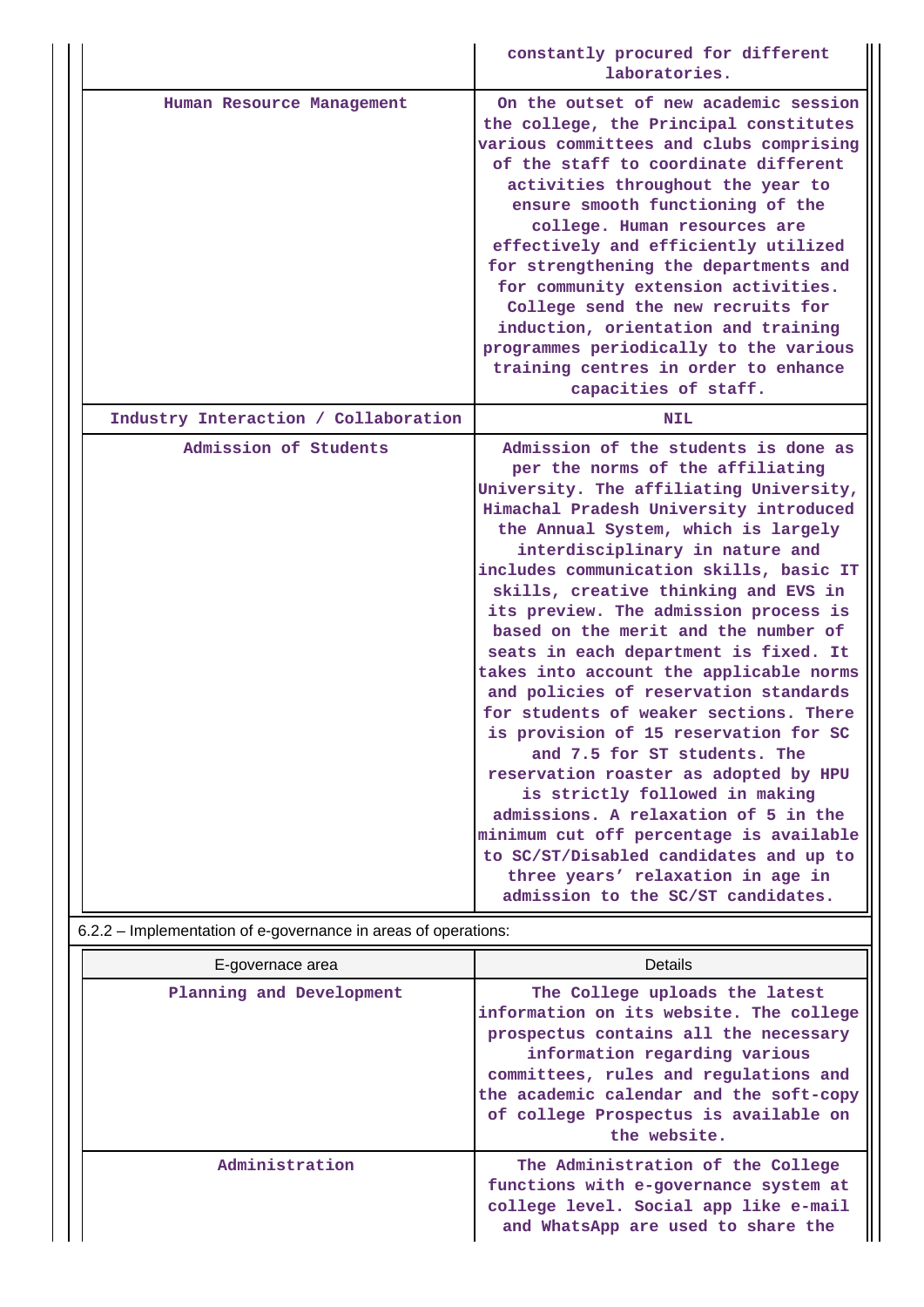|                                                                                                                                                         |                               |                   |                                                                                                                                                                                                                                                                                                                                                                                                                                                                                                                                                                     | information within the respective<br>constituted committees and also to<br>provide the notes for students. It<br>helps to provide the brief notice of<br>any event of the college for awareness<br>and of smooth functioning. The college<br>campus is equipped with CCTV Cameras at<br>various places.                         |                   |  |  |  |
|---------------------------------------------------------------------------------------------------------------------------------------------------------|-------------------------------|-------------------|---------------------------------------------------------------------------------------------------------------------------------------------------------------------------------------------------------------------------------------------------------------------------------------------------------------------------------------------------------------------------------------------------------------------------------------------------------------------------------------------------------------------------------------------------------------------|---------------------------------------------------------------------------------------------------------------------------------------------------------------------------------------------------------------------------------------------------------------------------------------------------------------------------------|-------------------|--|--|--|
|                                                                                                                                                         | Finance and Accounts          |                   | The college office has software for<br>managing the fees and funds collected<br>from the students. Daily transaction<br>reports are generated from this<br>software. The college uses the IFMS<br>software of HP government for<br>generating the salaries and other<br>liabilities of the staff and all the<br>transactions are directly credited to<br>the account of the staff for<br>transparent functioning of Finance and<br>Accounts. Most financial transactions<br>of the government and other<br>organizations are through the PFMS and<br>IFMS software. |                                                                                                                                                                                                                                                                                                                                 |                   |  |  |  |
|                                                                                                                                                         | Student Admission and Support |                   |                                                                                                                                                                                                                                                                                                                                                                                                                                                                                                                                                                     | All information regarding admissions<br>is displayed on the website time to<br>time. Admission Prospectus is also<br>uploaded on the college website. The<br>college website has a student corner<br>where various information regarding<br>scholarships, various rules and<br>regulations, important contact are<br>mentioned. |                   |  |  |  |
|                                                                                                                                                         | Examination                   |                   | The examinations are conducted as per<br>the norms laid by the affiliating<br>university and the college provides the<br>facility to the students to fill the<br>examination forms online in the<br>institution itself.                                                                                                                                                                                                                                                                                                                                             |                                                                                                                                                                                                                                                                                                                                 |                   |  |  |  |
| 6.3 - Faculty Empowerment Strategies                                                                                                                    |                               |                   |                                                                                                                                                                                                                                                                                                                                                                                                                                                                                                                                                                     |                                                                                                                                                                                                                                                                                                                                 |                   |  |  |  |
| 6.3.1 – Teachers provided with financial support to attend conferences / workshops and towards membership fee<br>of professional bodies during the year |                               |                   |                                                                                                                                                                                                                                                                                                                                                                                                                                                                                                                                                                     |                                                                                                                                                                                                                                                                                                                                 |                   |  |  |  |
| Year                                                                                                                                                    | Name of Teacher               | workshop attended | Name of conference/<br>for which financial                                                                                                                                                                                                                                                                                                                                                                                                                                                                                                                          | Name of the<br>professional body for<br>which membership                                                                                                                                                                                                                                                                        | Amount of support |  |  |  |

|                                         |                                                                                                                                                                 | fee is provided<br>support provided |                                |                   |         |                           |                           |
|-----------------------------------------|-----------------------------------------------------------------------------------------------------------------------------------------------------------------|-------------------------------------|--------------------------------|-------------------|---------|---------------------------|---------------------------|
| Nill<br><b>NIL</b><br><b>NIL</b><br>NIL |                                                                                                                                                                 |                                     |                                |                   |         |                           | Nill                      |
|                                         |                                                                                                                                                                 |                                     |                                | No file uploaded. |         |                           |                           |
|                                         | 6.3.2 – Number of professional development / administrative training programmes organized by the College for<br>teaching and non teaching staff during the year |                                     |                                |                   |         |                           |                           |
|                                         | Year                                                                                                                                                            | Title of the<br>professional        | Title of the<br>administrative | From date         | To Date | Number of<br>participants | Number of<br>participants |

| Year | Title of the | Title of the   | From date | To Date | Number of    | Number of     |
|------|--------------|----------------|-----------|---------|--------------|---------------|
|      | professional | administrative |           |         | participants | participants  |
|      | development  | training       |           |         | Teaching     | (non-teaching |
|      | programme    | programme      |           |         | staff)       | staff)        |
|      |              |                |           |         |              |               |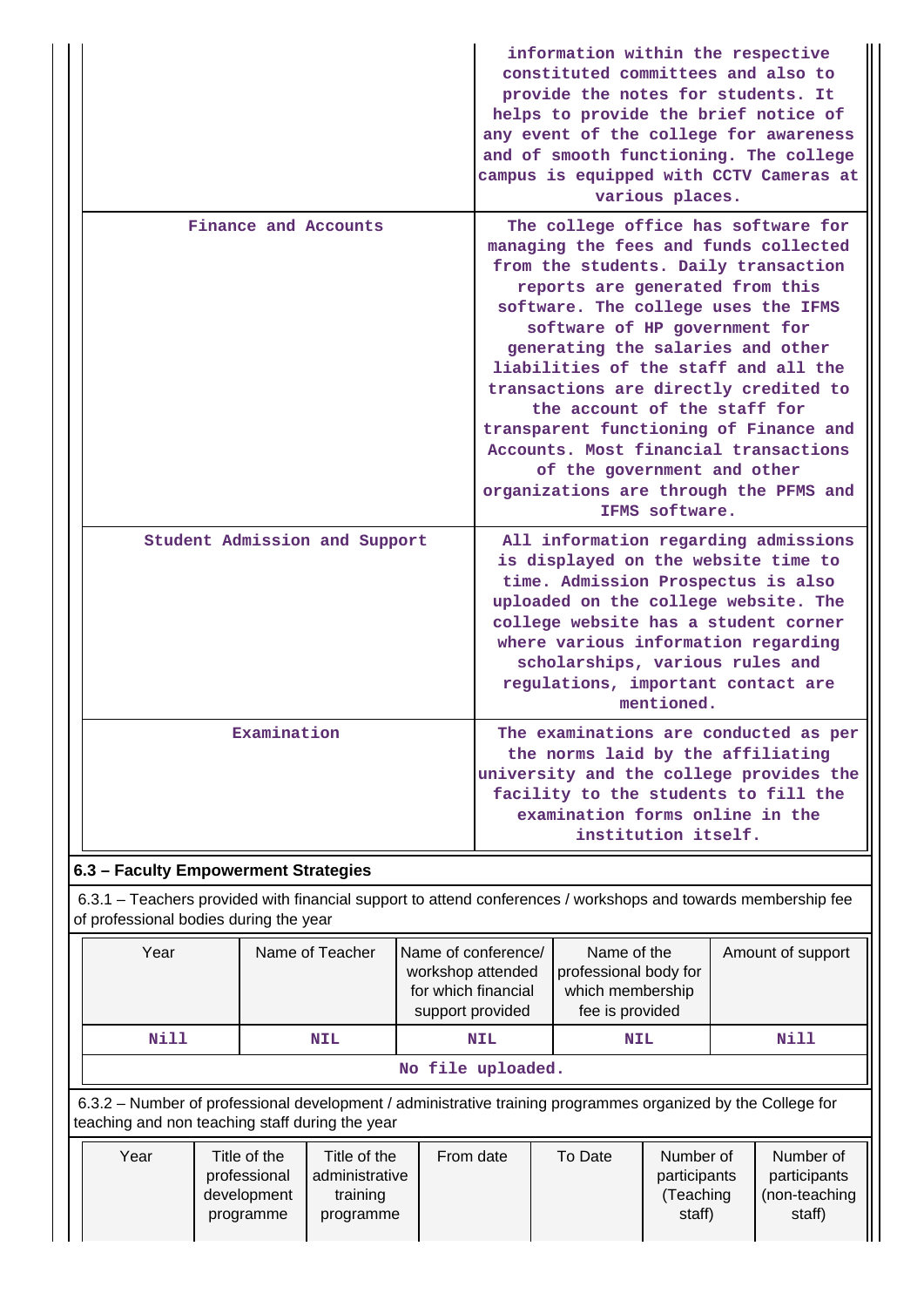|                                                                                                                                                                                                                                                                                                                                                                                                                                                                                                                                                                                                           | organised for<br>teaching staff |  | organised for<br>non-teaching<br>staff |                   |             |             |            |                                                                                |                                                   |
|-----------------------------------------------------------------------------------------------------------------------------------------------------------------------------------------------------------------------------------------------------------------------------------------------------------------------------------------------------------------------------------------------------------------------------------------------------------------------------------------------------------------------------------------------------------------------------------------------------------|---------------------------------|--|----------------------------------------|-------------------|-------------|-------------|------------|--------------------------------------------------------------------------------|---------------------------------------------------|
| Nill                                                                                                                                                                                                                                                                                                                                                                                                                                                                                                                                                                                                      | NIL                             |  | <b>NIL</b>                             |                   | <b>Nill</b> | <b>Nill</b> |            | Nill                                                                           | Nill                                              |
|                                                                                                                                                                                                                                                                                                                                                                                                                                                                                                                                                                                                           |                                 |  |                                        | No file uploaded. |             |             |            |                                                                                |                                                   |
| 6.3.3 - No. of teachers attending professional development programmes, viz., Orientation Programme, Refresher<br>Course, Short Term Course, Faculty Development Programmes during the year                                                                                                                                                                                                                                                                                                                                                                                                                |                                 |  |                                        |                   |             |             |            |                                                                                |                                                   |
| Title of the<br>Number of teachers<br>professional<br>who attended<br>development<br>programme                                                                                                                                                                                                                                                                                                                                                                                                                                                                                                            |                                 |  | From Date                              |                   |             | To date     |            | Duration                                                                       |                                                   |
| Refresher<br>1<br>Course                                                                                                                                                                                                                                                                                                                                                                                                                                                                                                                                                                                  |                                 |  |                                        |                   | 12/02/2019  |             | 04/03/2019 |                                                                                | 21                                                |
| Orientation<br>$\overline{\mathbf{2}}$<br>Program                                                                                                                                                                                                                                                                                                                                                                                                                                                                                                                                                         |                                 |  |                                        |                   | 12/11/2018  |             | 08/12/2018 |                                                                                | 28                                                |
| Course                                                                                                                                                                                                                                                                                                                                                                                                                                                                                                                                                                                                    | Short-Term<br>1                 |  |                                        |                   | 06/03/2019  |             | 08/03/2019 |                                                                                | 3                                                 |
|                                                                                                                                                                                                                                                                                                                                                                                                                                                                                                                                                                                                           |                                 |  | View File                              |                   |             |             |            |                                                                                |                                                   |
| 6.3.4 - Faculty and Staff recruitment (no. for permanent recruitment):                                                                                                                                                                                                                                                                                                                                                                                                                                                                                                                                    |                                 |  |                                        |                   |             |             |            |                                                                                |                                                   |
|                                                                                                                                                                                                                                                                                                                                                                                                                                                                                                                                                                                                           | Teaching                        |  |                                        |                   |             |             |            | Non-teaching                                                                   |                                                   |
| Permanent                                                                                                                                                                                                                                                                                                                                                                                                                                                                                                                                                                                                 |                                 |  | <b>Full Time</b>                       | Permanent         |             |             |            |                                                                                | <b>Full Time</b>                                  |
| Nill                                                                                                                                                                                                                                                                                                                                                                                                                                                                                                                                                                                                      |                                 |  | 7                                      | Nill              |             |             |            |                                                                                | Nill                                              |
| $6.3.5$ – Welfare schemes for                                                                                                                                                                                                                                                                                                                                                                                                                                                                                                                                                                             |                                 |  |                                        |                   |             |             |            |                                                                                |                                                   |
|                                                                                                                                                                                                                                                                                                                                                                                                                                                                                                                                                                                                           | Teaching                        |  |                                        | Non-teaching      |             |             |            | <b>Students</b>                                                                |                                                   |
| The faculty is eligible<br>The non-teaching staff<br>is also eligible for all<br>for all the welfare<br>schemes available to<br>the welfare schemes<br>employees of Himachal<br>available to employees of<br>Pradesh Government that<br>Himachal Pradesh<br>includes Medical<br>Government that includes<br>Medical reimbursements,<br>reimbursements, leaves,<br>and retirement benefits<br>leaves, and retirement<br>like gratuity, leave<br>benefits like gratuity,<br>encashment, CPF/GPF, etc.<br>leave encashment,<br>CPF/GPF, etc.                                                                 |                                 |  |                                        |                   |             |             |            | with the various<br>scholarships of the<br>apart from subsidized<br>education. | Students are provided<br>state/central government |
| 6.4 - Financial Management and Resource Mobilization                                                                                                                                                                                                                                                                                                                                                                                                                                                                                                                                                      |                                 |  |                                        |                   |             |             |            |                                                                                |                                                   |
|                                                                                                                                                                                                                                                                                                                                                                                                                                                                                                                                                                                                           |                                 |  |                                        |                   |             |             |            |                                                                                |                                                   |
| 6.4.1 – Institution conducts internal and external financial audits regularly (with in 100 words each)<br>The college has a mechanism for internal and external audit. We have our own<br>mechanism where internal audit is an ongoing continuous process in addition to<br>the external auditors to verify and certify the entire Income and Expenditure.<br>For the Internal audit, a Bursar is appointed who is responsible for verifying<br>all the income and expenditure vouchers of student fund. Then, the student fund<br>is audited by the local audit department of the HP Government. All the |                                 |  |                                        |                   |             |             |            |                                                                                |                                                   |

**government grants are received by the institution, are used by following the procedures laid down in Himachal Pradesh Finance Rules and, finally, audited by the Accountant General.**

 6.4.2 – Funds / Grants received from management, non-government bodies, individuals, philanthropies during the year(not covered in Criterion III)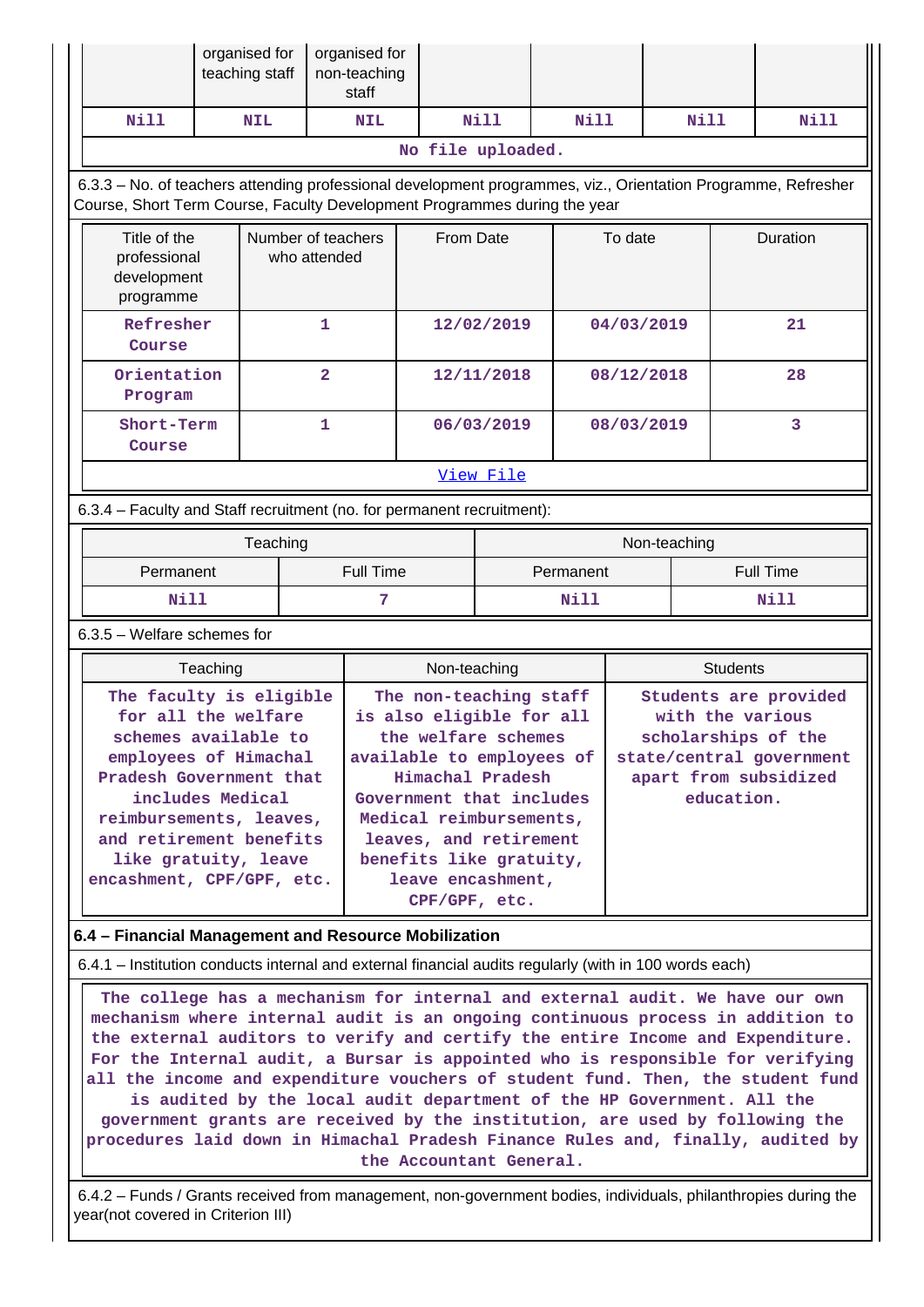| Name of the non government<br>funding agencies /individuals                           |                                                                                                                                                   |                            |                                                      | Funds/ Grnats received in Rs.  |  |                    | Purpose                                                                                                                                                                                                                                                                                                                                                                                                                   |  |  |  |
|---------------------------------------------------------------------------------------|---------------------------------------------------------------------------------------------------------------------------------------------------|----------------------------|------------------------------------------------------|--------------------------------|--|--------------------|---------------------------------------------------------------------------------------------------------------------------------------------------------------------------------------------------------------------------------------------------------------------------------------------------------------------------------------------------------------------------------------------------------------------------|--|--|--|
| Parent Teacher<br>Association (PTA)                                                   |                                                                                                                                                   |                            |                                                      | 985500                         |  |                    | To provide salaries for<br>full-time PTA provided<br>teachers and other staff.                                                                                                                                                                                                                                                                                                                                            |  |  |  |
|                                                                                       |                                                                                                                                                   |                            |                                                      | No file uploaded.              |  |                    |                                                                                                                                                                                                                                                                                                                                                                                                                           |  |  |  |
| 6.4.3 - Total corpus fund generated                                                   |                                                                                                                                                   |                            |                                                      |                                |  |                    |                                                                                                                                                                                                                                                                                                                                                                                                                           |  |  |  |
|                                                                                       |                                                                                                                                                   |                            | 985500                                               |                                |  |                    |                                                                                                                                                                                                                                                                                                                                                                                                                           |  |  |  |
| 6.5 - Internal Quality Assurance System                                               |                                                                                                                                                   |                            |                                                      |                                |  |                    |                                                                                                                                                                                                                                                                                                                                                                                                                           |  |  |  |
| 6.5.1 - Whether Academic and Administrative Audit (AAA) has been done?                |                                                                                                                                                   |                            |                                                      |                                |  |                    |                                                                                                                                                                                                                                                                                                                                                                                                                           |  |  |  |
| <b>Audit Type</b>                                                                     |                                                                                                                                                   | External                   |                                                      |                                |  | Internal           |                                                                                                                                                                                                                                                                                                                                                                                                                           |  |  |  |
|                                                                                       | Yes/No                                                                                                                                            |                            | Agency                                               |                                |  | Yes/No             | Authority                                                                                                                                                                                                                                                                                                                                                                                                                 |  |  |  |
| Academic                                                                              | <b>No</b>                                                                                                                                         |                            |                                                      | Nill                           |  | Yes                | <b>IQAC</b>                                                                                                                                                                                                                                                                                                                                                                                                               |  |  |  |
|                                                                                       | Administrative<br><b>Yes</b>                                                                                                                      |                            | Local Audit<br>Department of<br><b>HP Government</b> | AG Office and                  |  | Yes                | Finance<br>Committee of<br>college                                                                                                                                                                                                                                                                                                                                                                                        |  |  |  |
| 6.5.2 - Activities and support from the Parent - Teacher Association (at least three) |                                                                                                                                                   |                            |                                                      |                                |  |                    |                                                                                                                                                                                                                                                                                                                                                                                                                           |  |  |  |
|                                                                                       | association also helps by granting funds to improve and maintain the                                                                              |                            |                                                      | infrastructure of college.     |  |                    | 1. Providing of salaries to seven full-time teachers appointed by the PTA 2.<br>Providing the salaries to four non-teaching staff appointed by the PTA. 3. The                                                                                                                                                                                                                                                            |  |  |  |
| 6.5.3 – Development programmes for support staff (at least three)                     |                                                                                                                                                   |                            |                                                      |                                |  |                    |                                                                                                                                                                                                                                                                                                                                                                                                                           |  |  |  |
|                                                                                       | the support staff updated with the latest knowledge of their field.                                                                               |                            |                                                      |                                |  |                    | 1. Development Programme for support staff is organized in collaboration with<br>Government College of Teachers' Education, which is a nodal agency appointed by<br>Himachal Pradesh Government. 2. For the newly recruited support staff, training<br>is organized by the Himachal Pradesh Government at Himachal Institute of Public<br>Administration, Shimla. 3. A Workshop is organized at college level for keeping |  |  |  |
| 6.5.4 – Post Accreditation initiative(s) (mention at least three)                     |                                                                                                                                                   |                            |                                                      |                                |  |                    |                                                                                                                                                                                                                                                                                                                                                                                                                           |  |  |  |
|                                                                                       | 1. Augmentation of infrastructure to provide indoor and outdoor sports<br>facilities. 2. ICT infrastructure is being updated. 3. Promotion of the |                            |                                                      | Inter-College Youth Festivals. |  |                    | indigenous culture, tradition and art, and the thrust be laid on highlighting<br>the same through workshops, cultural functions and representation of culture in                                                                                                                                                                                                                                                          |  |  |  |
| 6.5.5 - Internal Quality Assurance System Details                                     |                                                                                                                                                   |                            |                                                      |                                |  |                    |                                                                                                                                                                                                                                                                                                                                                                                                                           |  |  |  |
|                                                                                       | a) Submission of Data for AISHE portal                                                                                                            |                            |                                                      |                                |  | Yes                |                                                                                                                                                                                                                                                                                                                                                                                                                           |  |  |  |
|                                                                                       | b) Participation in NIRF                                                                                                                          |                            |                                                      |                                |  | <b>No</b>          |                                                                                                                                                                                                                                                                                                                                                                                                                           |  |  |  |
|                                                                                       | c)ISO certification                                                                                                                               |                            |                                                      |                                |  | <b>No</b>          |                                                                                                                                                                                                                                                                                                                                                                                                                           |  |  |  |
|                                                                                       | d)NBA or any other quality audit                                                                                                                  |                            |                                                      |                                |  | <b>No</b>          |                                                                                                                                                                                                                                                                                                                                                                                                                           |  |  |  |
| 6.5.6 – Number of Quality Initiatives undertaken during the year                      |                                                                                                                                                   |                            |                                                      |                                |  |                    |                                                                                                                                                                                                                                                                                                                                                                                                                           |  |  |  |
| Year                                                                                  | Name of quality<br>initiative by IQAC                                                                                                             | Date of<br>conducting IQAC |                                                      | <b>Duration From</b>           |  | <b>Duration To</b> | Number of<br>participants                                                                                                                                                                                                                                                                                                                                                                                                 |  |  |  |
| 2019                                                                                  | Seminar                                                                                                                                           |                            | 25/04/2019                                           | 25/04/2019                     |  | 26/12/2019         | 50                                                                                                                                                                                                                                                                                                                                                                                                                        |  |  |  |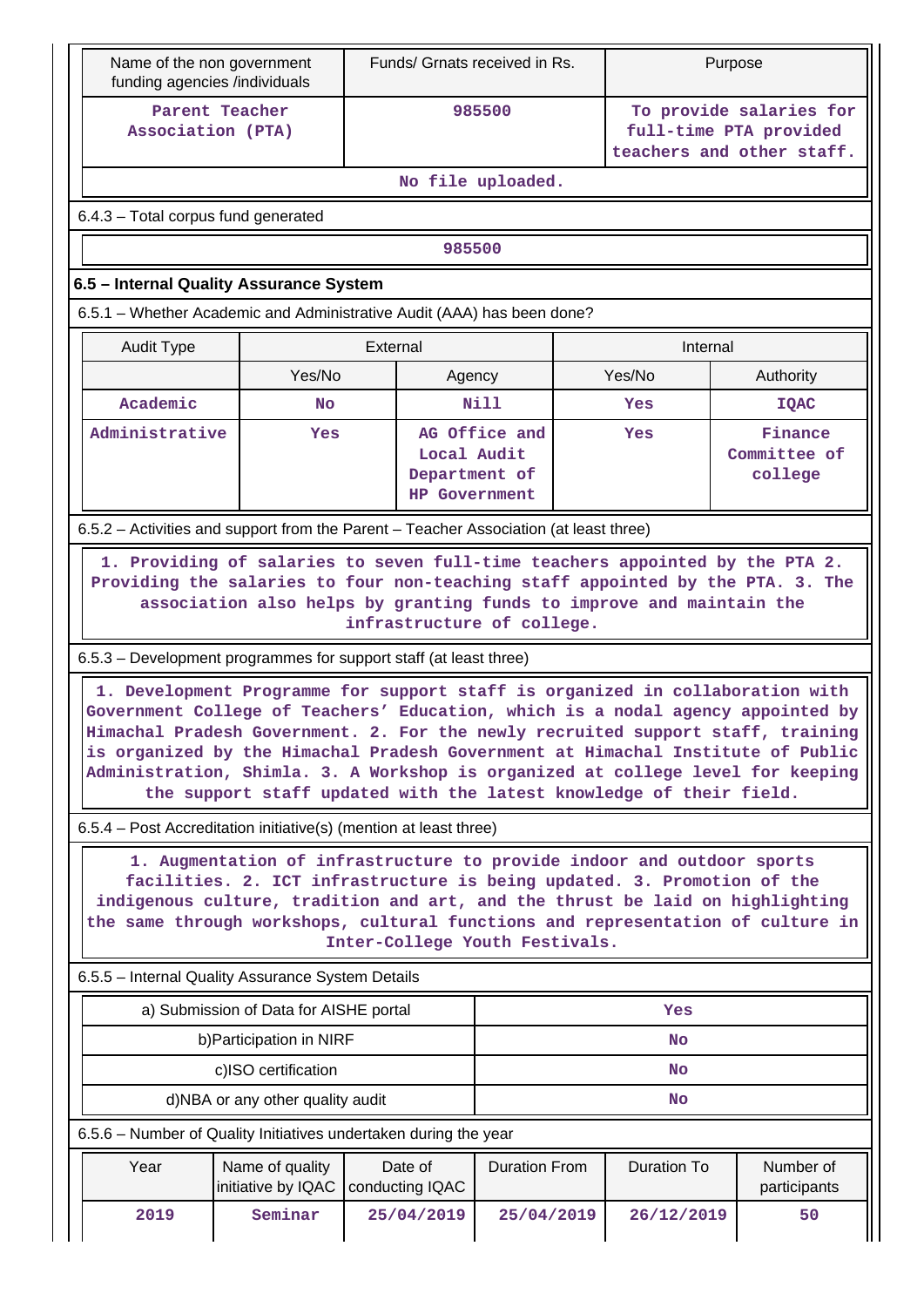|      | for PG<br><b>Students</b>                                           |            |            |            |     |
|------|---------------------------------------------------------------------|------------|------------|------------|-----|
| 2019 | Participat<br>ion in<br>'SVEEP' for<br>the Lok<br>Sabha<br>Election | 16/02/2019 | 16/02/2019 | 16/02/2019 | 10  |
| 2019 | World<br>Theatre Day                                                | 27/02/2019 | 27/03/2019 | 27/03/2019 | 45  |
| 2018 | Internatio<br>nal Yoga<br>Divas                                     | 21/06/2018 | 21/06/2019 | 21/06/2019 | 160 |
| 2018 | Hindi<br>Divas                                                      | 14/09/2018 | 14/09/2018 | 14/09/2018 | 257 |
| 2018 | Dramatic<br>(Rangmanch)<br>Workshop                                 | 05/09/2018 | 05/09/2018 | 30/09/2019 | 35  |
| 2019 | <b>NSS</b><br>Special<br>Activity<br>Camp                           | 12/02/2019 | 12/02/2019 | 18/02/2019 | 56  |
| 2019 | Internatio<br>nal Womens<br>Day                                     | 08/03/2019 | 08/03/2019 | 08/03/2019 | 307 |
| 2019 | Science<br>day                                                      | 28/02/2019 | 28/02/2019 | 28/02/2019 | 287 |
| 2018 | Science<br>day                                                      | 29/08/2018 | 29/08/2018 | 29/08/2018 | 356 |
|      |                                                                     |            | View File  |            |     |

## **CRITERION VII – INSTITUTIONAL VALUES AND BEST PRACTICES**

#### **7.1 – Institutional Values and Social Responsibilities**

 7.1.1 – Gender Equity (Number of gender equity promotion programmes organized by the institution during the year)

| Title of the<br>programme                                                                    | Period from                                                                           | Period To  | <b>Number of Participants</b> |      |  |  |  |  |  |
|----------------------------------------------------------------------------------------------|---------------------------------------------------------------------------------------|------------|-------------------------------|------|--|--|--|--|--|
|                                                                                              |                                                                                       |            | Female                        | Male |  |  |  |  |  |
| International<br>Women Day                                                                   | 08/03/2019                                                                            | 08/03/2019 | 100                           | 53   |  |  |  |  |  |
| NSS Special<br>Activity Camp                                                                 | 12/02/2019                                                                            | 18/02/2019 | 29                            | 27   |  |  |  |  |  |
| Hindi Divas                                                                                  | 14/09/2019                                                                            | 14/09/2019 | 154                           | 103  |  |  |  |  |  |
| Dramatic<br>(Rangmanch)<br>Workshop                                                          | 05/09/2018                                                                            | 30/09/2018 | 19                            | 16   |  |  |  |  |  |
| 7.1.2 - Environmental Consciousness and Sustainability/Alternate Energy initiatives such as: |                                                                                       |            |                               |      |  |  |  |  |  |
|                                                                                              | Percentage of power requirement of the University met by the renewable energy sources |            |                               |      |  |  |  |  |  |

**1. Installation of energy efficient LED Lights in campus. 2. Awareness**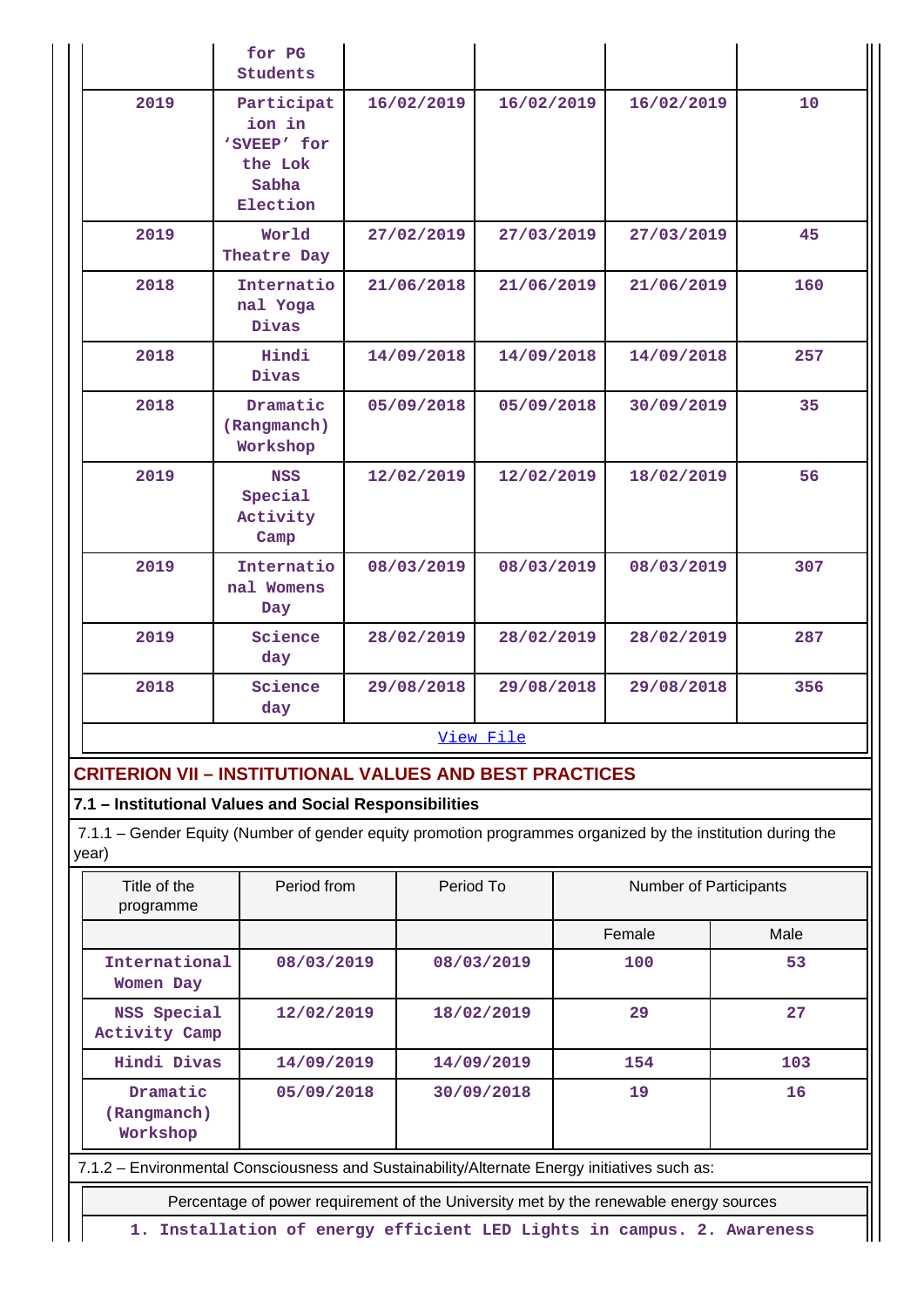**regarding cleanliness of water sources under the programme "Scout for Sustainable Development Water Conservation" by Rover and Ranger held on February 22, 2019. 3. J.C. Bose Science Society has organized Poster Making, Slogan Writing, Declamation and Rangoli Competitions based on the themes Global Warming, Save Environment and Save Water and Save Energy to sensitize students about the environment consciousness and sustainability issues on Science Day on February 28, 2019. 4. To make the people aware of the environment and its conservation, a Plantation Drive was carried out by NSS Unit in nearby forest area during Seven Day Special Camp held w.e.f. Feb 12, 2019 to Feb. 18, 2019.**

#### 7.1.3 – Differently abled (Divyangjan) friendliness

| Item facilities                                                   | Yes/No     | Number of beneficiaries |
|-------------------------------------------------------------------|------------|-------------------------|
| Physical facilities                                               | <b>No</b>  | Nill                    |
| Provision for lift                                                | <b>No</b>  | Nill                    |
| Ramp/Rails                                                        | <b>Yes</b> | 1                       |
| <b>Braille</b><br>Software/facilities                             | <b>No</b>  | Nill                    |
| Rest Rooms                                                        | <b>Yes</b> | 1                       |
| Scribes for examination                                           | <b>Yes</b> | 1                       |
| Special skill<br>development for<br>differently abled<br>students | <b>No</b>  | Nill                    |
| Any other similar<br>facility                                     | <b>No</b>  | Nill                    |

7.1.4 – Inclusion and Situatedness

| Year | Number of<br>initiatives to<br>address<br>locational<br>advantages<br>and disadva<br>ntages | Number of<br>initiatives<br>taken to<br>engage with<br>and<br>contribute to<br>local<br>community | Date           | Duration     | Name of<br>initiative                                                                                                                                                                               | <b>Issues</b><br>addressed                                                                                                                    | Number of<br>participating<br>students<br>and staff |
|------|---------------------------------------------------------------------------------------------|---------------------------------------------------------------------------------------------------|----------------|--------------|-----------------------------------------------------------------------------------------------------------------------------------------------------------------------------------------------------|-----------------------------------------------------------------------------------------------------------------------------------------------|-----------------------------------------------------|
| 2019 | $\mathbf{1}$                                                                                | $\mathbf{1}$                                                                                      | 15/02/2<br>019 | $\mathbf{1}$ | Communi<br>ty-Interf<br>ace:<br>Service<br>rendered<br>in Mamles environme<br>hwar<br>Mahadev<br>Temple<br>and<br>Annapurna<br>Temple<br>during<br>the Seven<br>Days<br>Special<br>Activity<br>Camp | To make<br>the<br>people<br>aware<br>about the<br>nt and<br>its conse<br>rvation<br>and help<br>in the<br>Swachh<br><b>Bharat</b><br>campaign | 56                                                  |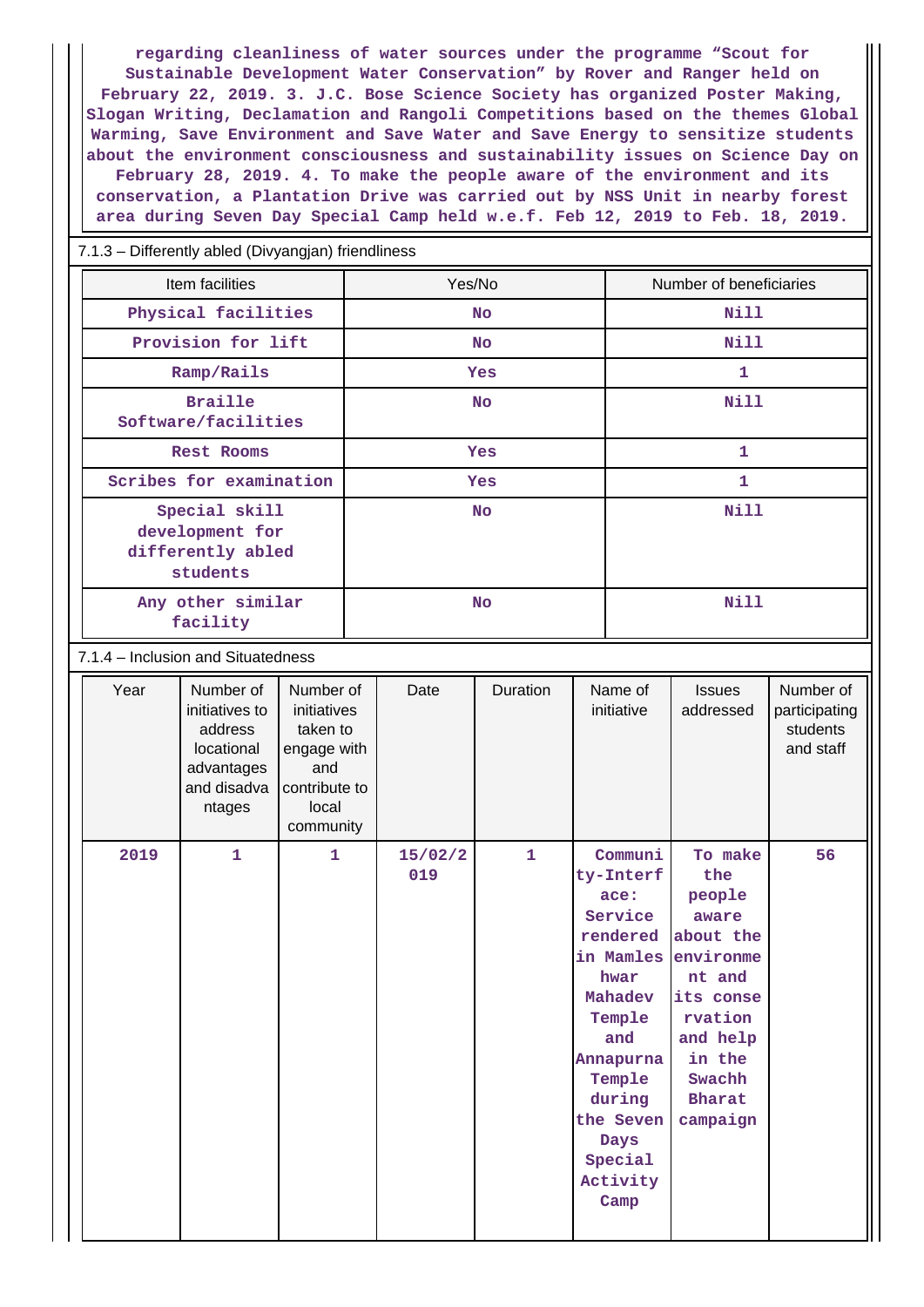| 2019 | $\mathbf{1}$ | $\mathbf{1}$ | 16/02/2<br>019 | $\mathbf{1}$ | Partici<br>pation in<br>'SVEEP'<br>for the<br>Lok Sabha<br>Election               | To make<br>the<br>people<br>aware<br>about the<br>imporatno<br>e of<br>right to<br>vote and<br>encourage<br>them to<br>cast<br>their<br>vote to s<br>trenghthe<br>n the<br>democracy  | 15 |
|------|--------------|--------------|----------------|--------------|-----------------------------------------------------------------------------------|---------------------------------------------------------------------------------------------------------------------------------------------------------------------------------------|----|
| 2019 | $\mathbf{1}$ | $\mathbf{1}$ | 25/02/2<br>019 | $\mathbf{1}$ | Polio<br>Drop and<br>Polio Imm<br>unisation<br>Awareness                          | Helping<br>hands<br>during<br>the<br>campaign<br>with<br>Health De<br>aprtment<br>and sensi<br>tization<br>of local<br>community                                                      | 5  |
| 2019 | $\mathbf{1}$ | $\mathbf{1}$ | 23/02/2<br>019 | $\mathbf{1}$ | Awareness<br>of people<br>regarding Resource,<br>Water Con collectio<br>servation | Cleanli<br>ness of<br>Water<br>n of<br>plastic<br>and waste<br>material<br>near the<br>rivulet<br>Imla and<br>sensitiza<br>tion of<br><b>local</b><br>people by<br>placing<br>posters | 18 |
| 2019 | $\mathbf{1}$ | $\mathbf{1}$ | 22/02/2<br>019 | $\mathbf{1}$ | Plantat<br>ion Drive                                                              | Nature<br>preservat<br>ion<br>through P<br>lantation<br>Drive in<br>nearby<br>water<br>catchment<br>area                                                                              | 32 |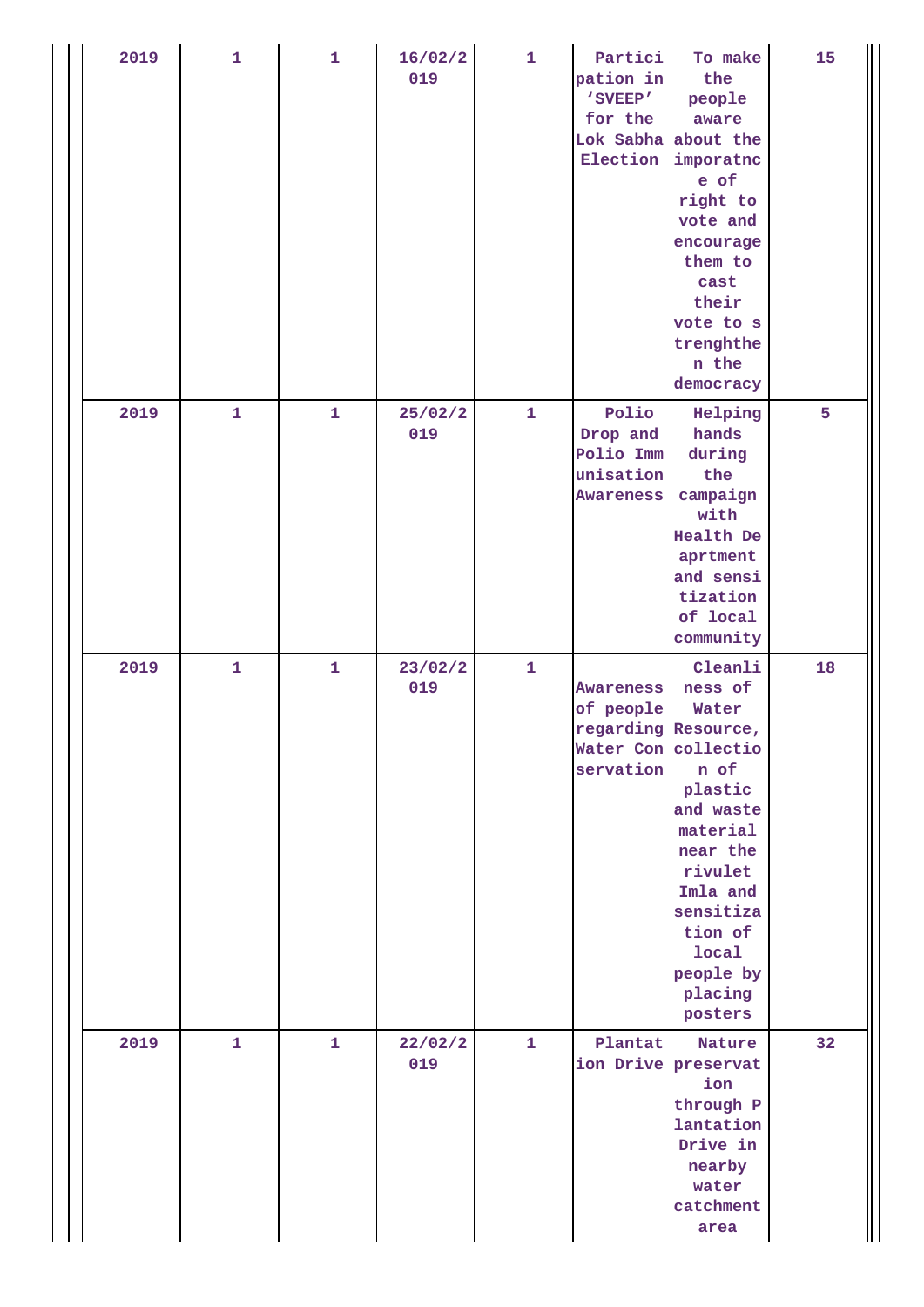|      |              |              |                |              |                                                                                      | Kanhi<br>Mandlah                                                                                                                                                                                                                      |                         |
|------|--------------|--------------|----------------|--------------|--------------------------------------------------------------------------------------|---------------------------------------------------------------------------------------------------------------------------------------------------------------------------------------------------------------------------------------|-------------------------|
| 2019 | $\mathbf{1}$ | $\mathbf{1}$ | 22/02/2<br>019 | $\mathbf{1}$ | <b>Awareness Awareness</b><br>Rally<br>regarding<br>Water Con the water<br>servation | regarding<br>keeping<br>sources<br>clean and<br>avoid<br>polluting<br>the water<br>source<br>and<br>spreading<br>the<br>message<br>by<br>cleaning<br>the<br>bawri.                                                                    | 52                      |
| 2018 | $\mathbf{1}$ | $\mathbf{1}$ | 15/10/2<br>018 | $\mathbf{1}$ | Services<br>at Local<br>Temple                                                       | To<br>spread<br>the<br>message<br>of cleanl<br>iness<br>among the<br>people<br>and two<br>rovers<br>set an<br>example<br>by<br>rendering<br>their<br>self-less<br>services<br>during<br>the feast<br>in local<br>temple at<br>Sanarli | $\overline{\mathbf{2}}$ |
| 2018 | $\mathbf{1}$ | $\mathbf{1}$ | 29/09/2<br>018 | $\mathbf 1$  | <b>Blood</b>                                                                         | Donated<br>Donation blood and<br>sensitize<br>d the<br>people to<br>donate<br>the blood                                                                                                                                               | 5                       |
| 2018 | $\mathbf{1}$ | $\mathbf{1}$ | 15/08/2<br>018 | $\mathbf 1$  | Indepen<br>dence Day                                                                 | ${\bf A}$<br>Patriotic<br>Mime<br>enacted<br>on the<br>occasion                                                                                                                                                                       | 8                       |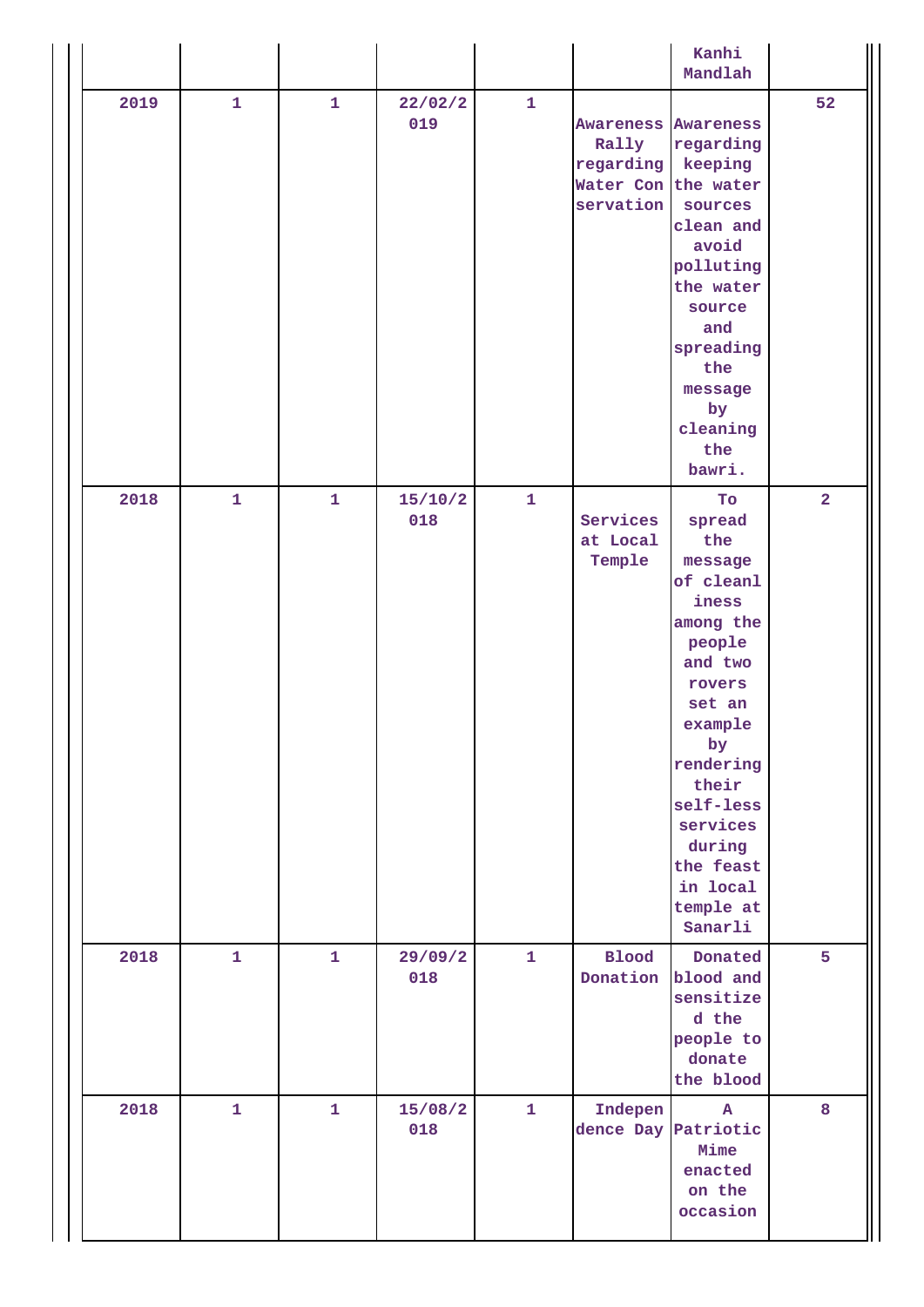| 2018                                                                                                                  | 1                                          | 1 |                     | 15/08/2<br>018 | $\mathbf{1}$ |  | Plantat                                                                                                                                                                                                                                                          | Plantat<br>ion Drive ion Drive<br>near<br>Kajauni<br>Naag Van<br>and 51<br>saplings<br>were<br>planted                                                                                                                                                                                                    | 26 |  |
|-----------------------------------------------------------------------------------------------------------------------|--------------------------------------------|---|---------------------|----------------|--------------|--|------------------------------------------------------------------------------------------------------------------------------------------------------------------------------------------------------------------------------------------------------------------|-----------------------------------------------------------------------------------------------------------------------------------------------------------------------------------------------------------------------------------------------------------------------------------------------------------|----|--|
| <u>View File</u><br>7.1.5 - Human Values and Professional Ethics Code of conduct (handbooks) for various stakeholders |                                            |   |                     |                |              |  |                                                                                                                                                                                                                                                                  |                                                                                                                                                                                                                                                                                                           |    |  |
|                                                                                                                       | <b>Title</b>                               |   | Date of publication |                |              |  | Follow up(max 100 words)                                                                                                                                                                                                                                         |                                                                                                                                                                                                                                                                                                           |    |  |
|                                                                                                                       | Motto and Mission<br>Statement             |   |                     |                | 15/06/2018   |  |                                                                                                                                                                                                                                                                  | Prospectus of the<br>college carries the motto<br>and mission statement of<br>the college. The Motto<br>and Mission Statement is<br>displayed to the students<br>at the entrance of the<br>college gate so as to<br>aware them about the<br>society and what various<br>stakeholders expect from<br>them. |    |  |
| Student Charter                                                                                                       |                                            |   | 15/06/2018          |                |              |  | Student charter has<br>been displayed to the<br>student inside campus and<br>is also printed in the<br>Prospectus so that they<br>must be aware regarding<br>their responsibilities<br>towards institution and<br>it deals with the code of<br>conduct for them. |                                                                                                                                                                                                                                                                                                           |    |  |
|                                                                                                                       | Scholarship Schemes                        |   |                     |                | 20/06/2018   |  |                                                                                                                                                                                                                                                                  | Various Scholarship<br>schemes sponsored by<br>Centre and State<br>Government along with<br>general eligibility<br>criteria have been<br>displayed inside the<br>campus as well as in the<br>College Prospectus.                                                                                          |    |  |
|                                                                                                                       | Handbook of Information-<br>cum-Prospectus |   |                     |                | 15/06/2018   |  |                                                                                                                                                                                                                                                                  | It includes all the<br>details about<br>infrastructure,<br>faculties, and courses<br>offered (UG and PG),<br>scholarships, societies<br>and clubs, NCC, NSS, R R<br>and Academic Calendar.<br>The Prospectus also<br>displays general rules<br>for the students and a                                     |    |  |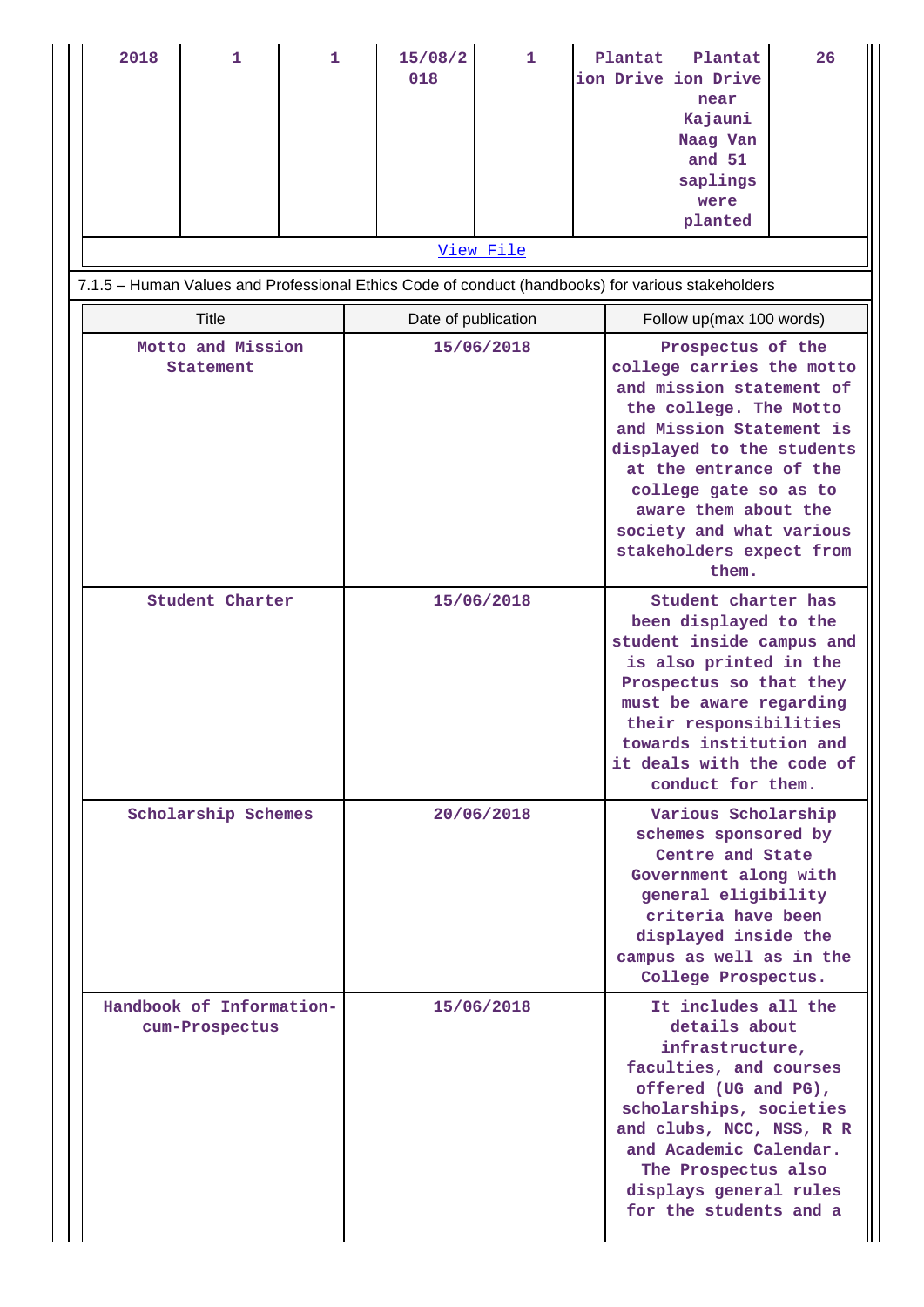**special mention of Antiragging ordinance.**

7.1.6 – Activities conducted for promotion of universal Values and Ethics

| Activity                                   | <b>Duration From</b> | Duration To | Number of participants |
|--------------------------------------------|----------------------|-------------|------------------------|
| Teachers Day                               | 05/09/2018           | 05/09/2018  | 1041                   |
| Hindi Divas                                | 14/09/2018           | 14/09/2019  | 257                    |
| International<br>Yoga Day                  | 21/06/2018           | 21/06/2018  | 148                    |
| Republic Day                               | 26/01/2019           | 26/01/2019  | 48                     |
| Independence Day                           | 15/08/2018           | 15/08/2018  | 8                      |
| NSS Seven Days<br>Special Activity<br>Camp | 12/02/2019           | 18/02/2019  | 56                     |
| Induction<br>Programme                     | 02/08/2018           | 18/08/2018  | 350                    |
| <b>Blood Donation</b><br>Camp              | 29/09/2018           | 29/09/2019  | 98                     |
| Tree Plantation                            | 01/08/2018           | 01/08/2018  | 26                     |
| Rashtriya Vigyan<br>Divas                  | 28/02/2019           | 28/02/2019  | 160                    |
|                                            |                      |             |                        |

#### [View File](https://assessmentonline.naac.gov.in/public/Postacc/promotion_activities/5154_promotion_activities_1625734806.xlsx)

7.1.7 – Initiatives taken by the institution to make the campus eco-friendly (at least five)

 **1. Installation of Eco-friendly dustbins in the campus 2. Rejuvenation of Botanical garden for preserving various flowers and medicinal plants 3. Installation of LED lights and solar lights in college classrooms and outdoor and solar geysers in Girls' Hostel. 4. Plantation Drive inside and outside campus especially nearby forest 5. Prohibition of Use of Plastic inside campus especially in the student assignments**

#### **7.2 – Best Practices**

7.2.1 – Describe at least two institutional best practices

 **The main emphasis of the institution is on the holistic growth of its students. The academic and co-curricular activities are combined to give preference for the overall growth of a student. The best practices of the college are enumerated as under: 1. Grooming of Personality through Community Interface and other activities: The college puts lays emphasis on the three wings, NCC, NSS and R R and different clubs and societies and ensures their active participation. A function Triveni?a confluence of three active wings of college was organized on March 24, 2019, spreading a message of unity and solidarity. It is the outcome of such activities that our students gained achievements as follows: (a) National Cadet Corps: 22 NCC cadets got NCC 'CEE' certificates and 31 cadets got 'BEE' Certificates. 63 cadets attended CATC held at JNV Kunihar. SUO Chet Ram and cadet Neena Sharma were adjudged as Best Cadets and UO Sunita was awarded as Best Commander in the camp. Five cadets won gold medals in various activities of the camp. For the incredible achievement by the cadets, the college bagged Best Overall Trophy. Eight cadets participated in National Training Camp held at Baijnath Kangra and Amarkantak, MP. 8 cadets attended State RD Parade. Because of these efforts of the institution every year, our students are getting selected in the Indian Army. (b) National Service Scheme: During the current session, two students took part in National Pre- RD camp**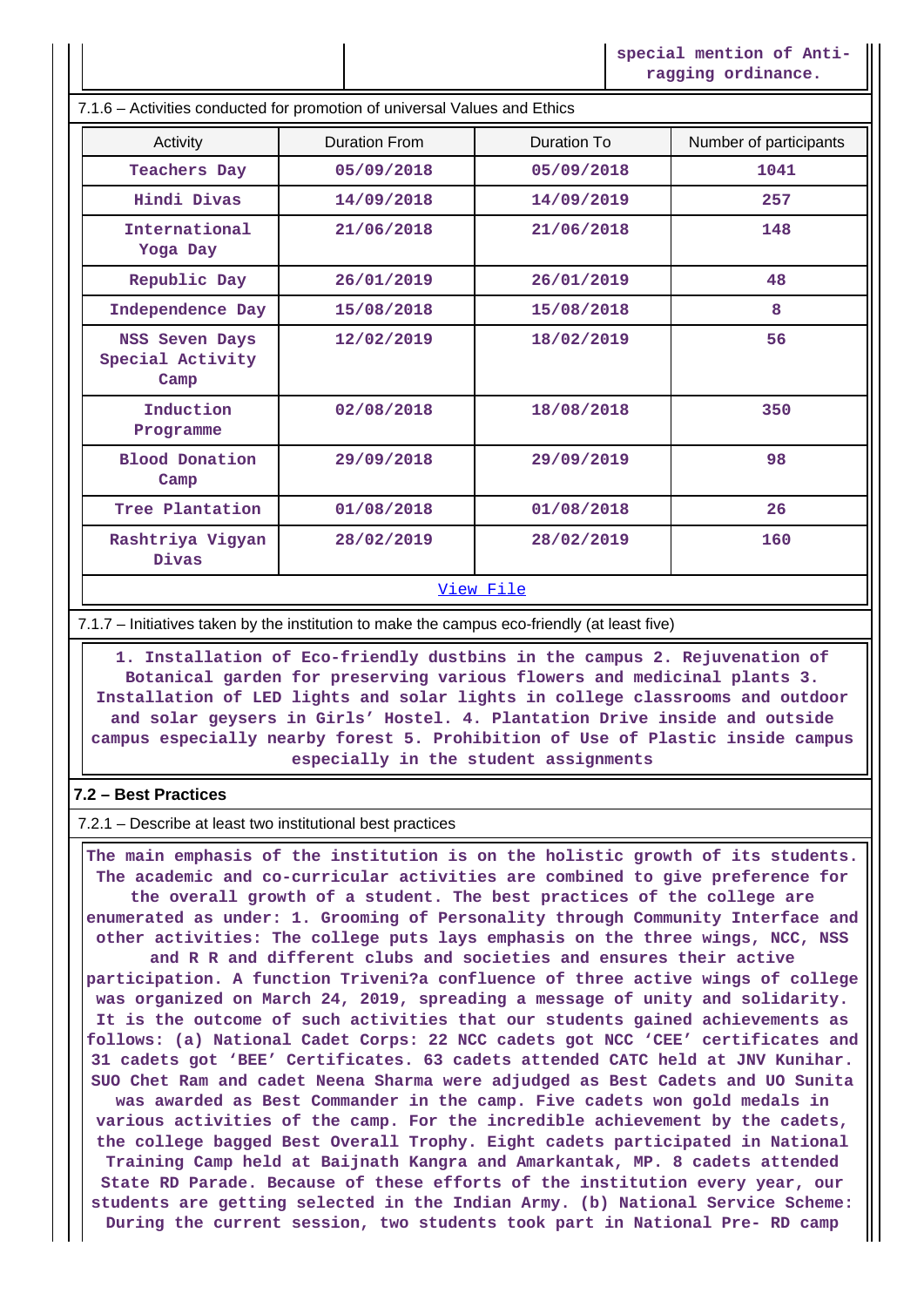**held in Sikar (Rajasthan) w.e.f. December 12-21, 2018. Bringing laurels to the institution, RD Parade was attended by Saurav Thakur, a student of the college on 26 January, 2019 in New Delhi. Three NSS Volunteers attended National Integration Camp held at Jaipur (Rajsthan University) in the month of December 2018. Hitesh Kumar got Best Volunteer Award for the NSS troupe from Himachal. Six volunteers and one Programme Officer of the unit participated in State Level NSS Mega Camp held in Haripur Manali, HP w.e.f. December 13-17, 2018. Khem Lata and Mohit Kumar were adjudged Best Volunteers in Outdoor Activities and Cultural Activities respectively. Six NSS volunteers participated in Himachal Pradesh Student Parliament held at Govt. College Sanjauli w.e.f. March 9-10, 2019. (c) Rover and Ranger Unit: Three rovers rendered their services in Kumbh Mela held at Prayagraj. Five scouts participated in State RD Parade held at Shimla and eight participated in sub-divisional Independence Day Parade. Five scouts attended and ten scouts gave their services in the State Rally. Many scouts showed their active participation in different activities in collaboration with the local administration. (d) Clubs and Societies: There is an active participation of different clubs and societies in various activities. Constant grooming of students by such wings brought laurels to the institution by bagging positions in Inter-College Competitions. 2. Eco-friendly Campus: College possesses both perennial and seasonal plants specially potted plants of various varieties and medicinal and other plants in herbal garden. A Tobacco Free Zone is maintained and use of non-biodegradable is prohibited. The use of bio-fertilizers is preferred.**

 Upload details of two best practices successfully implemented by the institution as per NAAC format in your institution website, provide the link

<http://www.gckarsog.edu.in/>

#### **7.3 – Institutional Distinctiveness**

 7.3.1 – Provide the details of the performance of the institution in one area distinctive to its vision, priority and thrust in not more than 500 words

 **The work culture of the college is in consonance with the Mission Statement and with the collaborative participation of all, focuses on the all inclusive approach. The college vision is to achieve excellence and noble character through knowledge and college do so by producing good citizens having value based qualities?discipline, good character, humanity, scientific temperament, innovative nature and knowledge of IT skills. The college has state-of-the art facilities, good infrastructure facilities encompassing Wi-Fi facility, smart classrooms, well-equipped labs, upgraded library infrastructure with corner for e-learning, Language-cum-Career Lab and latest Tele software in IT lab to develop professional skill among students besides remarkable teaching standards. The college also has well-furnished Conference Hall equipped with ultra modern audio-visual facilities. To encourage girls from far places to get higher education, the college provides hostel facilities for girls with a capacity of 60 students. The college is committed to qualitative value based and progressive education. Furthermore, another significant feature of the institution is the Community-Interface as it emphasizes on grooming the wholesome personality. The students' integrated personality development is achieved by well-educated teaching faculties, exposure to the social values and ethics by community interface programmes through NSS, NCC, RR and other clubs and societies.**

Provide the weblink of the institution

<http://www.gckarsog.edu.in/>

**8.Future Plans of Actions for Next Academic Year**